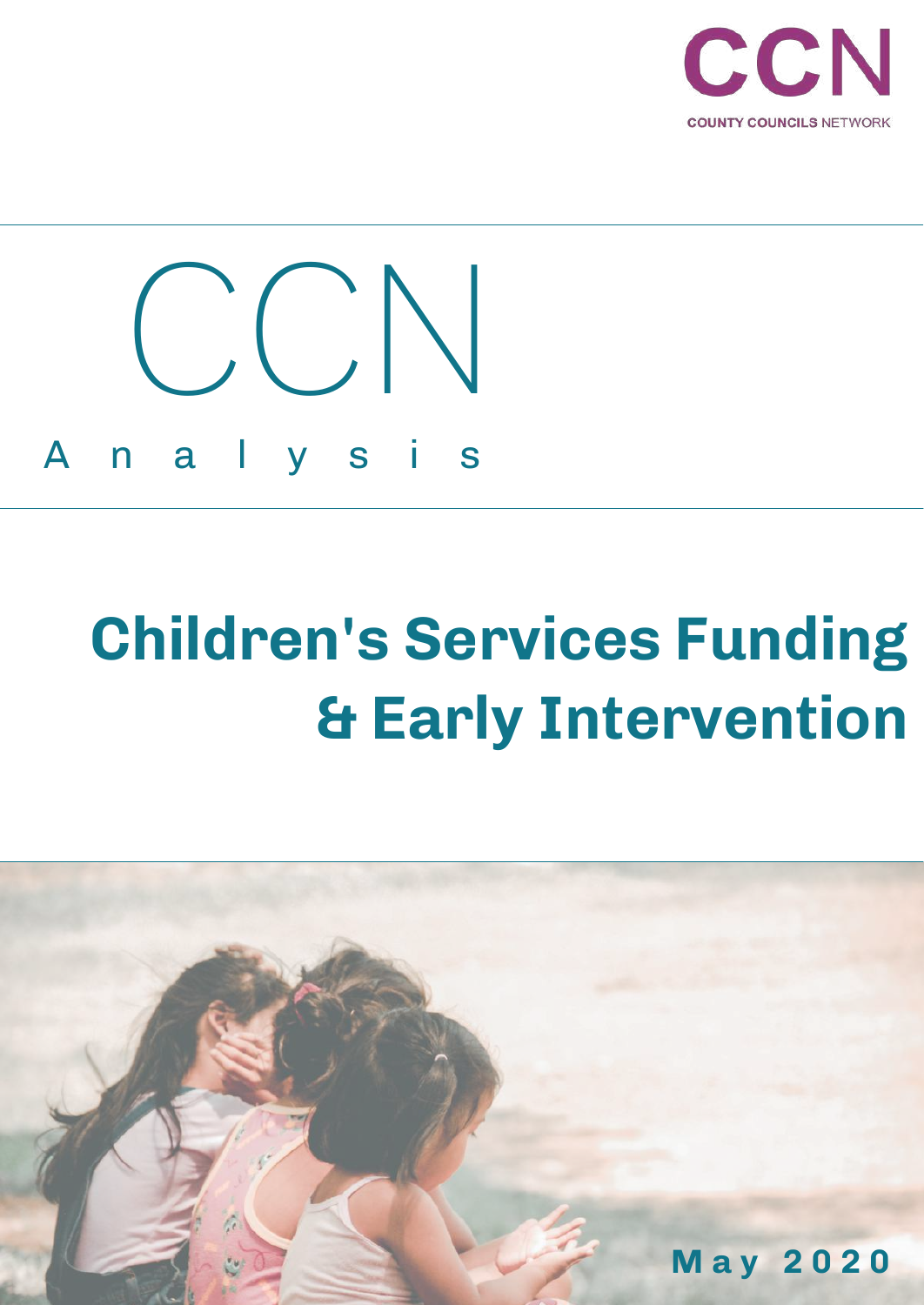

### **INTRODUCTION**

Over recent years the challenges facing local government funding have risen to the fore of national discussion over their impact on the future delivery of social care services in England. While this has predominantly been driven by severe pressures in the Adult Social Care (ASC) system, more recently it is the plight of Children's Social Care (CSC) services that have begun to preoccupy the minds of local authority politicians, professionals, and policy makers.

Last year, ahead of the Spending Round, the County Councils Network (CCN) clearly outlined the present fiscal challenges for local authorities for ASC in its report *Adult Social Care Funding and the Spending Review [1]*. In particular, this research focused on the reliance of local authorities on temporary grants to prop up funding for ASC services.

Now CCN has conducted a similar study looking at the funding of children services. The findings have confirmed what our members have been telling us over the past couple of years – that CSC should be equally occupying the minds of Ministers as we head towards the forthcoming Spending Review.

Without a similar series of in-year grants and top-up funding to keep the system afloat, akin to those provided for adults, local authorities have largely been left to address a shortfall in children's funding caused by increased demand from within their own budgets.

This report shows how councils have met their statutory duties around children's social care by diverting funding that would previously have been spent on preventative services. This has made economic and political sense in the short term, providing vital flex in the system to cope with fluctuating demand.

However, in the longer term it is now becoming clear that the gradual erosion of services designed to help children and their families deal with low-level issues (preventing them evolving into larger more expensive problems) may have created a vicious cycle which CCN Member Authorities believe is now feeding the increasing demand for statutory services.

Government is not unaware of the importance of preventative work in social care. A decade ago a report by Graham Allen MP, endorsed by all three main party leaders at the time, advocated on a cross party basis for 'early intervention' to be adopted by the state as a principle for both improving individual lives whilst saving public money.

For early intervention to work it cannot be piecemeal but needs to be imbued across communities – sometimes referred to as 'building community resilience'. No single body is better placed to effect such a change than the local authority. But as the evidence from this report shows, without new approaches to the resourcing and delivery of children's services, local authorities will be left to firefight the problems without being able to tackle their root causes – particularly county authorities, which face greater degrees of under-funding in children's services compared to other types of council.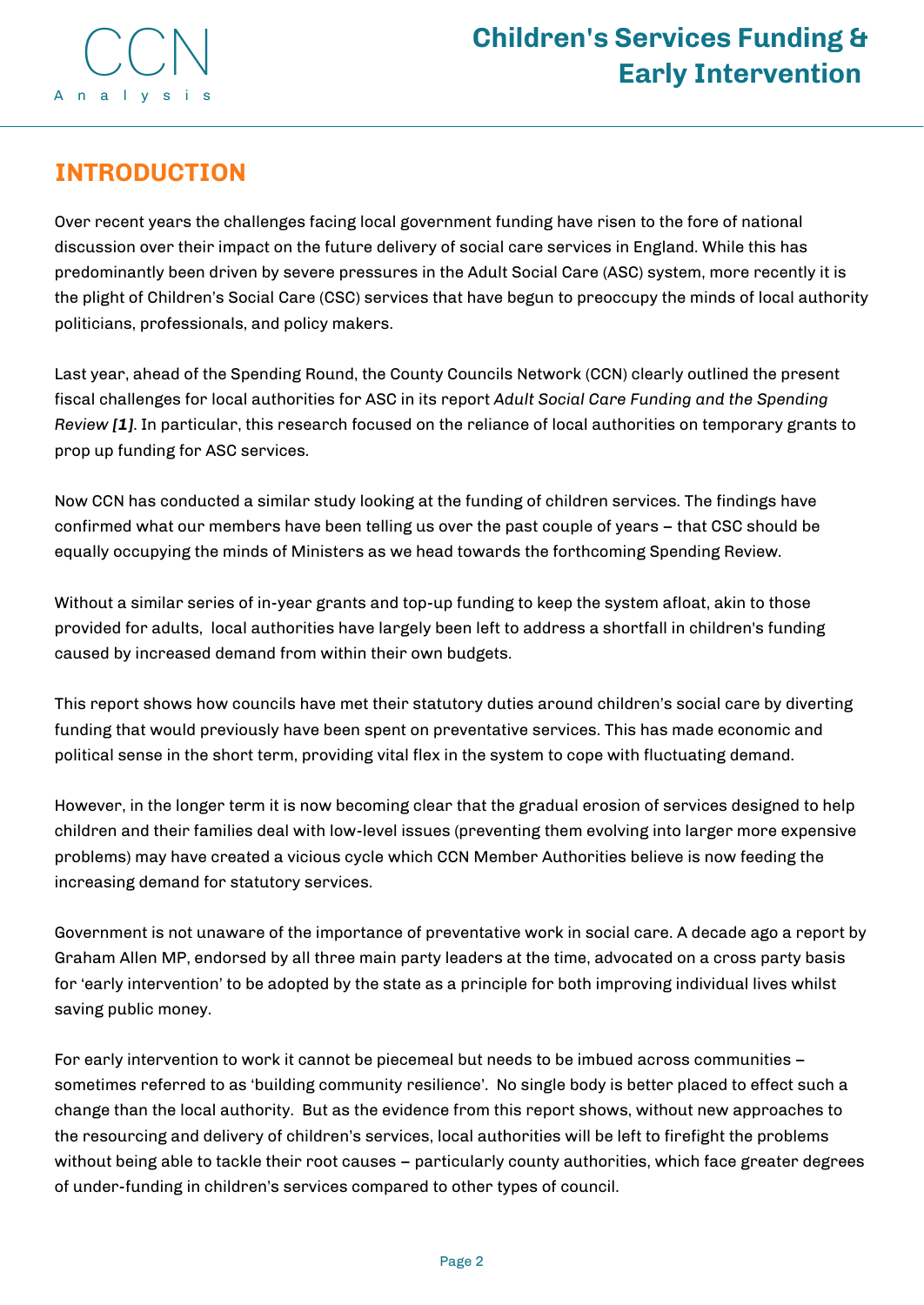# **Children's Services Funding & Early Intervention**

This report brings new analysis of the funding and expenditure trends in children's services through the last five years together, alongside a survey of CCN Member Authorities' views on how they believe an early intervention approach might make the maximum impact for local children and families. Using this data, the report considers some of the challenges policy makers continue to face around funding and incentivising preventative spending.

It goes on to make recommendations for how children's services might be reconfigured during the 2020s to ensure that councils aren't just mopping up the consequences of the problems experienced by our most vulnerable children and families as they spin out of control, but are also able to put the measures in place which can stop small problems spilling over into crises in the first place.

The analysis contained in this report was undertaken before the beginning of the current Coronavirus pandemic began and subsequently does not seek to address the additional challenges created in children's social care due to Coronavirus. An accompanying summary '**Recovering from COVID-19 - Supporting Children's & Families'** places this report's findings in the context of the immediate and on-going issues as a result of the pandemic. The summary can be downloaded from CCN's website.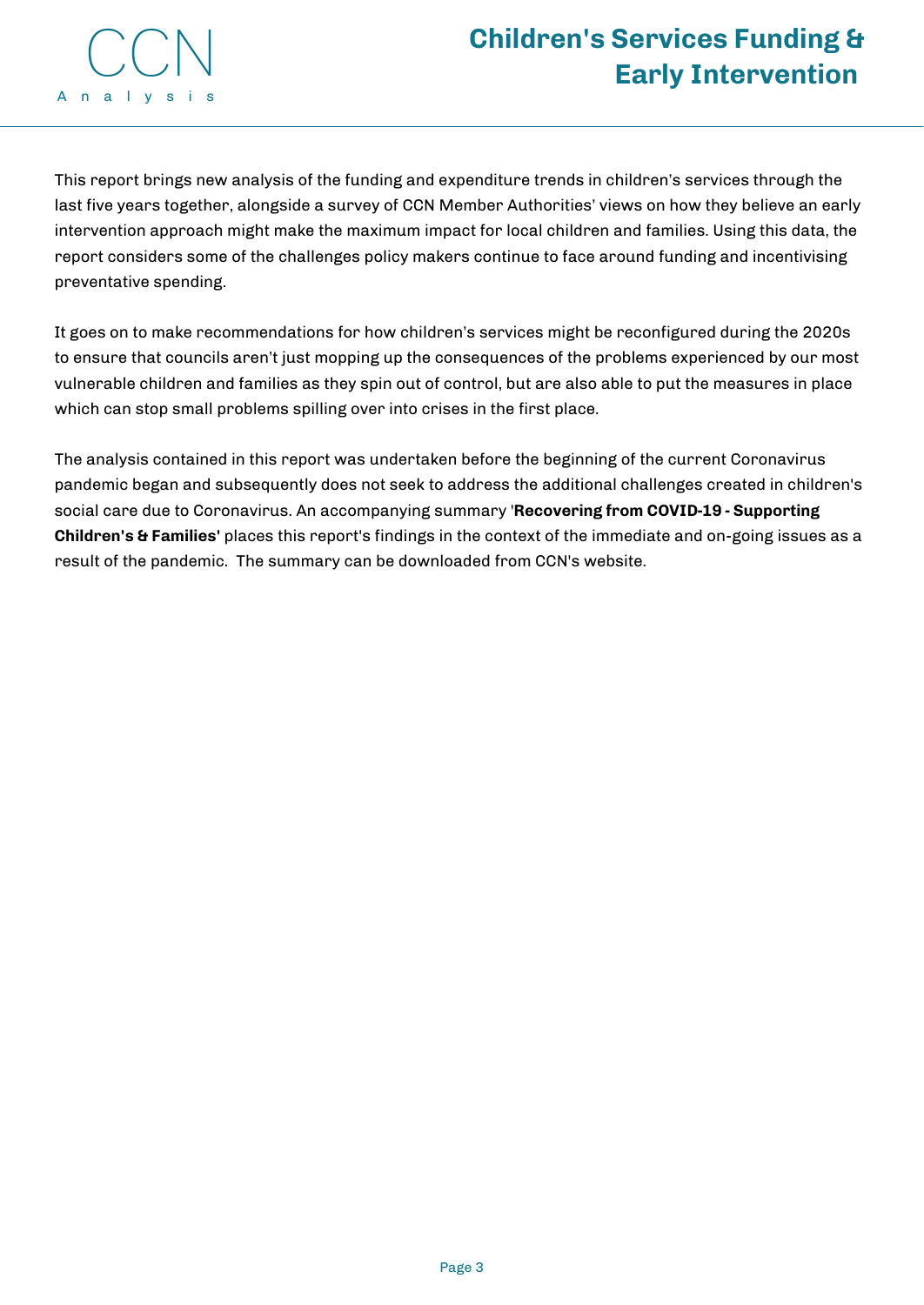

### **METHODOLOGY**

The data used in this analysis has been drawn from four specific sources, alongside national data analysis where specifically referenced:

- Funding for Children's Social Care (CSC) is based on analysis undertaken for County Councils Network (CCN) by LG futures. Section 1 provides an overview of the methodology for this analysis, with further details in Appendix A. LG Futures only provided the methodology and calculations for CCN. All interpretations of data and views presented in this document are those of CCN, not LG Futures.
- Expenditure data is also based on analysis undertaken by LG Futures. Section 2 provides an overview of the methodology for the analysis, with further details in Appendix A. LG Futures only provided the methodology and calculations for CCN. All interpretations of data and views presented in this document are those of CCN, not LG Futures.
- Data for estimates on council 'spending needs' are dawn from a recent report by PwC for CCN. The full technical report for this research, including modelling methodology and full spending need analysis, can be downloaded from the County Councils Network website *[2]*.
- CCN surveyed its 36 member authorities to gain their views on how their budgeting has affected early intervention spending; the impact of the Troubled Families Programme; and what they would recommend should be the priorities/methods for funding early intervention spending going forward. The survey received a response rate of 64%, representing 23 authorities.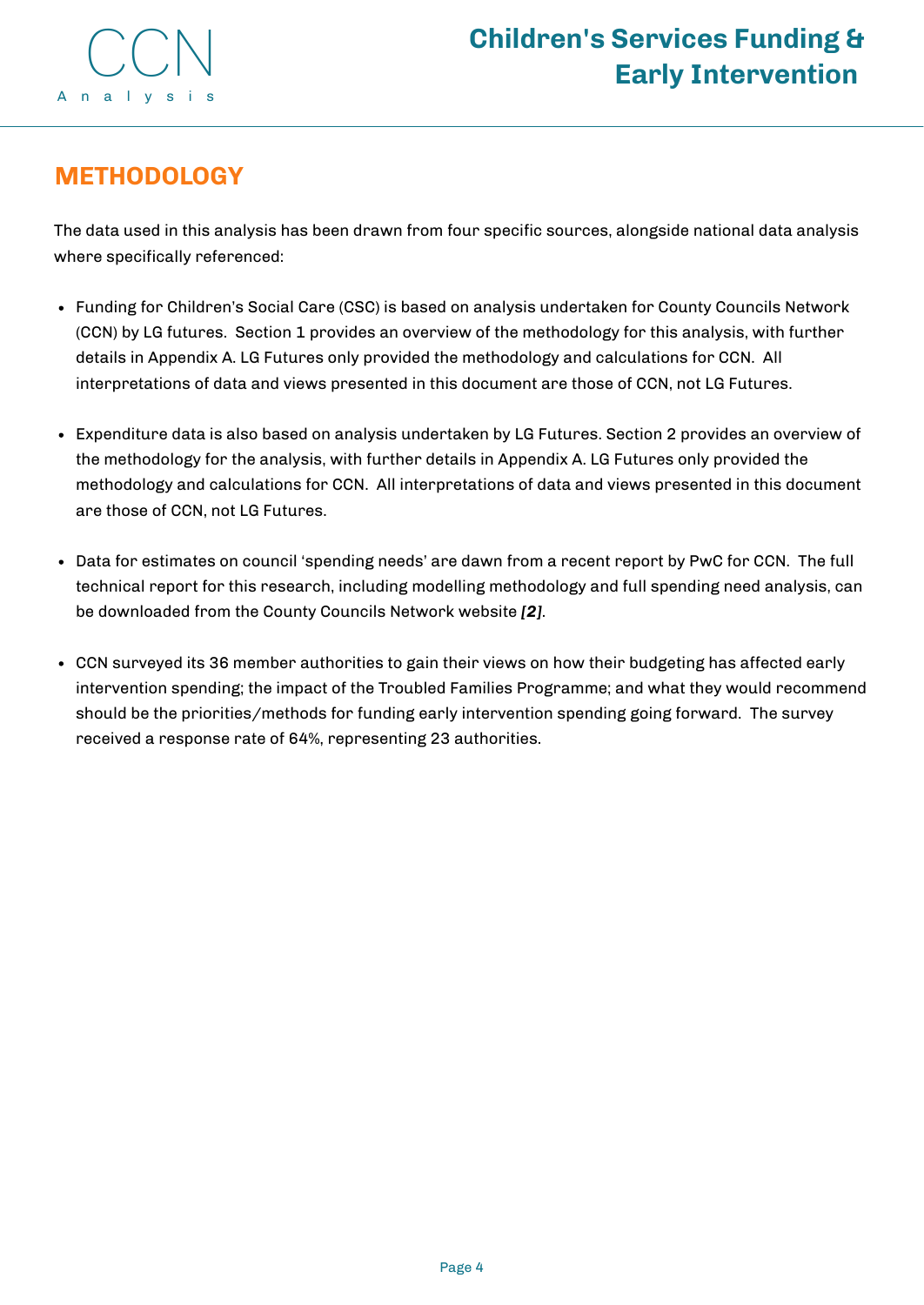

### **EXECUTIVE SUMMARY**

#### *OVERVIEW*

This report sets out evidence demonstrating the increasing pressure that has been placed on local authority children's services since 2015/16. Funding has been significantly reduced by over a quarter across England, whilst spending has still been increasing driven by rising demand, particularly for statutory services. These challenges facing Children's Social Care, if unchecked, threaten the ability of local authorities to deliver vital services for the most vulnerable children going forward. CCN Member Authorities especially are facing difficulties with cuts of over one third to the Total Core Grant Funding they receive that is nominally allocated to Children's Social Care (more than any other type of authority). At the same time demand has been steadily increasing along with associated spending requirements – a trend which is estimated to continue across the new decade.

Despite having until now received less attention in public debate, the pressures on Children's Social Care are arguably now greater than those for adults. Whilst budgetary stress in Adult Social Care has been mitigated in recent years by Temporary Grant Funding, which has helped keep the system afloat, in Children's Social Care the quantum of equivalent temporary funding has been twenty times less.

Instead local authorities have sought to meet the rising demand for statutory children's services by scaling back their spending on preventative services – often referred to in policy terms as 'early intervention'. These are the very services which are designed to address problems for children and families at an early stage to stem the flow of vulnerable children into the statutory child protection system later when their problems are usually far more complex, entrenched, and expensive to tackle.

In response, CCN calls on the new Government to prioritise children in the forthcoming Spending Review by agreeing a long-term settlement for CSC to allow local authorities to strategically plan and deliver services across the course of the new Parliament. Additionally, CCN calls on the Government to develop a National Framework for Early Intervention to co-ordinate investment in 'social infrastructure' across a wider menu of preventative services.

#### *KEY FINDINGS 1: Funding of Children's Services - 2015/16 to 2019/20*

The key finding of this analysis is that the amount of Total Core Grant Funding (TCGF) allocated for Children's Social Care - in plain terms, the proportion of money provided by central government to local government in direct funding nominally to fund children's services - has declined precipitously over the past four years. All types of local authority have been hit by this decline, but some have fared worse than others. CCN Member Councils have been particularly badly hit losing nearly £391m (39.5%) of their funding in this time - substantially more than any other type of authority and nearly double the proportionate reductions felt by London Boroughs.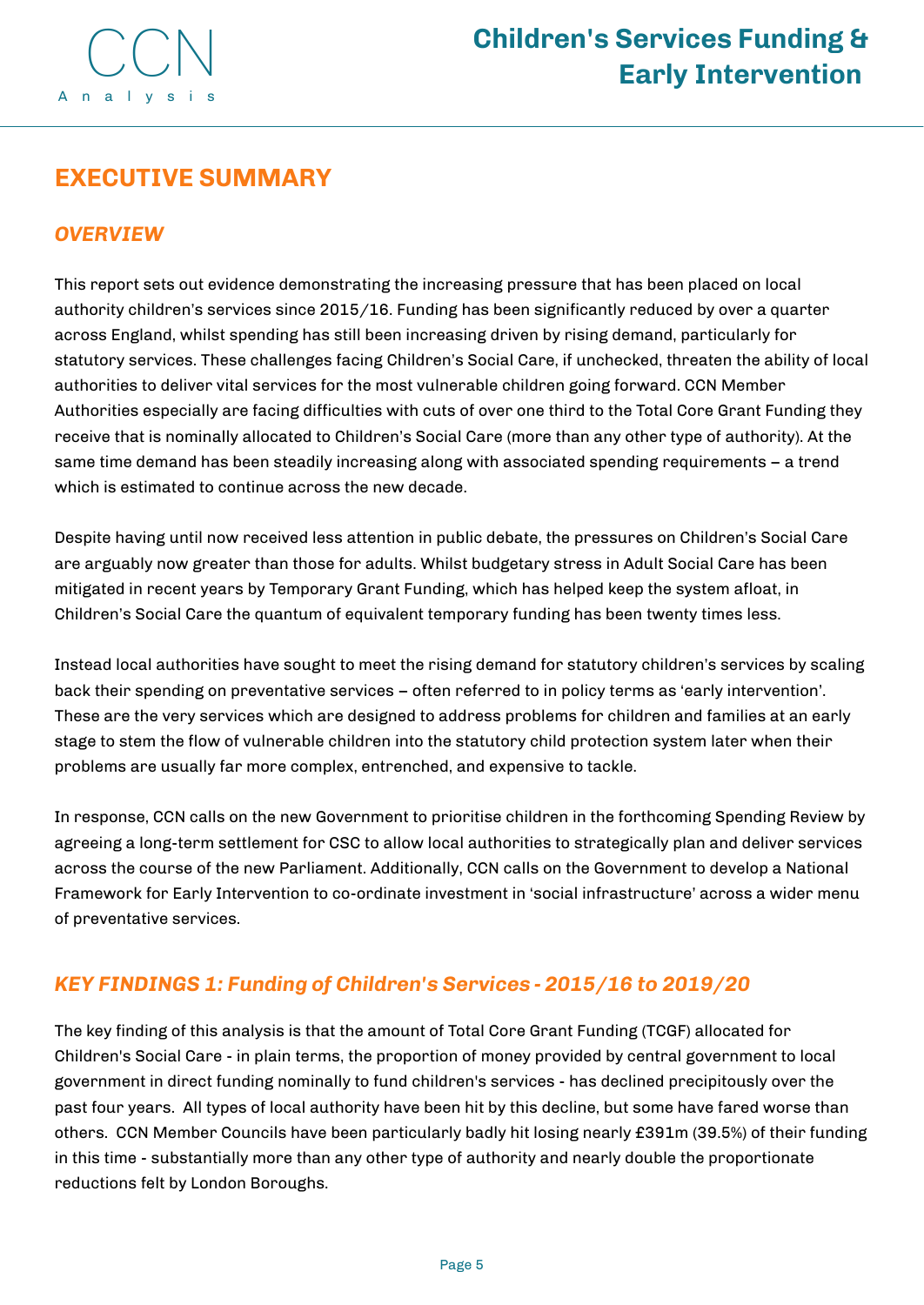

| Total Core Grant Funding tor Children's Social Care (w/o Temporary Grant Funding) 2015/16 - 2019/20 |                  |                  |                  |                  |                  |               |                          |  |  |
|-----------------------------------------------------------------------------------------------------|------------------|------------------|------------------|------------------|------------------|---------------|--------------------------|--|--|
|                                                                                                     | 2015-16<br>(E/m) | 2016-17<br>(E/m) | 2017-18<br>(E/m) | 2018-19<br>(E/m) | 2019-20<br>(E/m) | (£ṃ)<br>$+/-$ | $\frac{\%}{\frac{1}{2}}$ |  |  |
| <b>CCN Member Councils</b>                                                                          | 989.13           | 853.33           | 733.16           | 653.33           | 598.28           | $-390.85$     | $-39.51%$                |  |  |
| <b>Non-CCN Unitaries</b>                                                                            | 586.44           | 527.17           | 472.94           | 439.62           | 413.12           | $-173.31$     | $-29.55%$                |  |  |
| <b>Metropolitan Boroughs</b>                                                                        | 904.65           | 818.32           | 744.93           | 702.22           | 664.42           | $-240.22$     | $-26.55%$                |  |  |
| <b>Inner London Boroughs</b>                                                                        | 375.59           | 349.08           | 322.55           | 305.27           | 291.88           | $-83.71$      | $-22.29%$                |  |  |
| <b>Outer London Boroughs</b>                                                                        | 417.66           | 378.74           | 341.10           | 316.34           | 297.98           | $-119.69$     | $-28.66%$                |  |  |
| <b>ENGLAND</b>                                                                                      | 3.273.46         | 2,926.63         | 2,614.68         | 2,416.78         | 2.265.68         | $-1.007.78$   | $-32.52%$                |  |  |

#### *Total Core Grant Funding* **for Children's Social Care (w/o** *Temporary Grant Funding***) 2015/16 - 2019/20**

In order to supplement reductions to Total Core Grant Funding, the Government has provided various streams of Temporary Grant Funding to local authorities including for Adults & Children's Social Care - the total amounts are set out in the table below. The amount of Temporary Grant Funding directed towards ASC over the period covered by this report dwarfs the commensurate amount that has been provided to CSC – more than 20 times higher across the whole of England in total. The disparity in Temporary Grant Funding between the two services has only recently been partially rectified by the Social Care Grant 2019/20 which offered councils the flexibility for it to be used across both ASC *and* CSC.

#### **Comparison of** *Temporary Grant Funding* **between Children's and Adults Social Care**

|                              | <b>Children's Social Care</b><br>(E/m) | <b>Adult Social Care</b><br>(E/m) |
|------------------------------|----------------------------------------|-----------------------------------|
| <b>CCN Member Councils</b>   | 36.56                                  | 933.57                            |
| <b>Non-CCN Unitaries</b>     | 17.35                                  | 392.06                            |
| <b>Metropolitan Boroughs</b> | 25.26                                  | 689.49                            |
| <b>Inner London Boroughs</b> | 9.13                                   | 189.23                            |
| <b>Outer London Boroughs</b> | 12.27                                  | 187.72                            |
| <b>ENGLAND</b>               | 101.02                                 | 2,392.06                          |

The uplift provided by Temporary Grant Funding has been marginal for Children's Social Care - merely reducing the 39.5% decline in Total Core Grant Funding to just under 36% in CCN Member Authorities over the past five years. Overall across England the amount of funding lost in this time comes down from just under a third, but still remains well above a quarter (figures for all types of authority are included on page in the report).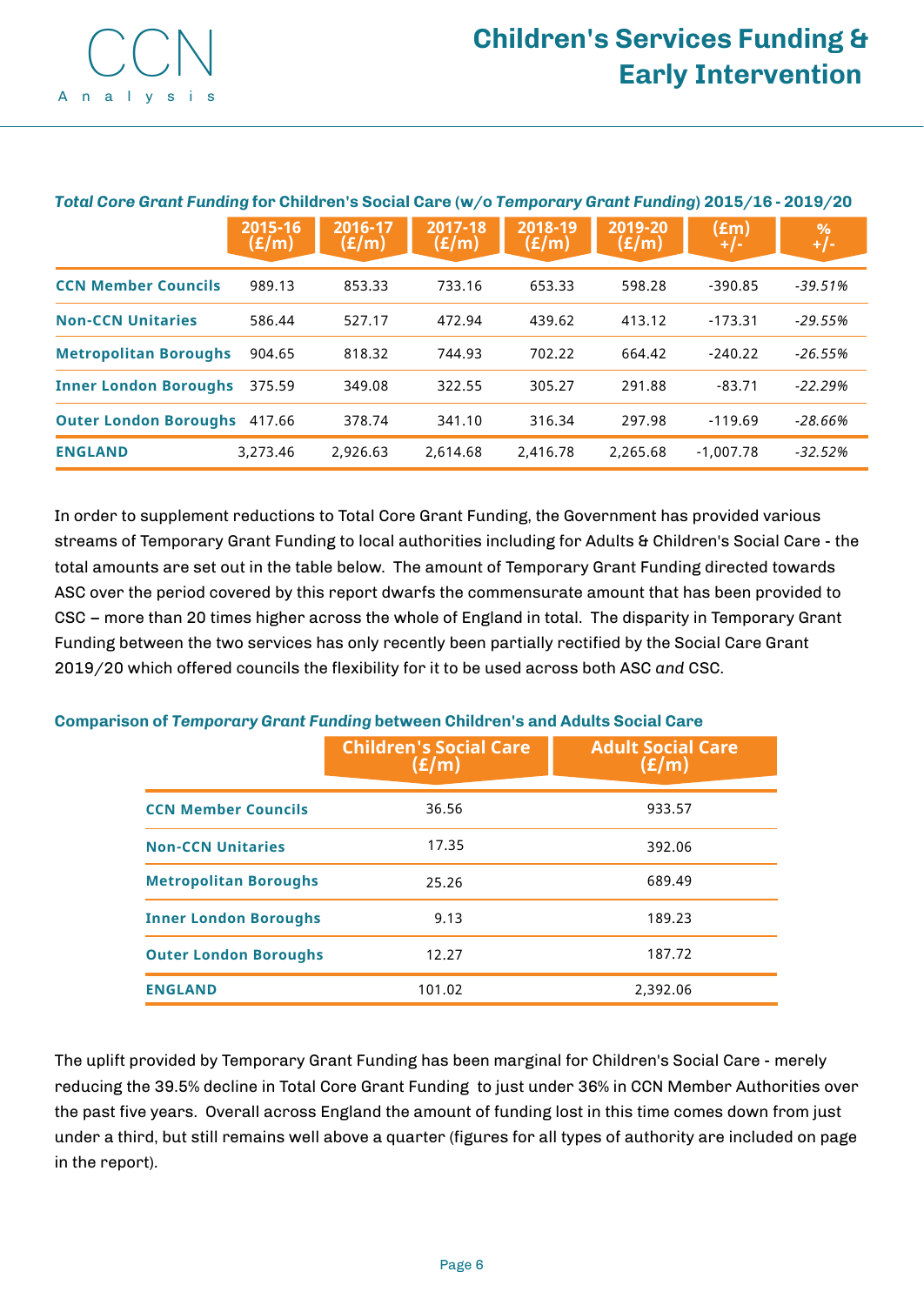

#### **Total Funding (with** *Temporary Grant Funding***) for Children's Social Care 2015/16 - 2019/20**

|                              | 2015-16<br>(E/m) | 2016-17<br>(E/m) | $2017 - 18$<br>(E/m) | 2018-19<br>(E/m) | 2019-20<br>(E/m) | $\frac{(\text{Em})}{+\text{L}}$ | $^{96}_{+/-}$ |
|------------------------------|------------------|------------------|----------------------|------------------|------------------|---------------------------------|---------------|
| <b>CCN Member Councils</b>   | 989.13           | 853.33           | 733.16               | 653.34           | 634.84           | $-354.29$                       | $-35.82%$     |
| <b>Non-CCN Unitaries</b>     | 586.44           | 527.17           | 472.94               | 439.62           | 430.48           | $-155.96$                       | $-26.59%$     |
| <b>Metropolitan Boroughs</b> | 904.65           | 818.32           | 744.93               | 702.22           | 673.55           | $-231.10$                       | $-25.55%$     |
| <b>Inner London Boroughs</b> | 375.59           | 349.08           | 322.55               | 305.27           | 304.15           | $-71.44$                        | $-19.02%$     |
| <b>Outer London Boroughs</b> | 417.66           | 378.74           | 341.10               | 316.34           | 323.24           | $-94.42$                        | $-22.61%$     |
| <b>ENGLAND</b>               | 3.273.46         | 2,926.63         | 2,614.68             | 2,416.78         | 2,366.70         | $-906.76$                       | $-27.70%$     |

This study does recognise other pots of funding outside of Formula Funding have been made available to local authorities to support CSC during the period covered by this analysis - the Troubled Families programme and Children's Social Care Innovation Funding for instance. However, as such funding has not been made available to all local authorities, but usually allocated for specific pieces of work or on a payment-by-results basis, it cannot be considered as part of core funding to deliver services within CSC.

#### *KEY FINDINGS 2: Demand for Children's Services - 2015/16 to 2019/20*

In May 2019, CCN published an *Independent Review of Local Government Spending Need and Funding [3]*. The central part of this modelling focused on calculating Estimated Spending Need in different types of council for various services, including Children's Social Care shown below:

|                              | 2015-16<br>(E/m) | 2016-17<br>(E/m) | 2017-18<br>(E/m) | 2018-19<br>(E/m) | 2019-20<br>(E/m) | (£ṃ)<br>$+/-$ | $\frac{9}{6}$ |
|------------------------------|------------------|------------------|------------------|------------------|------------------|---------------|---------------|
| <b>CCN Member Councils</b>   | 3.123            | 3.119            | 3.297            | 3,594            | 3.720            | 597           | 19.12%        |
| <b>Non-CCN Unitaries</b>     | 1.627            | 1,708            | 1.762            | 1,926            | 1.997            | 370           | 22.74%        |
| <b>Metropolitan Boroughs</b> | 1,446            | 1.481            | 1,532            | 1.667            | 1.746            | 300           | 20.79%        |
| <b>London Boroughs</b>       | 2,106            | 2.230            | 2,303            | 2,511            | 2,605            | 499           | 23.69%        |

This Estimated Spending Need can then be plotted on a chart against the previously identified funding reductions to show the combined effect of increasing demand and declining resources in different types of local authority. The paper terms this 'divergence'.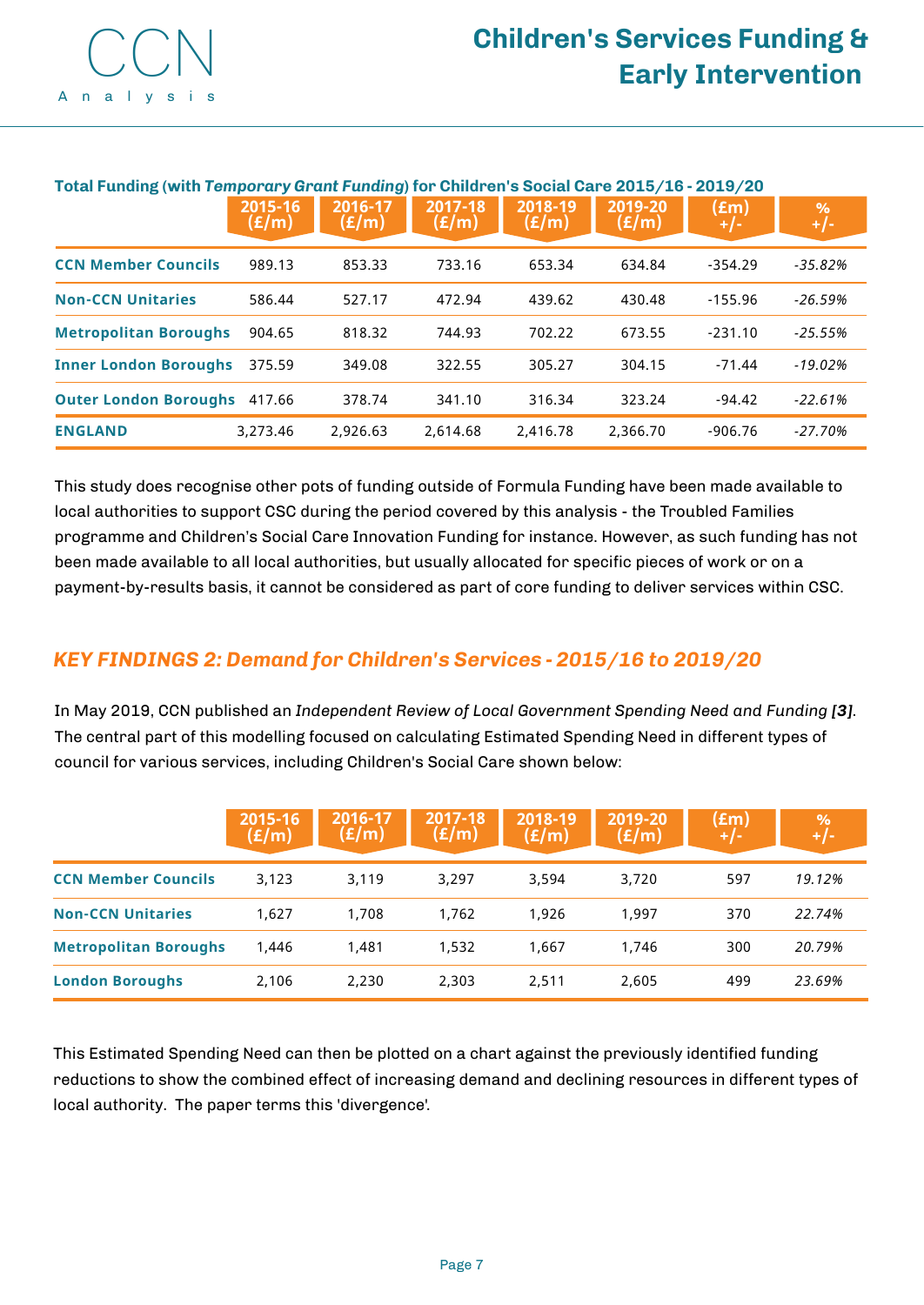



#### **'Divergence' of Estimated Spending Need and Total Funding for** *Children's Social Care*

**M**% Change in Spending Need **Mange in Grant Funding** 

The divergence in CCN Member Councils – comprising an increase in Estimated Spending Need of 19.1% and a reduction in total funding for children's services of 35.8% – is larger than any other type of authority.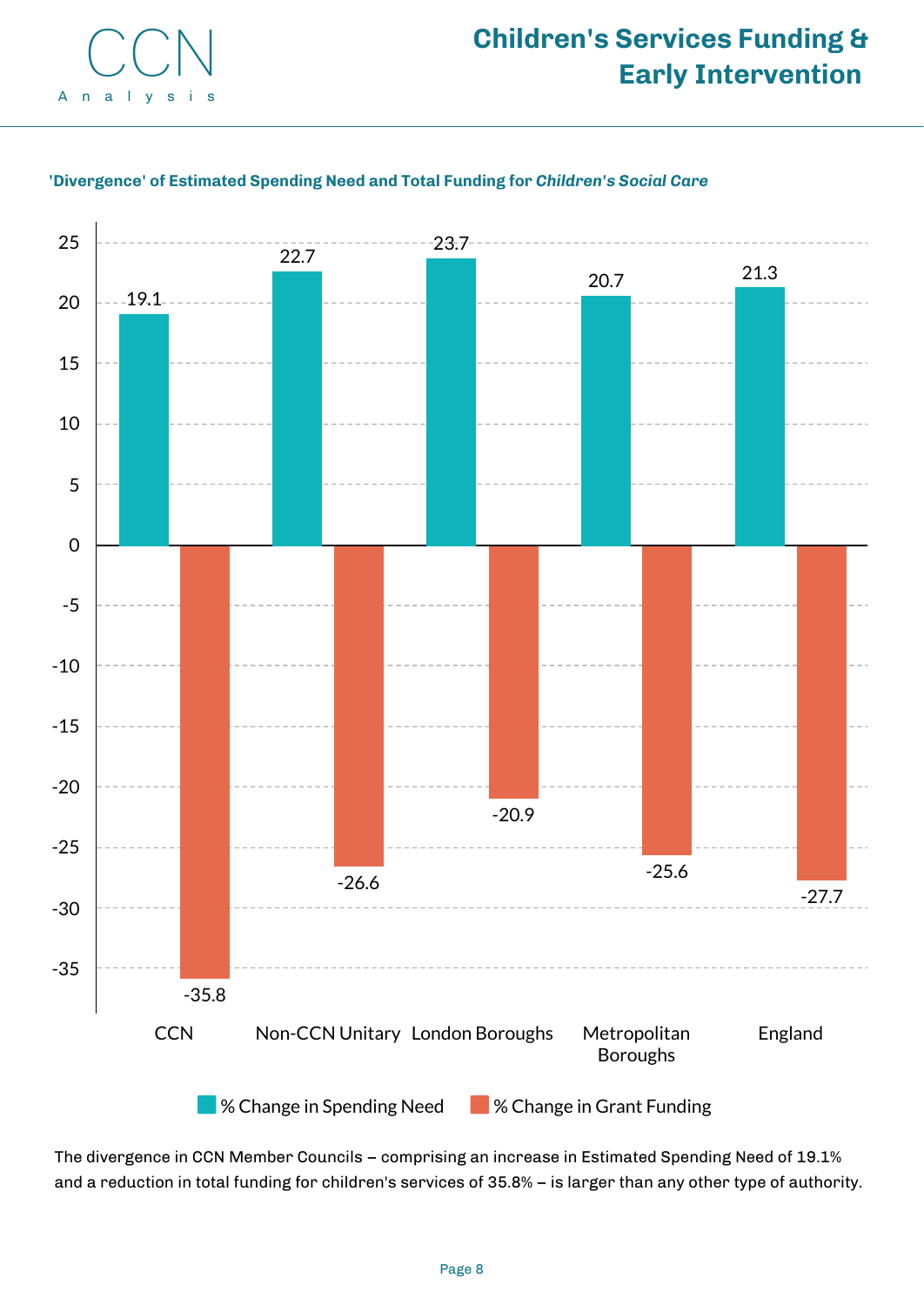

#### *KEY FINDINGS 3: Spending Trends in Children's Services 2015/16 - 2019/20*

A sharp rise in demand occurring in tandem with a decrease in funding has meant local authorities have been forced into tough choices over which services they should prioritise. The analysis uses Section 251 returns to determine the changes that have taken place since 2015/16 regarding spending on Statutory/Demand-led services (such as those for children being taken into care) compared to Prevention/Early Intervention services (such as Sure Start children's centres or youth clubs).

**Overall change between Statutory/Demand-led and Preventative/Early Intervention Spending in Children's Social Care 2015/16 - 2019/20**



The graph shows conclusively that whilst spending on services which meet immediate statutory need have risen in most types of council, in order to help address the increasing demand for this provision there have at the same time, been significant reductions to other services which are more preventative in nature.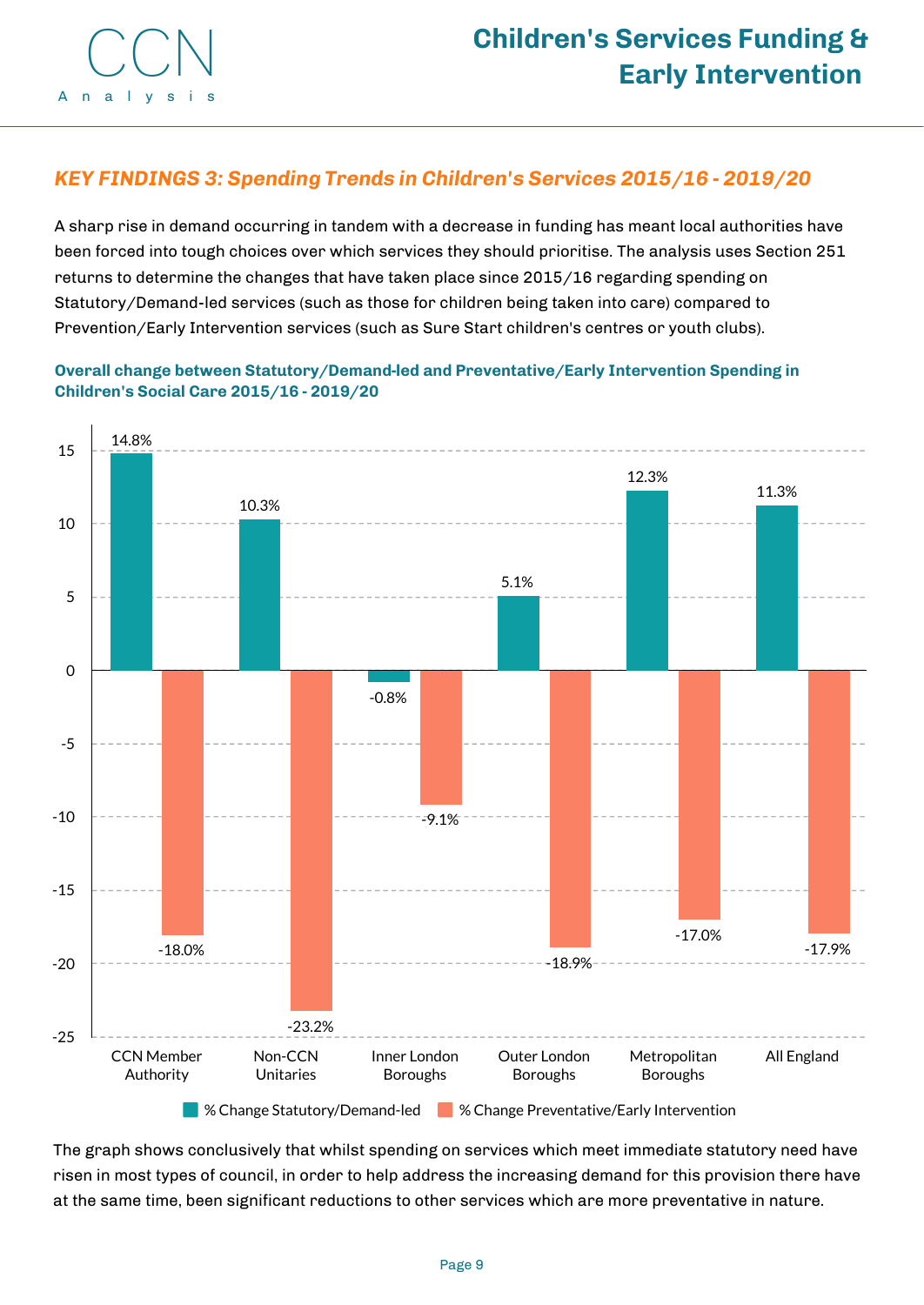

#### *KEY FINDINGS 4: CCN Member Survey*

In light of the findings of the data analysis in the previous sections, CCN surveyed its member authorities to gain a better qualitative picture of what this meant for individual councils on the ground. The survey gathered views on three key areas:

- How pressure on CSC budgets has affected early intervention spending over the past five years;
- The impact of the Troubled Families Programme; and
- What structures of funding and distribution would best help county authorities prioritise early intervention spending going forward.

The findings of the survey suggested the experience of most CCN Member Authorities supported the empirical data in that the vast majority believed they had reduced early intervention spending since 2015/16 – often significantly so by up to 50%. Over three quarters of councils responding believed that rising demand for statutory services – such as taking children into care – was being driven, at least in part, by reductions to early intervention. However, there was no clear agreement on whether, conversely, rising demand was driving reductions to early intervention.

The Troubled Families programme was seen by a majority of respondents as having been vital to protecting LA spending on early intervention – as shown in the pie chart below.



#### **Do you feel the Troubled Familes Programme has helped to protect your local authority's spending on services which could be described as Preventative/Early Intervention?**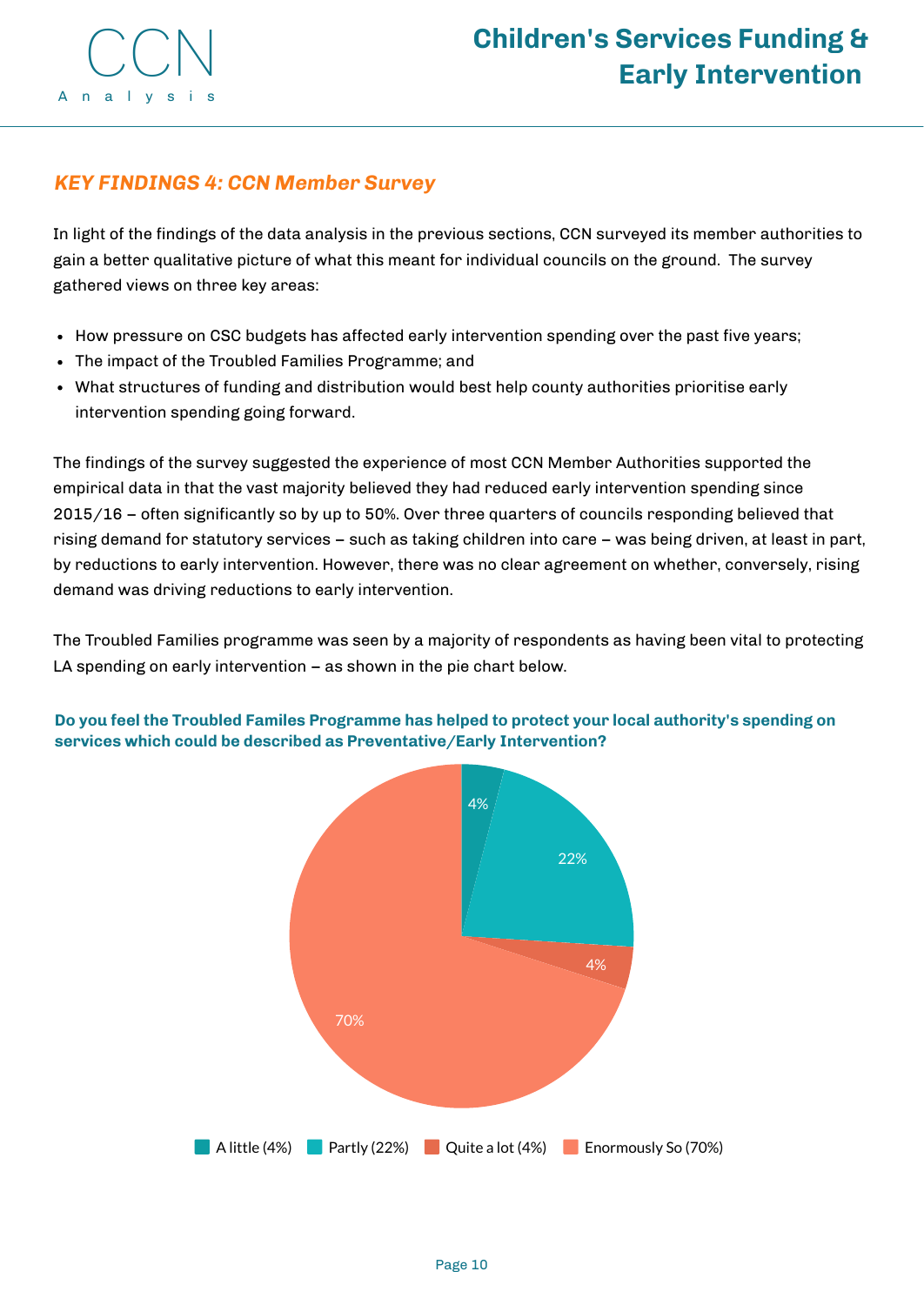

As such, 86% of respondents believed the Troubled Families programme should be renewed in some form in the Spending Review, but it was also felt overwhelmingly that the name should be changed to something less stigmatising and more inclusive. There was also a feeling that the levels of bureaucracy and reporting around the programme should be scaled back – whilst this was necessary earlier on, it did not seem as relevant now that local authorities had proven they could use the resources highly effectively as shown in the evaluation findings. As one respondent put it:

#### *"I am trusted with £200m investment in* **[my authority]** *but have to go through PBR for £1.5m from Troubled Families which seems an awful lot of unnecessary work for everyone involved."*

Finally the survey asked local authorities to consider what proportion of their budgets they were currently spending on early intervention compared to what they felt would be the ideal level. It appears that at present the majority are spending in the region of 10-25% of their CSC on preventative services whilst nearly two-thirds would ideally prefer to allocate at least 25-50%, recognising this is not possible with the levels of demand squeezing their funding.

#### *RECOMMENDATIONS*

#### *RECOMMENDATION 1: Provide a long-term funding settlement for Children's Social Care*

In ASC the Government has consistently reiterated its commitment to a long-term funding solution which is widely anticipated will be set out later this year. It is vital that a similar long-term settlement for CSC funding is seen as a priority by the Government in the Spending Review so that LAs can plan effectively for the course of the Parliament.

#### *RECOMMENDATION 2: Level up funding in County areas*

Alongside the Government's Fair Funding Review any long-term settlement for CSC funding must take into account the increased proportion of cuts which have already fallen upon CCN Member Authorities in recent years and ensure that this inequity is remedied going forward.

#### *RECOMMENDATION 3:*

#### *Create a National Framework for Early Intervention to direct Social Infrastructure investment to local authorities*

The Government should devote a new expanded pot of central funding to support a National Framework for Early Intervention to help incentivise investment across a full range of preventative services and approaches. This should be actively promoted as investment in 'Social Infrastructure' designed to help children and young people reach their full potential and help Britain to thrive and grow in the future.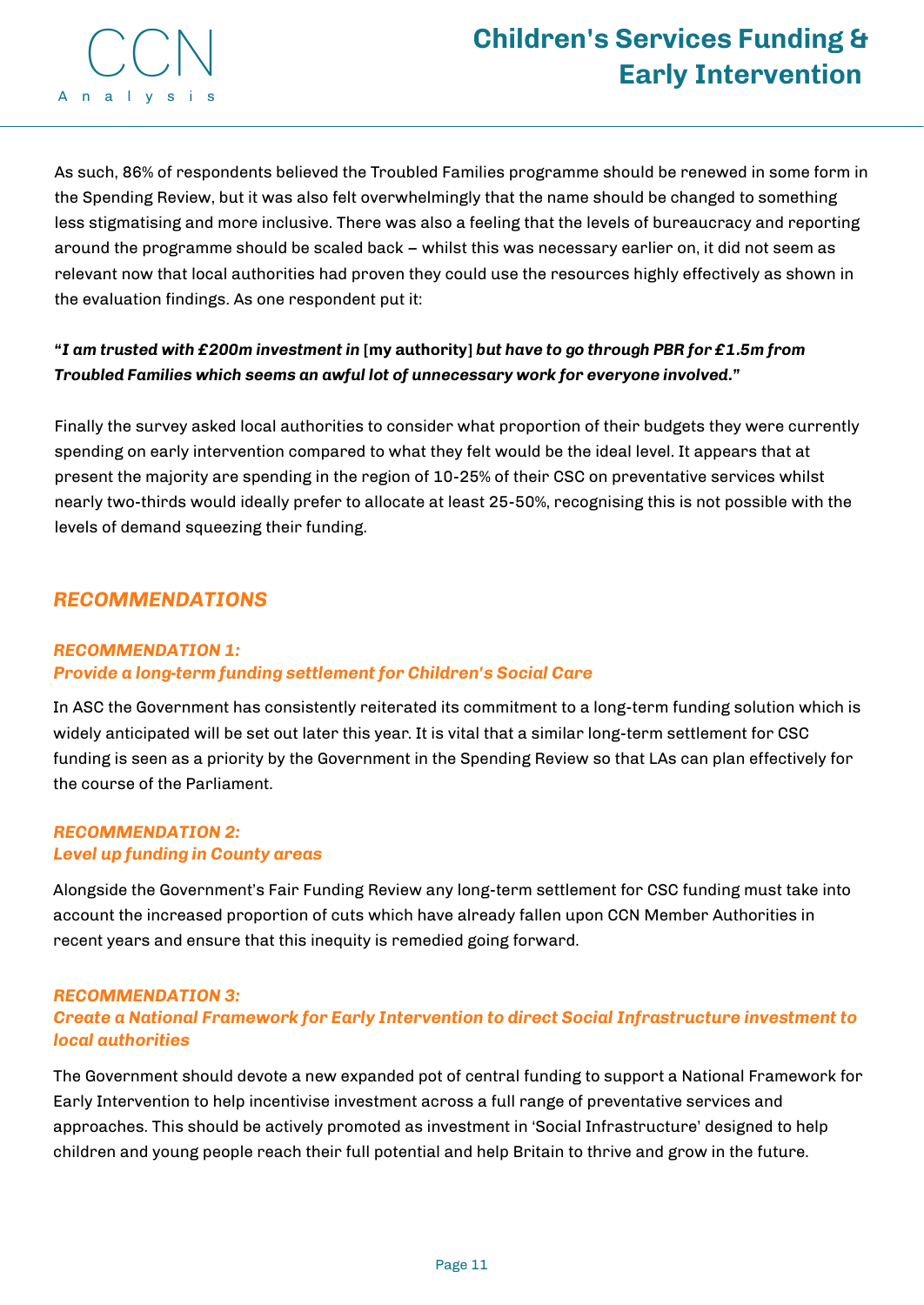

#### *RECOMMENDATION 4:*

#### *Develop a cross-departmental model led by the Department for Education to oversee the delivery of central funding for early intervention*

Administration of a National Framework for Early Intervention should be primarily focussed on the needs of children and families and what helps them to thrive. The Government should develop a cross-departmental model led by the Department for Education and including the input of the Early Intervention Foundation in order to oversee the delivery of central funding supporting a National Framework.

#### *RECOMMENDATION 5:*

#### *Rename and rebrand the Troubled Families Programme*

In 2019 the Government indicated that the name of 'Troubled Families' could be changed to make the programme less stigmatising and more inclusive *[4]*. In the new National Framework for Early Framework should ensure it uses positive language such as 'strengthening' or 'supporting' families to better articulate the aims of preventative approaches and ensure services are inclusive and non-stigmatising.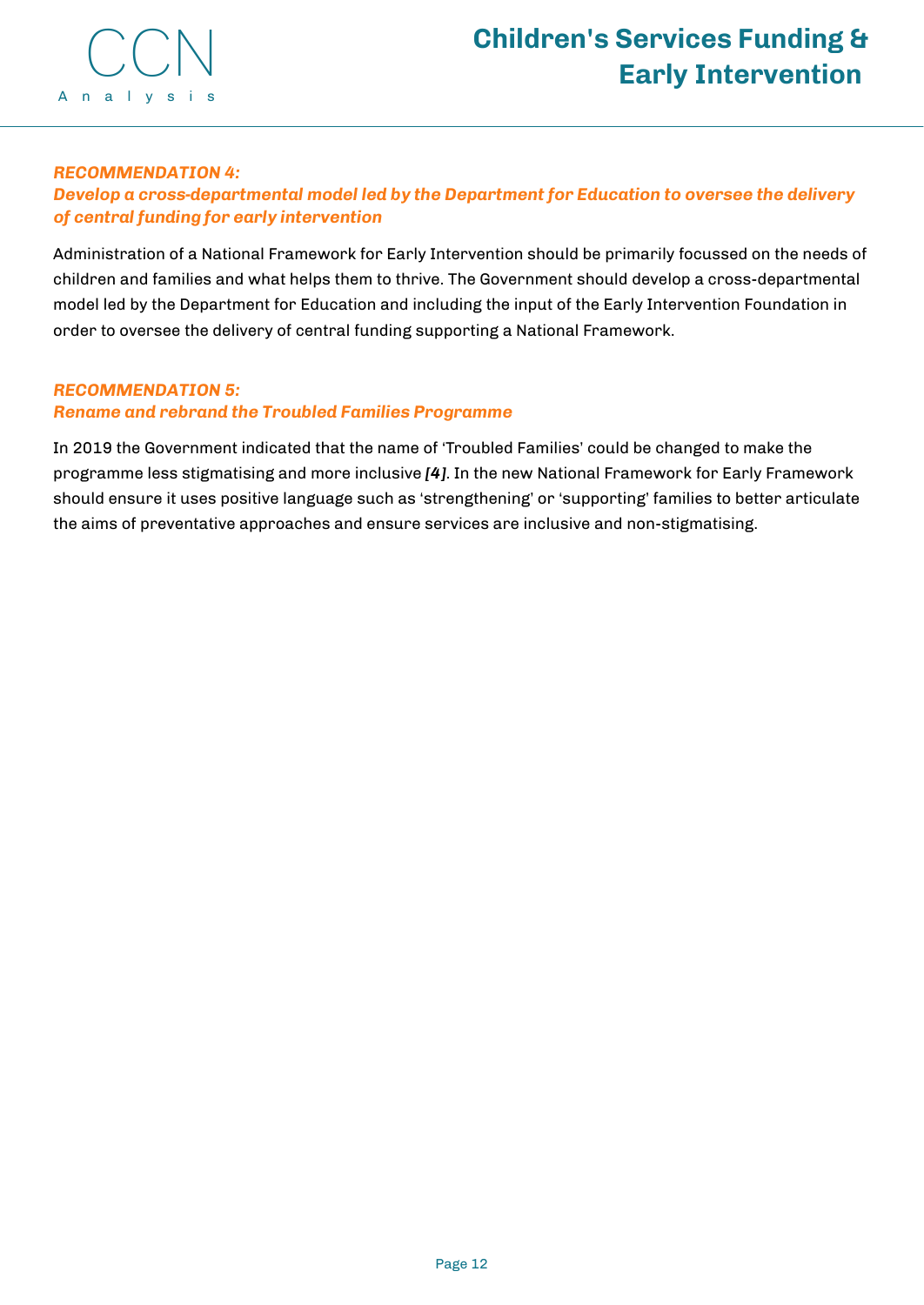

# **SECTION 1: ANALYSIS OF CHILDREN'S SERVICES FUNDING 2015-2020** *INTRODUCTION*

The growing challenge of funding Children's Social Care (CSC) services in England has increasingly come under the national spotlight recently. While it is widely acknowledged that funding has been reduced, since changes to the local government finance system in 2013/14 it has been increasingly difficult to identify how much of local government's core grants are intended to fund children's services in England. The funding of CSC has been buried in a complex and opaque system of different formulae and grants, alongside an overall shift in the way councils are funded, with direct grant funding for children significantly reduced and councils expected to fund more services from local revenues such as council tax.

For Adult Social Care (ASC) the Government has responded to concerns over the sustainability of services by introducing an array of 'one off' and temporary funding streams, including the Improved Better Care Fund (iBCF); several 'social care support grants'; and the 'social care precept'. However, it is only in the last financial year the Government sought to act on similar and growing concerns over equivalent funding for CSC, by allowing councils the 'flexibility' to invest the additional social care grants of £410m on either ASC or CSC. The recent news that this approach will be extended during the present Spending 'Roll Forward' period in 2020/21 with the 'rolled forward' grant funding and the additional £1bn allocated for social care available to fund both ASC & CSC.

However, whilst this has been a move welcomed by councils as a means to protect CSC in the short term while the new Government finds its feet, it can only be seen as a temporary sticking plaster. As the analysis in this paper shows the need for the Government to set out their long-term plan for funding of children's services in the forthcoming Spending Review is just as urgent as more widely discussed public concern around social care for adults.

This analysis here covers the period 2015/16 to 2019/20 and uses figures provided by LG Futures for CCN. Firstly it breaks down the two main streams in Core Spending Power that make up Total Core Grant Funding (TCGF) for children's services – Formula Funding and Other Grant Funding. These elements are brought together to determine the amount of TCGF that is accessible to councils.

#### *THE TWO ELEMENTS OF CORE SPENDING POWER FOR CHILDREN'S SOCIAL CARE*

The analysis involved isolating the two elements of funding within Core Spending Power (CSP) – Formula Funding and Other Grant Funding – and estimating the share of each element that could reasonably be attributed to CSC. The first step was to assess the value of the original funding streams that made up the CSP over the period 2015/16 to 2019/20. This involved disaggregating the Settlement Funding Assessment (SFA) into its original grants, which are no longer separately identified in the figures published by Ministry of Housing Communities and Local Government (MHCLG).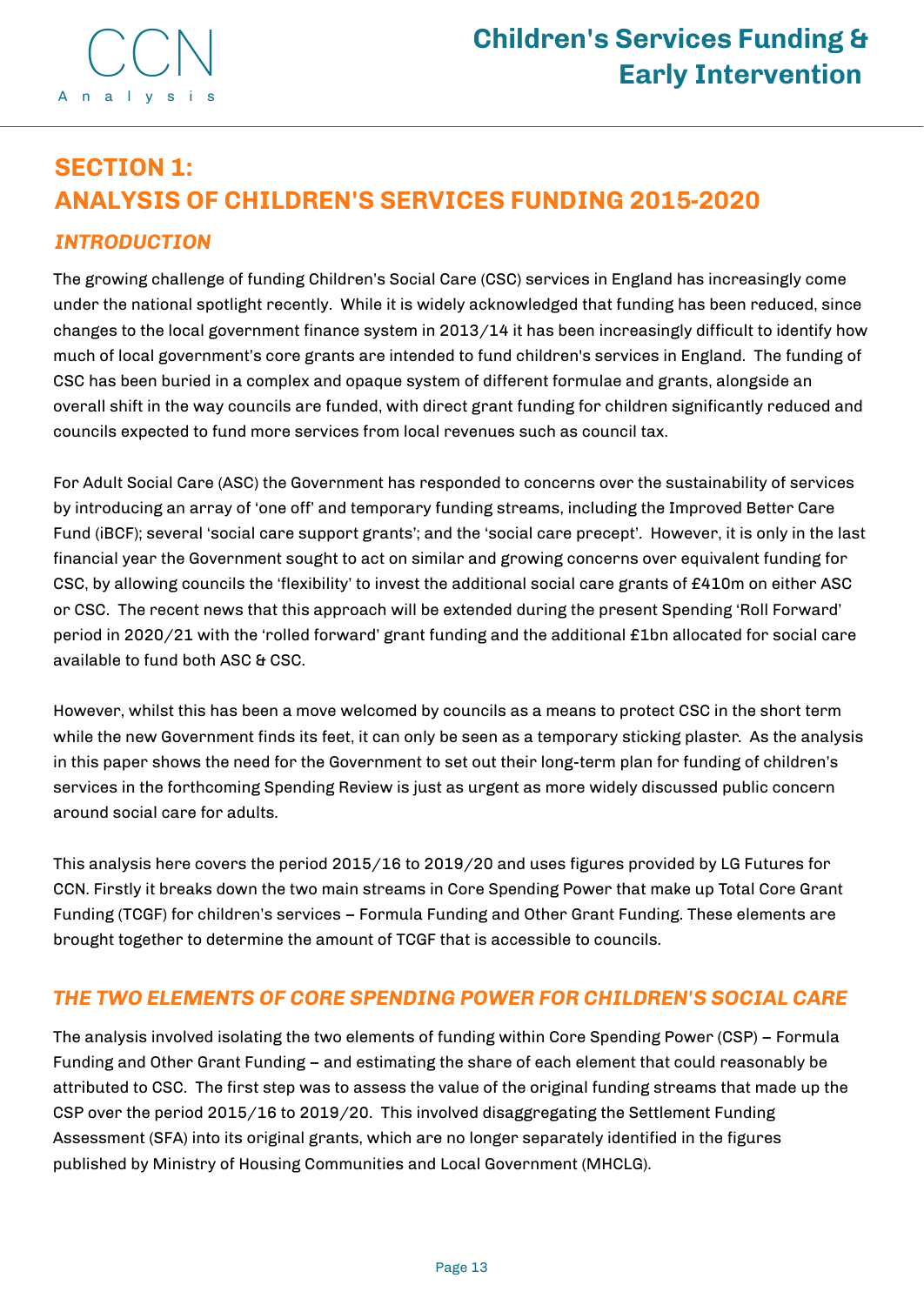

The second step was to assume what the share of each funding stream would reasonably be attributable to CSC. A key assumption here was the method used to estimate the value of funding for these services that was originally included within Formula Funding as it was allocated in 2013/14. A number of approaches could have been used, as MHCLG does not draw a clear link between an authority's assessed needs and its final funding. The approach employed here was relatively sophisticated, taking into account the use of 'thresholds' in MHCLG's model, but arguably, there is no definitive method that should be used. Further details on the method, and its limitations, are provided in Appendix 1. All the figures presented are expressed in cash terms and exclude the effects of inflation.

#### *(i) Formula Funding for Children's Social Care*

Table 1 below shows the estimated levels of total Formula Funding for each type of council for the years 2015/16 to 2019/20. This is the share of Formula Funding that is assumed to be attributable to CSC. It shows nationally, Formula Funding allocated towards CSC declined by £436m (27.7%) during this period. The largest reductions are estimated to have taken place in CCN member councils, with funding declining nearly £133m (36.5%).

|                              | 2015-16<br>(E/m) | 2016-17<br>(E/m) | 2017-18<br>(E/m) | 2018-19<br>(E/m) | 2019-20<br>(E/m) | (£m)<br>$+/-$ | $\frac{\%}{\frac{1}{2}}$ |  |  |
|------------------------------|------------------|------------------|------------------|------------------|------------------|---------------|--------------------------|--|--|
| <b>CCN Member Councils</b>   | 362.85           | 310.37           | 272.54           | 251.78           | 230.32           | $-132.53$     | $-36.52%$                |  |  |
| <b>Non-CCN Unitaries</b>     | 279.90           | 249.69           | 227.91           | 215.92           | 203.12           | $-76.77$      | $-27.43%$                |  |  |
| <b>Metropolitan Boroughs</b> | 485.73           | 438.73           | 404.86           | 386.22           | 366.04           | $-119.68$     | $-24.64%$                |  |  |
| <b>Inner London Boroughs</b> | 227.40           | 208.07           | 194.16           | 185.50           | 178.07           | $-49.33$      | $-21.69%$                |  |  |
| <b>Outer London Boroughs</b> | 222.59           | 199.63           | 183.13           | 174.11           | 164.44           | $-58.14$      | $-26.12%$                |  |  |
| <b>ENGLAND</b>               | 1,578.46         | 1.406.49         | 1,282.60         | 1,214.53         | 1.142.00         | $-436.46$     | $-27.65%$                |  |  |

#### **TABLE 1: Total** *Formula Funding* **attributable to Children's Social Care, 2015/16 - 2019/20**

#### *(ii) Other Grant Funding for Children's Social Care*

The second part of the analysis considered the share of Other Grant Funding within CSP (e.g. Council Tax Freeze Grant, Transition Grant, New Homes Bonus) that are assumed to be partially allocated to CSC. It also included Early Intervention Funding, which has been fully allocated to local authorities within CSC funding.

Table 2 below shows the combined total of estimated levels of funding for CSC from this Other Grant Funding for the years 2015/16 to 2019/20. This demonstrates that the contribution of Other Grant Funding to CSC declined at a faster pace than Formula Funding. Nationally, there was a reduction in Other Grant Funding of £571m (33.7%), in England. The largest decline again was borne by CCN member councils – a 41.3% reduction, or £258m. Inner London by contrast witnessed a reduction almost half the level of CCN member councils during the same period.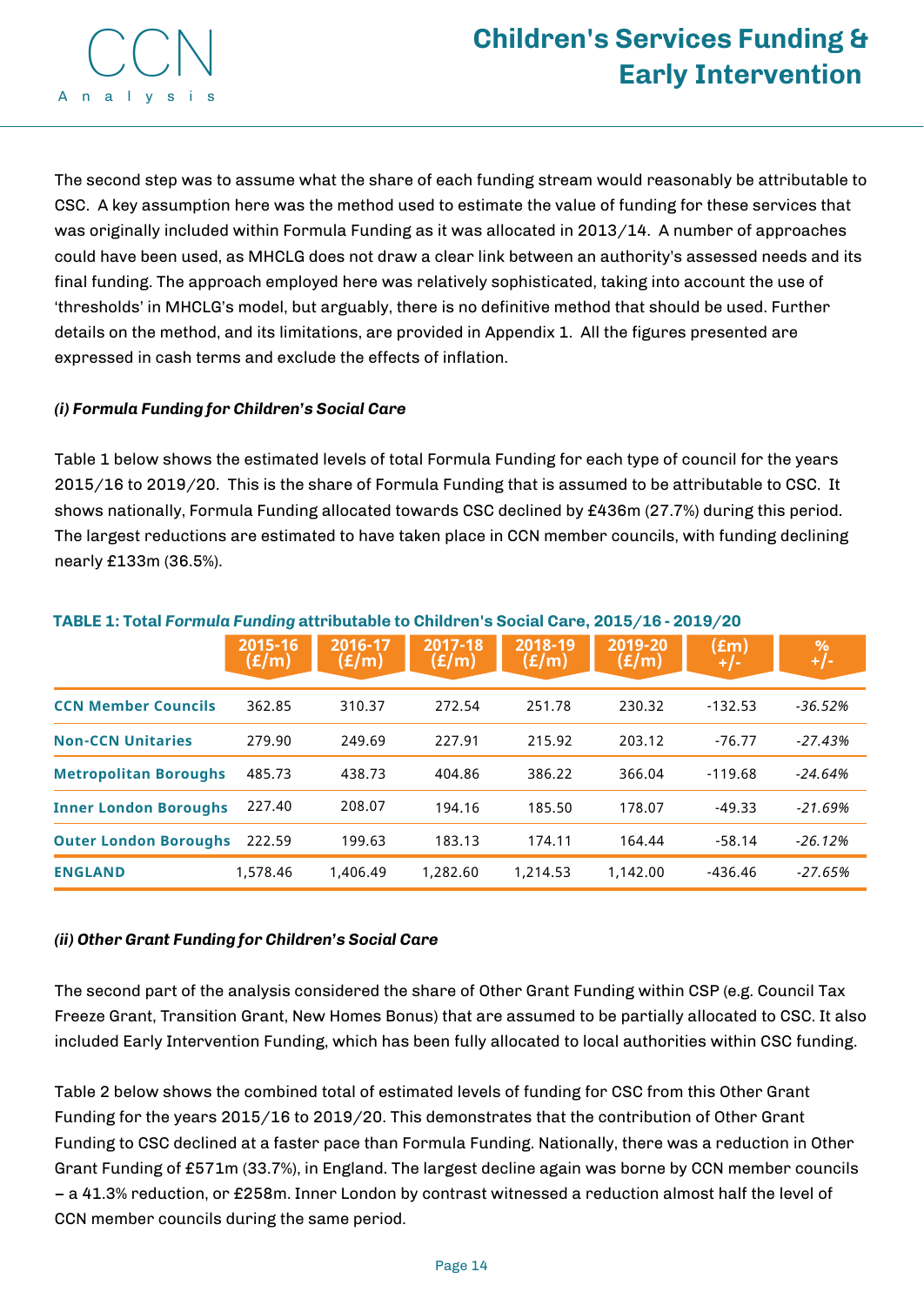#### **TABLE 2: Total** *Other Grant Funding,* **2015/16 - 2019/20**

|                              | 2015-16<br>(E/m) | 2016-17<br>(E/m) | 2017-18<br>(E/m) | 2018-19<br>(E/m) | 2019-20<br>(E/m) | $(\text{Em})$<br>$+/-$ | $\frac{\%}{\frac{1}{2}}$ |
|------------------------------|------------------|------------------|------------------|------------------|------------------|------------------------|--------------------------|
| <b>CCN Member Councils</b>   | 626.27           | 542.96           | 460.62           | 401.55           | 367.96           | $-258.31$              | -41.25%                  |
| <b>Non-CCN Unitaries</b>     | 306.56           | 277.48           | 245.03           | 223.70           | 210.00           | $-96.55$               | $-31.49%$                |
| <b>Metropolitan Boroughs</b> | 418.92           | 379.59           | 340.07           | 316.01           | 298.38           | $-120.54$              | $-28.77\%$               |
| <b>Inner London Boroughs</b> | 148.19           | 141.01           | 128.40           | 118.77           | 113.81           | $-34.38$               | $-23.20%$                |
| <b>Outer London Boroughs</b> | 195.08           | 179.11           | 157.96           | 142.23           | 133.54           | $-61.53$               | $-31.55\%$               |
| <b>ENGLAND</b>               | 1,695.01         | 1,520.14         | 1,332.08         | 1,202.25         | 1,123.69         | $-436.46$              | $-33.71%$                |

Given its importance to the overall reduction in Other Grant Funding, Table 3 provides a specific breakdown by authority type of the reduction in funding allocated within CSP for Early Intervention Funding during the period. Overall there has been a £507m (35.5%) reduction in dedicated Early Intervention Funding, with CCN member councils once again experiencing a disproportionately large 43.5% reduction in comparison to other types of council.

|                              | 2015-16<br>(E/m) | 2016-17<br>(E/m) | 2017-18<br>(E/m) | 2018-19<br>(E/m) | 2019-20<br>(E/m) | $(\text{Em})$<br>$+/-$ | $^{9/6}_{+/-}$ |
|------------------------------|------------------|------------------|------------------|------------------|------------------|------------------------|----------------|
| <b>CCN Member Councils</b>   | 542.79           | 451.06           | 383.94           | 345.77           | 306.97           | $-235.82$              | $-41.25%$      |
| <b>Non-CCN Unitaries</b>     | 260.50           | 227.16           | 202.66           | 188.55           | 173.86           | $-86.64$               | $-33.26%$      |
| <b>Metropolitan Boroughs</b> | 362.06           | 321.12           | 290.94           | 273.43           | 254.97           | $-107.09$              | $-29.58%$      |
| <b>Inner London Boroughs</b> | 113.39           | 102.40           | 94.28            | 89.54            | 84.45            | $-28.94$               | $-25.52%$      |
| <b>Outer London Boroughs</b> | 152.02           | 133.16           | 119.32           | 111.39           | 103.11           | $-48.92$               | $-32.18%$      |
| <b>ENGLAND</b>               | 1.430.76         | 1,234.90         | 1.091.14         | 1.008.69         | 923.36           | $-507.41$              | $-35.46%$      |

**TABLE 3: Total** *Early Intervention Funding* **attributable to Children's Social Care, 2015/16 - 2019/20**

Early Intervention Funding represented 84% of the total Other Grant Funding provided in 2015/6 and still made up 82% of the total in 2019/20 despite the substantial reductions. This suggests that the remaining types of Other Grant Funding have also been hit almost as hard as this one major component.

#### *TOTAL CORE GRANT FUNDING FOR CHILDREN'S SOCIAL CARE (WITHOUT TEMPORARY GRANT FUNDING)*

Having analysed its two component parts, CCN used LG futures' figures to calculate the Total Core Grant Funding (TCGF) for CSC in England by bringing together Formula Funding and Other Grant Funding between 2015/16 to 2019/20 in these years. Table 4 shows that since 2015/16 the amount of money in TCGF earmarked for CSC in England has declined by nearly one-third from almost £3.1bn to £2.2bn. During this period CCN member councils have seen an overall reduction of £391m (39.5%) in the suggested amount of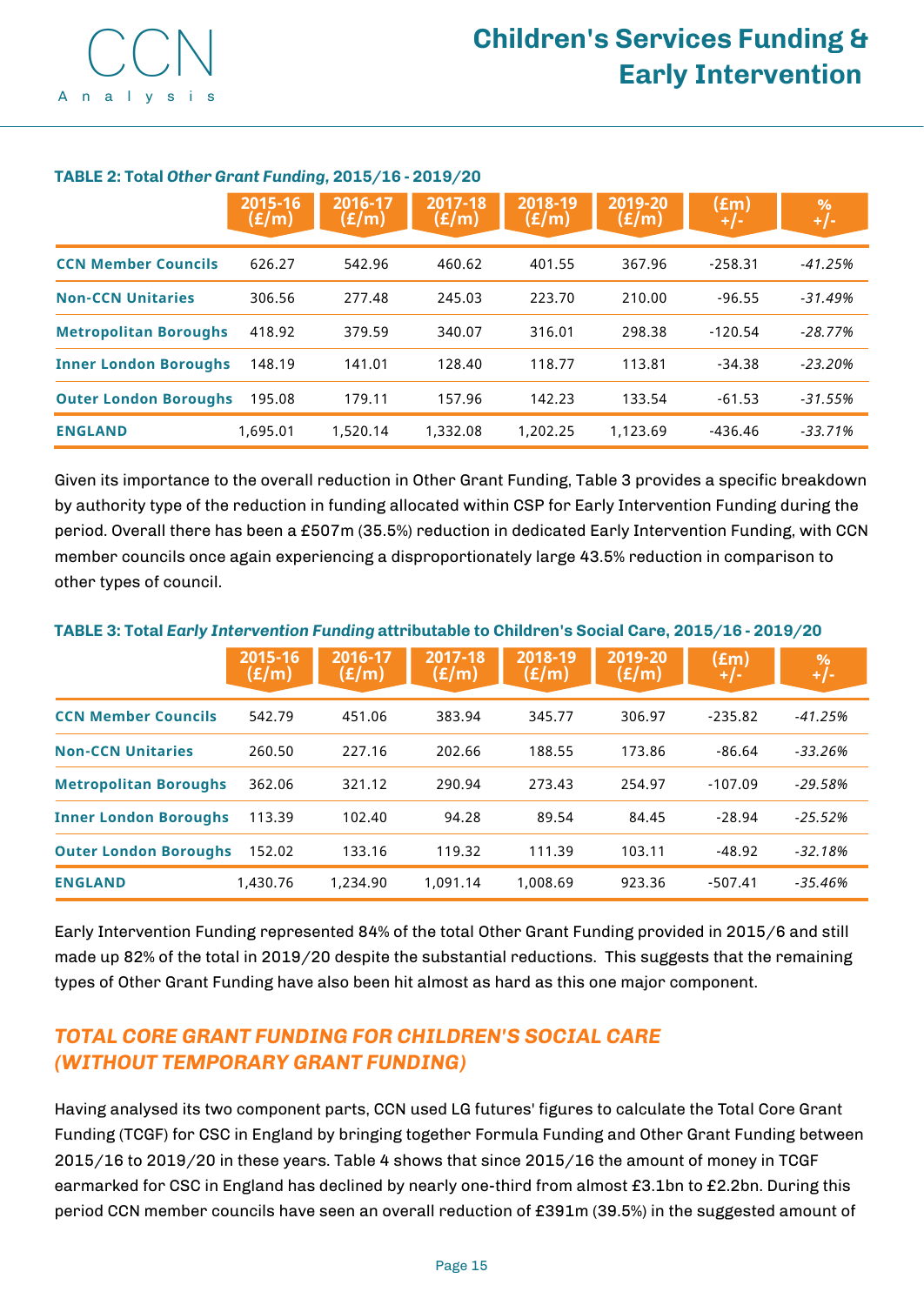TCGF to be allocated to children – substantially greater than the reductions felt by any other type of council (indeed it is close to double the 22% reduction experienced by Inner London Boroughs).

**TABLE 4:** *Total Core Grant Funding* **for Children's Social Care (w/o** *Temporary Grant Funding***) 2015/16 - 2019/20**

|                              | 2015-16<br>(E/m) | 2016-17<br>(E/m) | 2017-18<br>(E/m) | 2018-19<br>(E/m) | 2019-20<br>(E/m) | $(\text{Em})$<br>$+/-$ | $^{96}_{+/-}$ |
|------------------------------|------------------|------------------|------------------|------------------|------------------|------------------------|---------------|
| <b>CCN Member Councils</b>   | 989.13           | 853.33           | 733.16           | 653.33           | 598.28           | $-390.85$              | $-39.51%$     |
| <b>Non-CCN Unitaries</b>     | 586.44           | 527.17           | 472.94           | 439.62           | 413.12           | $-173.31$              | $-29.55\%$    |
| <b>Metropolitan Boroughs</b> | 904.65           | 818.32           | 744.93           | 702.22           | 664.42           | $-240.22$              | $-26.55%$     |
| <b>Inner London Boroughs</b> | 375.59           | 349.08           | 322.55           | 305.27           | 291.88           | $-83.71$               | $-22.29%$     |
| <b>Outer London Boroughs</b> | 417.66           | 378.74           | 341.10           | 316.34           | 297.98           | $-119.69$              | $-28.66%$     |
| <b>ENGLAND</b>               | 3.273.46         | 2,926.63         | 2614.68          | 2,416.78         | 2.265.68         | $-1.007.78$            | $-32.52%$     |

Early Intervention Funding represented 84% of the total Other Grant Funding provided in 2015/6 and still made up 82% of the total in 2019/20 despite the substantial reductions. This suggests that the remaining types of Other Grant Funding have also been hit almost as hard as this one major component.

#### *COMPARISON OF TEMPORARY FUNDING BETWEEN CHILDREN'S AND ADULTS SOCIAL CARE*

Table 5 collates the value of all Temporary Grant Funding provided specifically for ASC & CSC nationally between 2015/16 and 2019/20. In the past year this disparity of Temporary Grant Funding between CSC and ASC has been partially rectified by the Social Care Grant 2019/20 (nationally valued as £410m) which offers councils the flexibility for it to be used across both ASC *and* CSC. In order to estimate the relative value for the Social Care Grant that councils had allocated to each type of social care service LG Futures allocated funding to each service according to the share of adults' and children's Relative Needs Formula – meaning in 2019/20 it was assumed ASC received £316m (77%) and CSC £101m (23%) allocations respectively of the available resource.

|                              | <b>Children's Social Care</b><br>(E/m) | <b>Adult Social Care</b><br>(E/m) |
|------------------------------|----------------------------------------|-----------------------------------|
| <b>CCN Member Councils</b>   | 36.56                                  | 933.57                            |
| <b>Non-CCN Unitaries</b>     | 17.35                                  | 392.06                            |
| <b>Metropolitan Boroughs</b> | 25.26                                  | 689.49                            |
| <b>Inner London Boroughs</b> | 9.13                                   | 189.23                            |
| <b>Outer London Boroughs</b> | 12.27                                  | 187.72                            |
| <b>ENGLAND</b>               | 101.02                                 | 2,392.06                          |

**TABLE 5: Comparison of** *Temporary Grant Funding* **between Children's and Adults Social Care**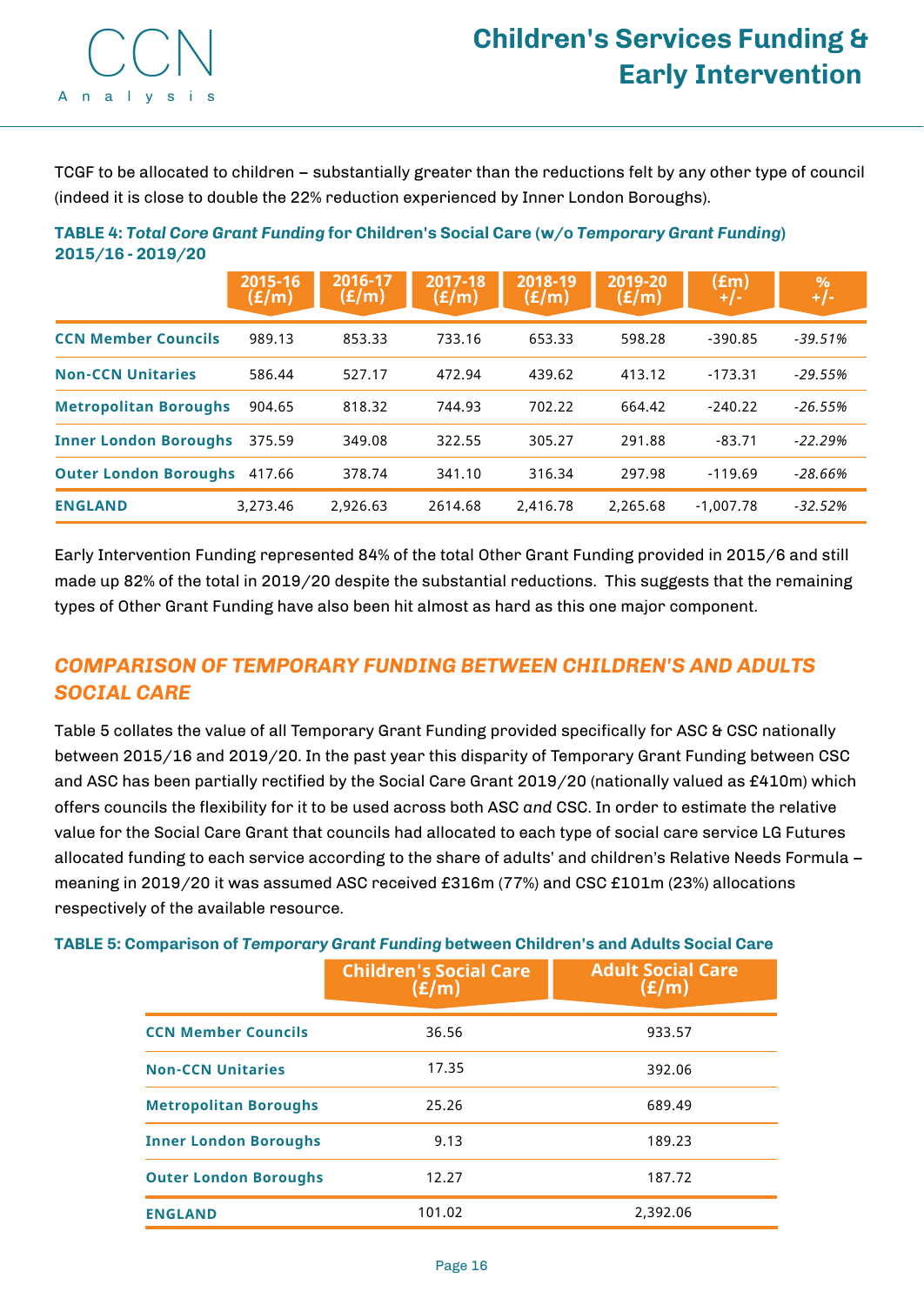The table shows that the amount of Temporary Grant Funding directed towards ASC dwarfs the commensurate amount that has been provided to CSC – more than 20 times higher across the whole of England in total.

Table 6 then shows the total funding for CSC including Temporary Grant Funding for CCN Member Authorities and England as a whole. This shows that the uplift provided has been marginal - merely reducing the 39.5% decline *without* Temporary Grant Funding (detailed above in Table 4) to just under 36% in CCN Member Authorities over the past five years. Overall across England the amount of funding lost in this time comes down from just under a third, but still remains well above a quarter.

| TABLE 6: Total Funding (with Temporary Grant Funding) for Children's Social Care 2015/16 - 2019/20 |                  |                  |                  |                  |                  |                        |                          |  |  |
|----------------------------------------------------------------------------------------------------|------------------|------------------|------------------|------------------|------------------|------------------------|--------------------------|--|--|
|                                                                                                    | 2015-16<br>(E/m) | 2016-17<br>(E/m) | 2017-18<br>(E/m) | 2018-19<br>(E/m) | 2019-20<br>(E/m) | $(\text{Em})$<br>$+/-$ | $\frac{\%}{\frac{1}{2}}$ |  |  |
| <b>CCN Member Councils</b>                                                                         | 989.13           | 853.33           | 733.16           | 653.34           | 634.84           | $-354.29$              | $-35.82%$                |  |  |
| <b>Non-CCN Unitaries</b>                                                                           | 586.44           | 527.17           | 472.94           | 439.62           | 430.48           | $-155.96$              | $-26.59%$                |  |  |
| <b>Metropolitan Boroughs</b>                                                                       | 904.65           | 818.32           | 744.93           | 702.22           | 673.55           | $-231.10$              | $-25.55%$                |  |  |
| <b>Inner London Boroughs</b>                                                                       | 375.59           | 349.08           | 322.55           | 305.27           | 304.15           | $-71.44$               | $-19.02%$                |  |  |
| <b>Outer London Boroughs</b>                                                                       | 417.66           | 378.74           | 341.10           | 316.34           | 323.24           | $-94.42$               | $-22.61%$                |  |  |
| <b>ENGLAND</b>                                                                                     | 3,273.46         | 2,926.63         | 2,614.68         | 2,416.78         | 2,366.70         | $-906.76$              | $-27.70%$                |  |  |

This study does recognise other pots of funding outside of Formula Funding have been made available to local authorities to support CSC during the period covered by this analysis - the Troubled Families programme and Children's Social Care Innovation Funding for instance. However, as such funding has not been made available to all local authorities, but usually allocated for specific pieces of work or on a payment-by-results basis, it cannot be considered as part of core funding to deliver services within CSC.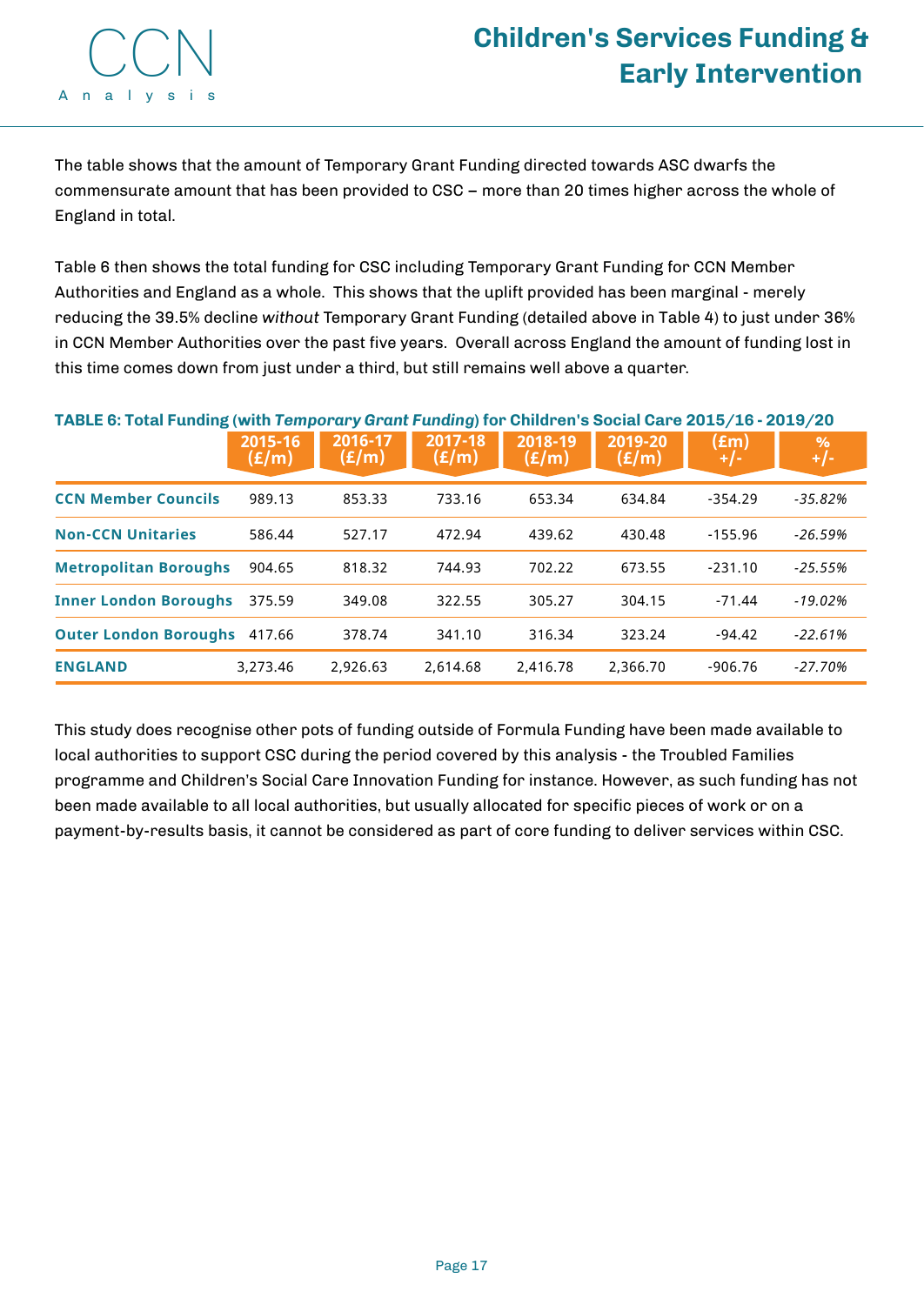

# **SECTION 2: ANALYSIS OF DEMAND FOR CHILDREN'S SOCIAL CARE**

#### *INTRODUCTION AND PwC ANALYSIS OF SPENDING NEED*

The first section of this report has demonstrated that funding for Children's Social Care (CSC) has reduced over the past five years, with CCN Member Authority budgets being particularly hard hit. The data in this second section provides an analysis of how patterns of demand for children's services changed over the same period – with the findings that demand is rising sharply, particularly in CCN Member Authorities, creating a clear divergence between funding and costs.

This funding analysis is conducted in the context of an ongoing and extensive increase in demand for statutory Children's Social Care services – a trend that has been in evidence for over a decade now. The number of children looked after by CCN Member Authorities at 31 March 2019 was 27,981, up from 24,421 in 2015 – a rise of 15% compared to just 12% nationally *[7]*. At the same time, councils have faced other rising costs, such as inflation. To demonstrate the extent to which funding for services has failed to keep pace with the costs borne by councils for CSC services in England, Total Core Grant Funding (TCGF) levels are now compared to estimates on 'spending need' which measures the rising costs and demand for services.

#### **PANEL 1:** *What is meant by 'demand' for children's services?*

'Demand' for children's services is a difficult thing to measure accurately. Most often the number of children in care is usually used as a rough proxy measure given that (a) it is one of the few objective indicators of need by children which figures are gathered on; (b) it represents the largest proportion of budget spent on children's social care; and (c) is a statutory requirement for local authorities.

However, it is important to remember that as a firm measure of actual need by children and families it is crude and does not take into account the varying thresholds and cultural trends in social work over time that impact on whether and when a child is taken into care. As the organisation Children England recenlty noted, a report such as this often *"talks about rising demand for care in the same language as the 'demand' for avocados or iPhones… But no one 'demands' for a child to be taken into care…" [8]*

This is significant as this report shows that resource is declining at the same time that demand is rising – as quantified within this study as Estimate Spending Need. Given the complex interaction between these two factors it is likely that the identified rise in demand is occurring even after local authorities will have initially tried to scale back their threshold for intervention from their preferred ideal to minimum statutory levels over time as budgets have reduced. This suggests that 'demand' – as measured by what would constitute 2014/15 thresholds – may be even higher than this analysis suggests.

It is also important to note that spending reductions to preventative children's services are unlikely to bear any relation to fluctuations in public demand for these services, which will mostly be allowed to go unmet given they are predominantly non-statutory in nature.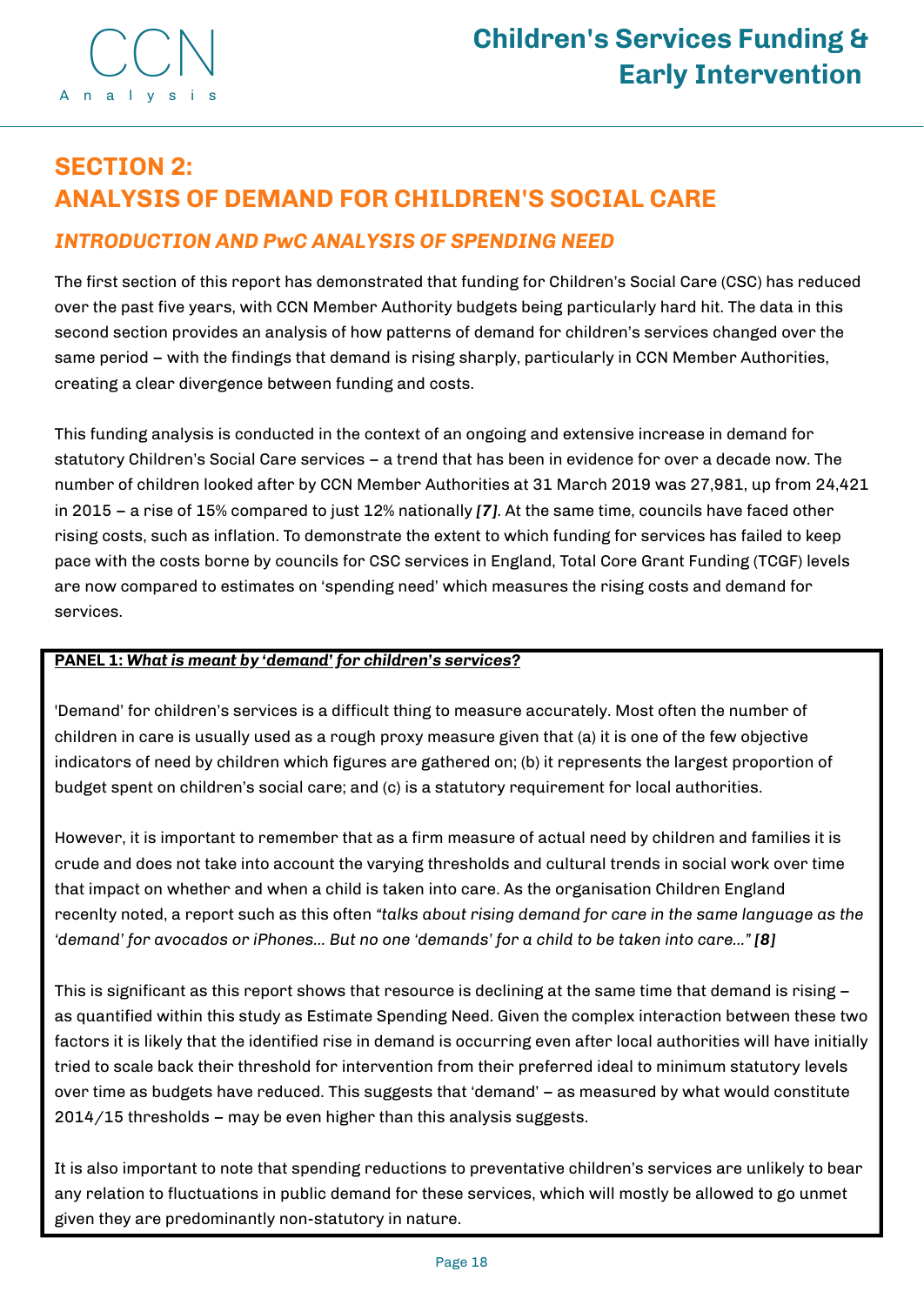

In May 2019, CCN published an *Independent Review of Local Government Spending Need and Funding [9]* (see Panel 2)*.* A central function of modelling for this report focused on estimating the spending need in different types of councils and, crucially, ten different services over a ten-year period (2015/16 – 2024/25) data from which is now drawn on for this analysis.

#### **PANEL 2:** *Methodology of modelling by PwC of Local Government spending patterns*

This independent study by PricewaterhouseCoopers (PwC) estimated spending need based on a 'more consistent level of service'. PwC's analysis provided a fairer measure than simply relying on expenditure data by councils and is intended to address some of the key limitations of an analysis of the financial pressures facing local government now and in the future that is based solely on historical expenditure patterns. It therefore recognised that different local authorities face:

- Higher or lower demand for their services, depending on underlying socio-economic characteristics such as demography, levels of deprivation, and geography; and
- Different input costs (for labour and property), which are reflected in the Area Cost Adjustment (ACA) factors.

Furthermore, it used a broad range of generic cost drivers (i.e. inflation, living wage) and *service-specific cost-drivers* at a tier level, based on actual volume data. For CSC the service-specific cost-drivers used in the study were:

- Number of looked after children
- Number of children in need
- Population under 18

The first two cost-drivers used capture statutory service demand, while population under 18 is used a proxy to measure demand for discretionary prevention and early intervention services.

By using this methodology, PwC's analysis mitigates the problem that actual expenditure may not correlate with actual spending need. Higher expenditure may be the product of historic funding levels and political choices over desired service levels. Lower expenditure could be due to lower levels of funding and may fail to recognise 'unmet needs'.

Equally, while measuring a more consistent level of service at tier level, the figures produced by PwC are estimates of spending need based on service and eligibility levels in the baseline year of 2015/16. The analysis therefore estimates the additional costs required to maintain the level of service provided at 2015/16.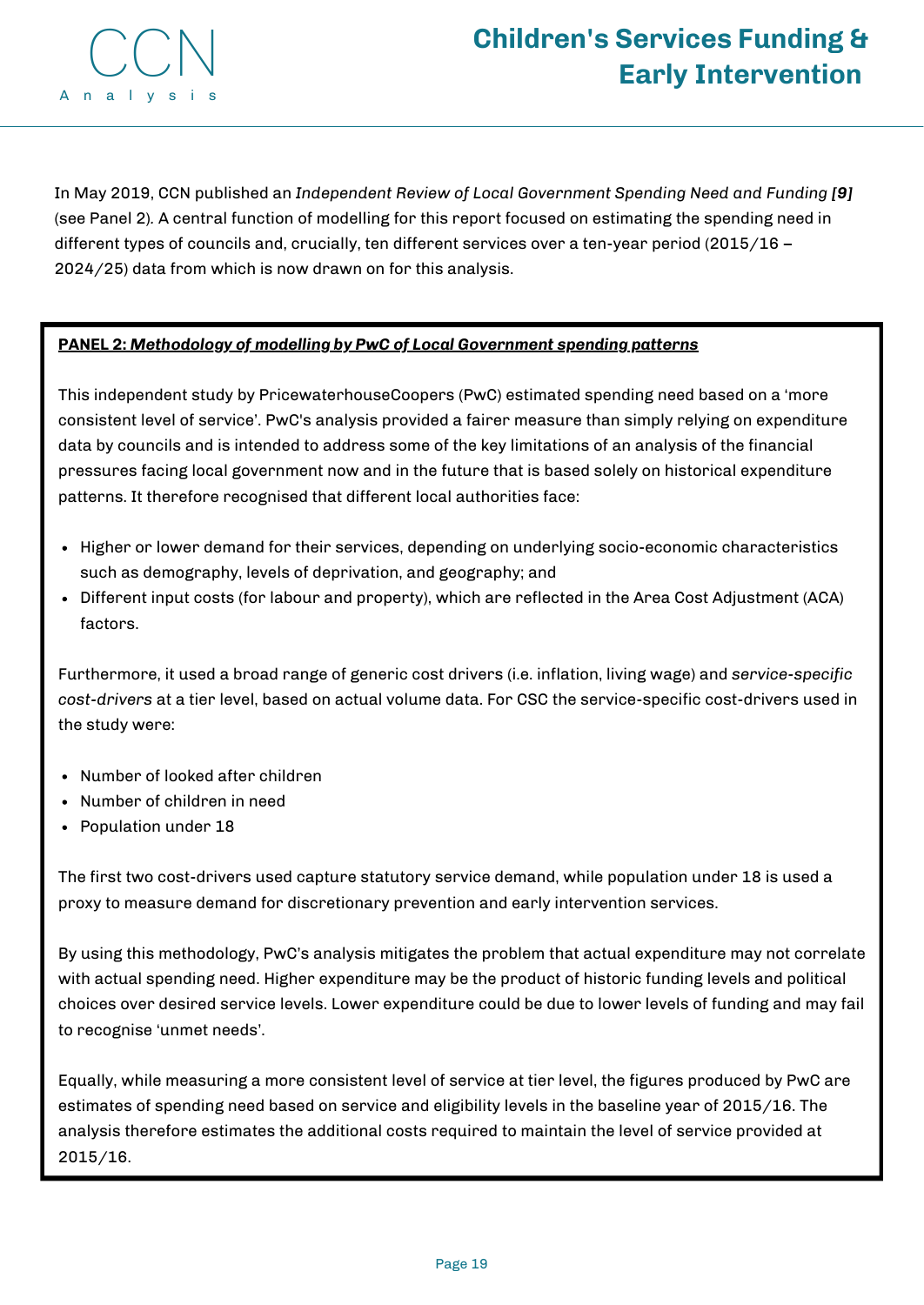

#### *ESTIMATED SPENDING NEED*

Table 7 shows the trends in Estimated Spending Need for all local authority services in England during the period covered by this report. It shows that the percentage increase in spending need for CSC (21.3%) significantly out-paced other services – even ASC services.

| TABLE 7: ESUINAIGU OPGNUNK NGGU IUI AN LUCUI AUUNTITY OGI VICGS ZUIJ-ZUZU<br>2016-17 |                  |        |                  |                  |                  |                        |                          |  |  |
|--------------------------------------------------------------------------------------|------------------|--------|------------------|------------------|------------------|------------------------|--------------------------|--|--|
|                                                                                      | 2015-16<br>(E/m) | (E/m)  | 2017-18<br>(E/m) | 2018-19<br>(E/m) | 2019-20<br>(E/m) | $(\text{Em})$<br>$+/-$ | $\frac{\%}{\frac{1}{2}}$ |  |  |
|                                                                                      |                  |        |                  |                  |                  |                        |                          |  |  |
| <b>CCN Member Councils</b>                                                           | 17.789           | 18,123 | 18,706           | 19,455           | 20,066           | 2.187                  | 12.23%                   |  |  |
| <b>Non-CCN Unitaries</b>                                                             | 7.623            | 7.959  | 8.195            | 8.547            | 9.083            | 1,460                  | 19.15%                   |  |  |
| <b>Metropolitan Boroughs</b>                                                         | 6.094            | 7.270  | 7.494            | 7.856            | 8.127            | 1,223                  | 17.71%                   |  |  |
| <b>London Boroughs</b>                                                               | 9,815            | 10,381 | 10.692           | 11,130           | 11,463           | 1.648                  | 16.79%                   |  |  |

#### **TABLE 7: Estimated Spending Need for** *All Local Authority Services* **2015-2020**

Table 8 then breaks down PwC's estimates for CSC spending need nationally into different tiers of local government during the selected years, alongside the percentage increases since 2015/16. Inner and Outer London Boroughs have been combined in this analysis in order to compare the total funding estimates prepared by LG Futures with the PwC spending need analysis. In this time, while CCN Member Authorities witnessed the largest cash increase in spending need, they were below the England average, alongside Metropolitan District Authorities.

#### **CCN Member Councils Non-CCN Unitaries Metropolitan Boroughs** 3,123 1,627 1,446 **2015-6 2015-16 (£/m) (£/m) 2016-17 (£/m) 2017-18 (£/m)** 1,708 1,481 3,119 1,532 1,762 3,297 *19.12% 22.74% 20.79%* **2018-19 (£/m)** 3,594 1,926 1,667 **2019-20 (£/m)** 3,720 1,997 1,746 **(£m) +/-** 597 370 300 **London Boroughs** 2,106 2,230 2,303 2,511 2,605 499 *23.69%* **% +/-**

#### **TABLE 8: Estimated Spending Need for** *Children's Social Care* **2015-2020**

#### *'DIVERGENCE' BETWEEN ESTIMATED SPENDING NEED AND TOTAL CORE GRANT FUNDING*

#### *'Divergence' in Children's Social Care*

Graph 3 brings together the increased Estimated Spending Need and the reduction in Total Funding for CSC (established in Section 1) to show the combined effect on different types of councils which this paper terms the 'divergence'. The divergence in CCN Member Councils – comprising an increase in Estimated Spending Need of 19.1% and a reduction in TCGF of 35.8% – is larger than any other type of authority.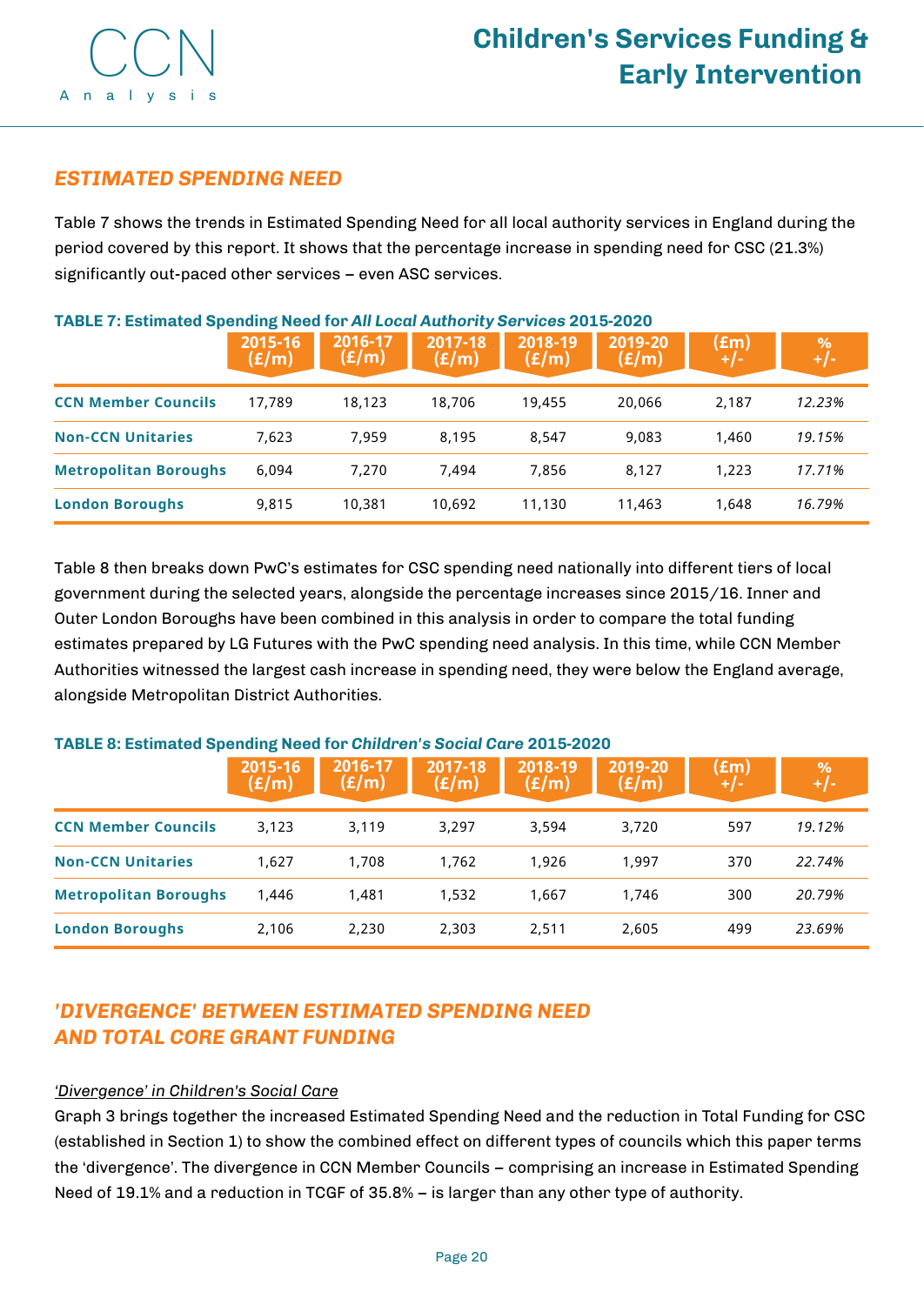

#### **GRAPH 3: Divergence of Estimated Spending Need and Total Funding for** *Children's Social Care*



#### *CONCLUSION: A 'PERFECT STORM' OF RISING DEMAND AND DECLINING FUNDING*

The findings of the first two sections of this report have shown that Children's Social Care has experienced significant reductions within Total Core Grant Funding allocations, while also experiencing the highest increases in demand and associated costs compared to other council services – a 'perfect storm' for local authorities. Equally it has shown CSC services have not received the same level of resourcing provided to ASC through Temporary Grant Funding to help mitigate cuts to funding overall.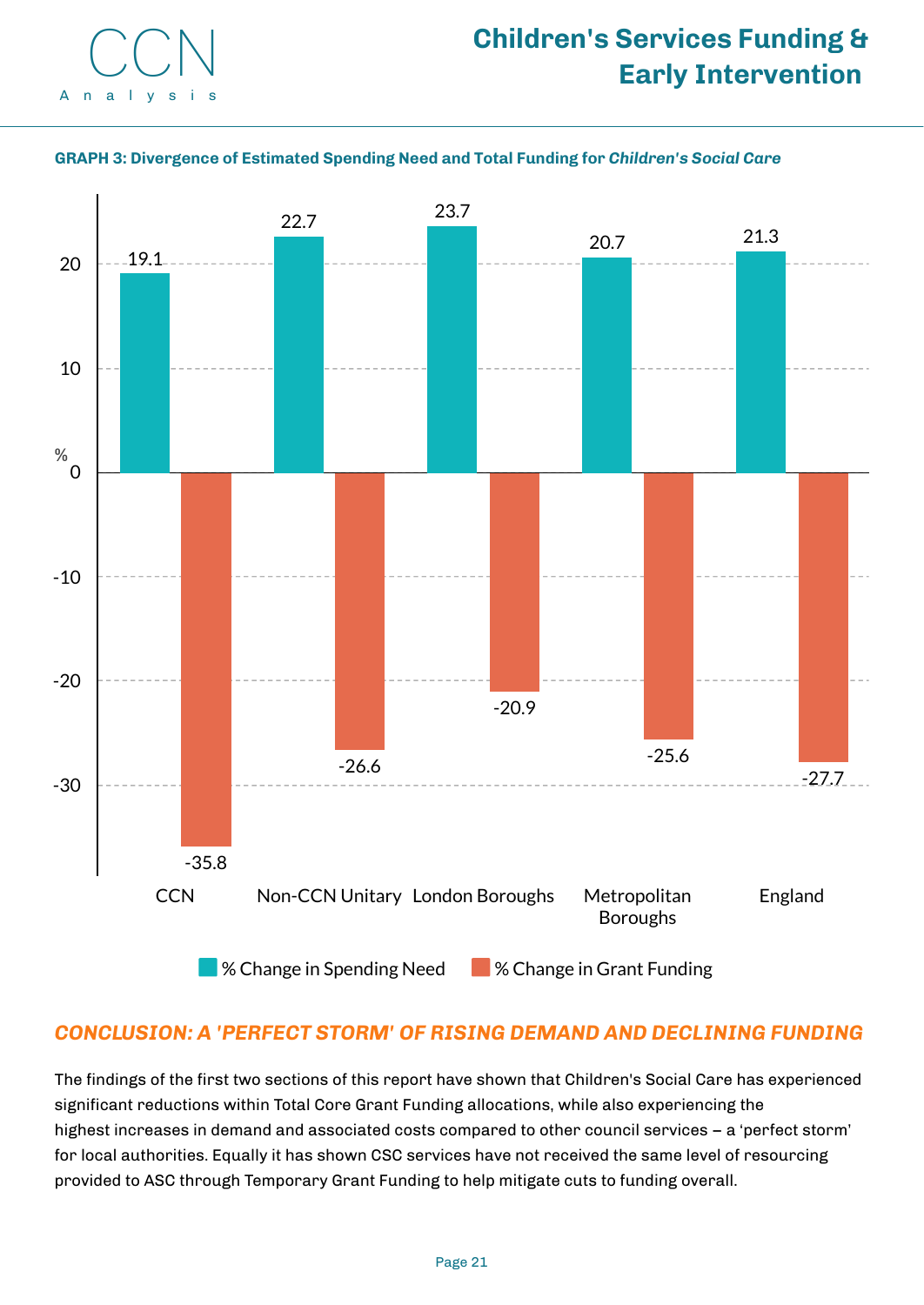

There is now a pressing need for support to be extended specifically to CSC; one which is made more important because in most other services, such as ASC, councils at least have some flexibility to be able to respond to pressures by increasing charges and severely restricting eligibility for services. This is not as feasible – or indeed desirable – for much of the statutory provision which comprises CSC services.

The consequences of underfunding CSC are less well understood but are no less pertinent than those which impact on ASC. At worst, if left unchecked underinvestment in CSC funding risks creating a false economy of reduced preventative and early intervention services which lead to a continuing rise in demand for statutory services as outlined further in this paper.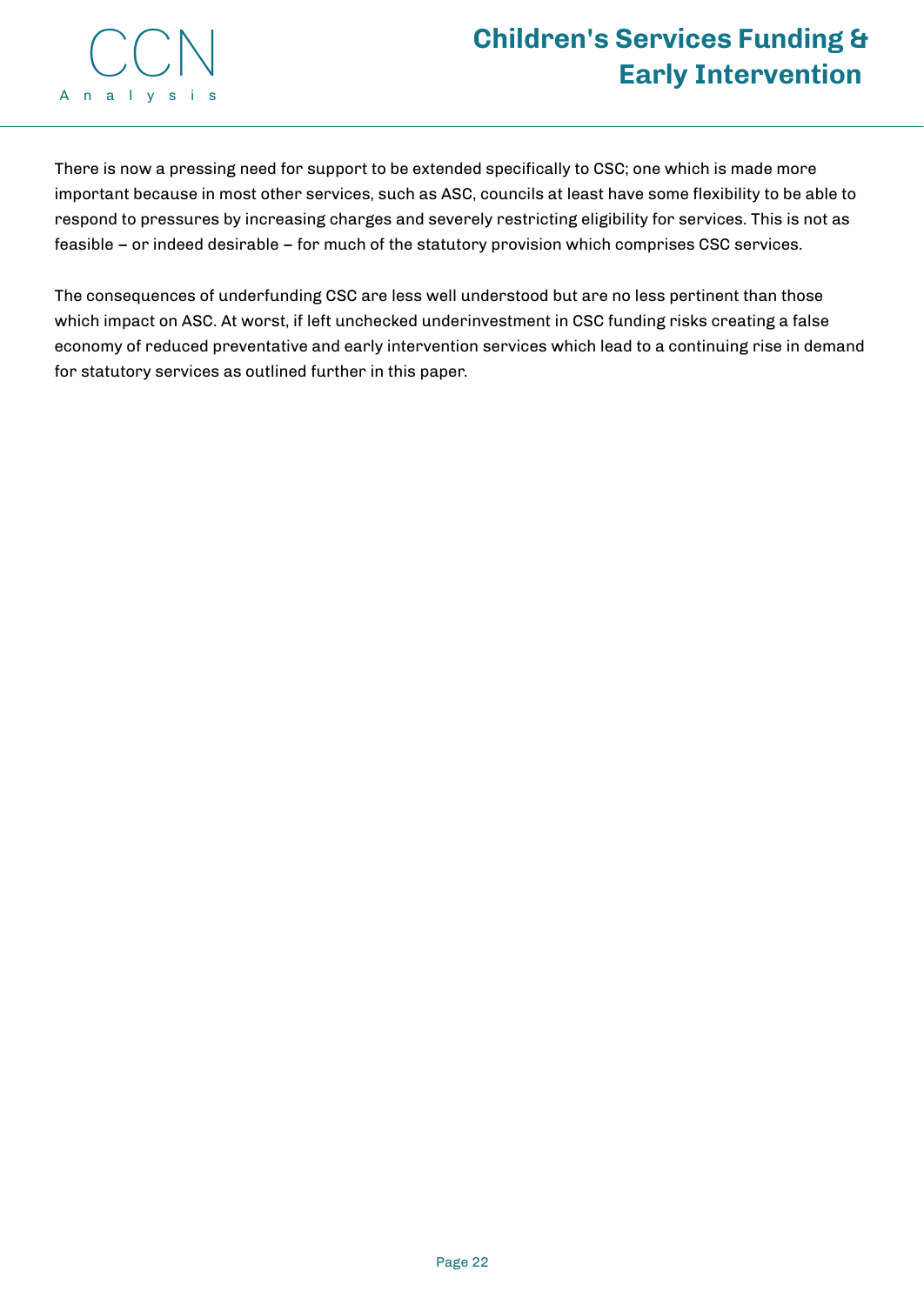

# **SECTION 3: ANALYSIS OF CHILDREN'S SOCIAL CARE SPENDING** *OVERVIEW*

As the first two sections of this paper has shown, the sharp rise in demand coming at a time when funding is decreasing, has meant local authorities have been forced into tough choices over which services they are able to maintain. In order to examine these trends CCN also commissioned LG Futures to assess the change between actual expenditure data in 2015/16 and budgeted expenditure in 2019/20.

Using the data provided by LG Futures, this section presents an analysis of the overall trends in Children's Social Care (CSC) expenditure during this period, alongside a more granular analysis on the change in expenditure on statutory and demand-led services compared to those which could be broadly categorised as 'preventative' or 'early intervention' and therefore discretionary.

#### **PANEL 3:** *Defining Early Intervention*

The concept of 'early intervention' ostensibly carries political support across the spectrum yet as this study has shown effective implementation has proved exceptionally challenging. This is perhaps because it is a complex and often misinterpreted area of policy due to a number of underlying structural factors, the root of which are yet to be agreed upon. To preface the remainder of the report this short section summarises some key questions and challenges that increased public debate on the issue has thrown up over the past decade, in order to provide context for the later stages of this report.

#### **Definition of 'Early Intervention'?**

There is no agreed definition – or even common term – to describe 'Early Intervention'. Broadly speaking 'Early Intervention' is the term that has been most commonly applied by policy makers to the concept of providing services which address social issues at an early stage in order to prevent them exacerbating into a larger (and costlier) problems further down the line. It was particularly popularised in political circles through Graham Allen MP's seminal Independent Review for the coalition government resulting in two reports published in 2011 *[10]*. Other terms in usage to describe the same concept include 'Early Support' and 'Preventative Services', whilst children's professionals – particularly those working in social care – often refer to 'Early Help' since it was the term used in Professor Eileen Munro's review of child protection *[11]* which has helped shape the current service landscape formed during the 2010s.

#### **Early Intervention as a macro-economic policy**

On the surface early intervention is a simple concept to understand – it reflects common sense that relates to us as individuals: e.g. one might service their car at a garage annually to minimize the chance of it breaking down at greater inconvenience and higher cost during a journey. However, as a macro-economic policy it is deceptively complicated – exemplified by the fact that, despite consensus among the main political parties on the social and economic value of intervening early since the seminal Allen reports in 2011 *[12]*, this political will has failed to translate into effective policy across the decade.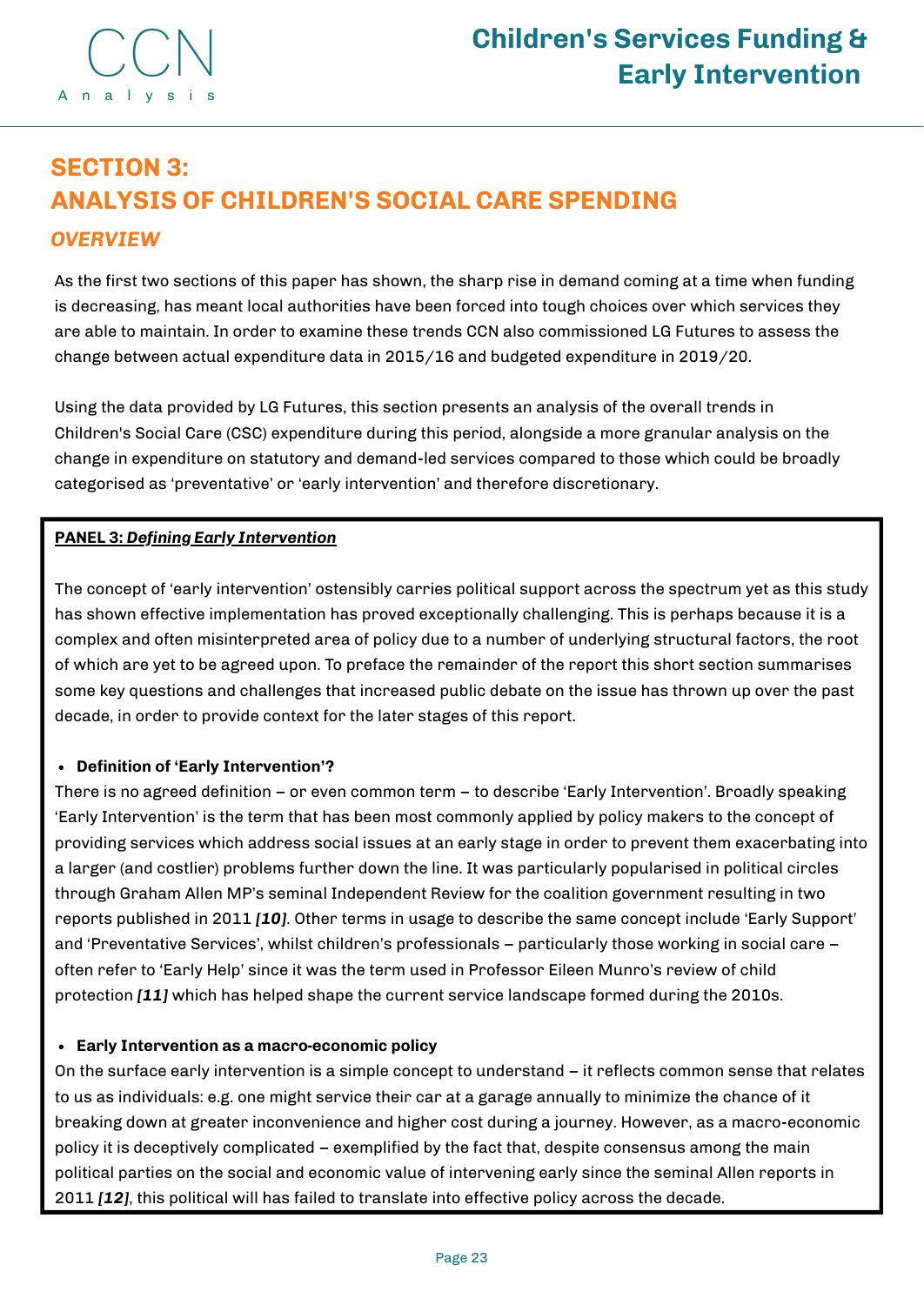

Part of this is because to embed the concept of 'Early Intervention' is problematic as a single national policy, as it is dependent on thousands of smaller policy decisions by national, regional and local agencies – such as county councils. To that extent some commentators have suggested it might be better viewed as a 'philosophy' of governance rather than a single policy that can be enacted:

"In that sense maybe [early intervention] would be better viewed as the basis of a strategic framework for *action, or even an underlying philosophy of Government upon which political consensus is built?" [13]*

#### **Is 'Early Intervention' synonymous with 'Early Years'?**

Early intervention is sometimes mistakenly intertwined by some commentators with early years policy. However, the Early Intervention Foundation, the leading charity working in the field (which was founded in 2013 based on the Allen recommendations), stresses that:

"The early intervention approach can be applied to a wide range of issues, at any age from pre-birth to *adulthood." [14]*

Whilst research indicates that the early years is likely to be where preventative approaches can have the most effect, the term is more generally employed by experts to encompass services at any age which can be effective in reducing harm, or the effects of harm, at a later stage.

#### *OVERALL EXPENDITURE TRENDS IN CHILDREN'S SOCIAL CARE*

Firstly, revenue account data for 2015/16 and 2019/20 has been used to assess trends in spending. Table 9 shows that despite previously demonstrating decline in funding, overall expenditure on CSC by all local authorities in England between 2015/16 and 2019/20 actually increased by 2.7%. This increase was particularly experienced by counties where spending by CCN Member Authorities increased by 4.8% and particularly Metropolitan Districts at 5.1%.

|                              | 2015-16<br>(E/m) | 2019-20<br>(E/m) | $(\text{Em})$ | %<br>$+/-$ |
|------------------------------|------------------|------------------|---------------|------------|
| <b>CCN Member Councils</b>   | 3,146.30         | 3.298.64         | 152.34        | 4.84%      |
| <b>Non-CCN Unitaries</b>     | 702.73           | 676.83           | $-25.90$      | $-3.68%$   |
| <b>Metropolitan Boroughs</b> | 1992.85          | 2,095.35         | 102.50        | 5.14%      |
| <b>Inner London Boroughs</b> | 1,575.26         | 1,586.31         | 11.05         | 0.70%      |
| <b>Outer London Boroughs</b> | 870.40           | 855.64           | $-14.76$      | $-1.70%$   |
| <b>ENGLAND</b>               | 8.287.54         | 8.512.77         | 225.23        | 2.72%      |

#### **TABLE 9: Change in expenditure on Children's Social Care 2015/16 - 2019/20**

#### *ANALYSING OVERALL EXPENDITURE TRENDS MORE DEEPLY*

The next step was to determine what was driving this rise in spending with deeper analysis – particularly determining what proportion was directed at Statutory/Demand-led services and what proportion on Early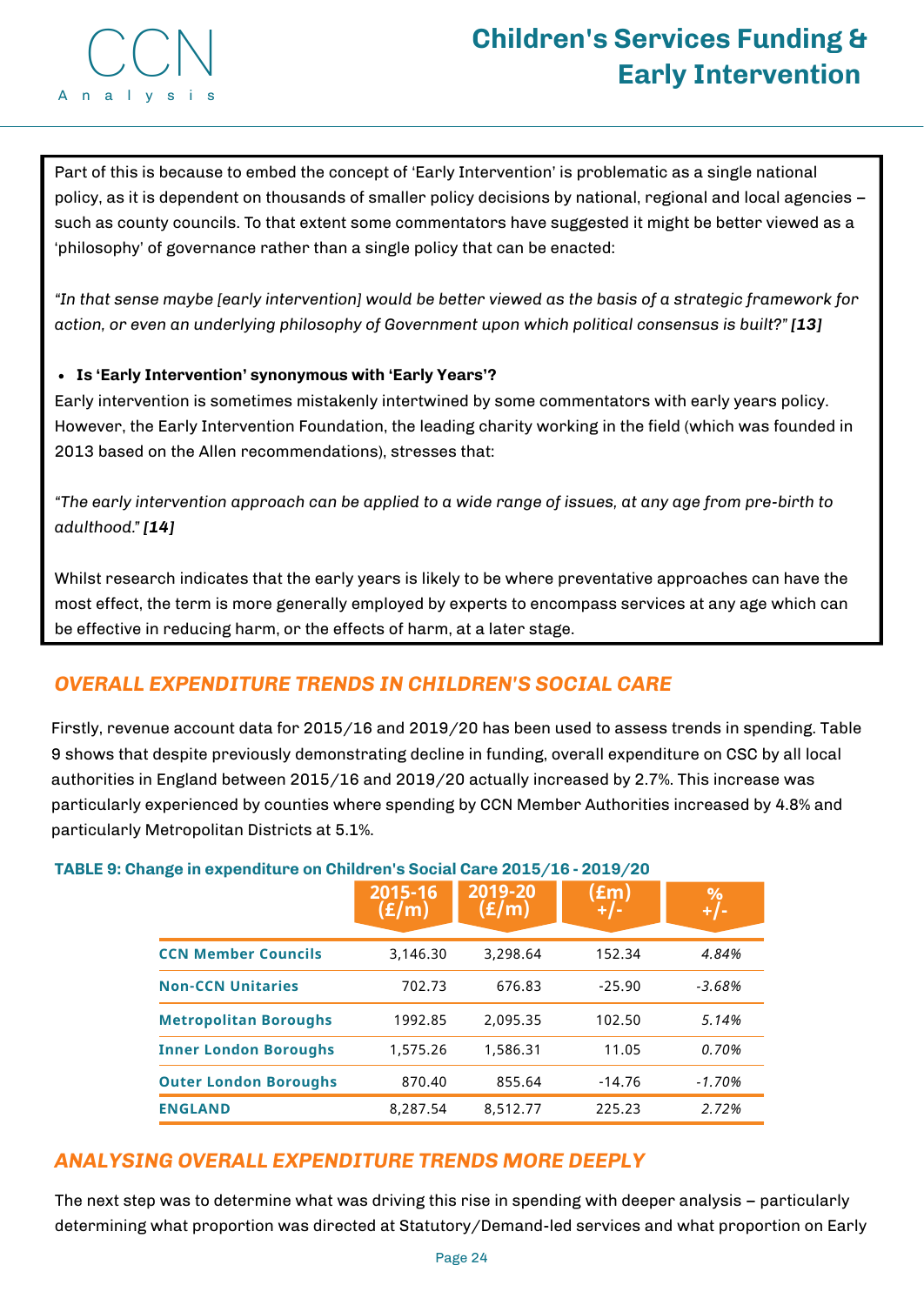# **Children's Services Funding & Early Intervention**

Intervention. Using Section 251 data enabled this analysis to be carried out by local authority tier, and at the most granular level of expenditure, to look in detail at the impact on statutory and preventative services.

For ease of presenting graphically this report used the five principal categories used in Section 251 returns, but also attempted to break down the data by the listed specific service sub-categories. This provided a more sophisticated picture of the trade-off between demand pressures and investment in prevention – partly one of 'what has to be provided' as part of CSC and what is discretionary spending.

At this point it must be noted that classifying exactly what constitutes 'early intervention' for spending purposes is a matter or conjecture as the concept defies the ability to be easily defined (see panel below). Section 251 reports used in this analysis are helpful in classifying LA spending but can only contain limited categorisations which are not designed for the specific purpose of distinguishing between preventative and statutory spend.

|                                                         |                  | <b>CCN Member</b><br><b>Authorities</b> | <b>All England</b><br><b>Authorities</b> |            |               |            |
|---------------------------------------------------------|------------------|-----------------------------------------|------------------------------------------|------------|---------------|------------|
|                                                         | 2015-16<br>(E/m) | 2019-20<br>(E/m)                        | $(\text{fm})$<br>$+/-$                   | %<br>$+/-$ | (£m)<br>$+/-$ | %<br>$+/-$ |
| <b>Adoption Services</b>                                | 98.79            | 99.18                                   | 0.39                                     | 0.40%      | $-9.37$       | $-3.32%$   |
| <b>Asylum Seeker Services</b>                           | 13.94            | 15.61                                   | 1.67                                     | 11.97%     | $-18.71$      | $-35.02%$  |
| <b>Children Placed With</b><br><b>Family Or Friends</b> | 31.93            | 37.18                                   | 5.25                                     | 16.45%     | 14.28         | 16.18%     |
| <b>Education Of</b><br><b>Looked After Children</b>     | 13.54            | 12.55                                   | $-0.99$                                  | $-7.30%$   | 0.78          | 2.37%      |
| <b>Fostering Services</b>                               | 570.48           | 612.93                                  | 42.46                                    | 7.44%      | 90.87         | 5.95%      |
| <b>Leaving Care</b><br><b>Support Services</b>          | 89.74            | 115.54                                  | 25.79                                    | 28.74%     | 87.55         | 31.05%     |
| <b>Other Services:</b><br><b>Looked After Children</b>  | 100.26           | 113.55                                  | 13.28                                    | 13.25%     | 24.00         | 11.28%     |
| <b>Residential Care</b>                                 | 390.31           | 535.75                                  | 145.44                                   | 37.26%     | 234.63        | 22.62%     |
| <b>Special Guardianship</b><br><b>Support</b>           | 78.80            | 100.15                                  | 21.34                                    | 27.08%     | 72.44         | 35.50%     |
| <b>Commissioning &amp;</b><br><b>Strategy</b>           | 71.33            | 59.08                                   | $-12.26$                                 | $-17.18%$  | $-40.89$      | $-17.06%$  |
| <b>Local Safeguarding</b><br>Children Boards            | 8.34             | 9.51                                    | 1.16                                     | 13.94%     | 0.27          | 0.97%      |
| <b>Social Work &amp; Child</b><br><b>Protection</b>     | 720.70           | 801.66                                  | 80.97                                    | 11.23%     | 205.70        | 11.02%     |
| <b>TOTAL</b>                                            | 2,188.17         | 2,512.68                                | 324.52                                   | 14.83%     | 661.55        | 11.30%     |

#### **TABLE 10: Change in expenditure on Statutory/Demand-led services**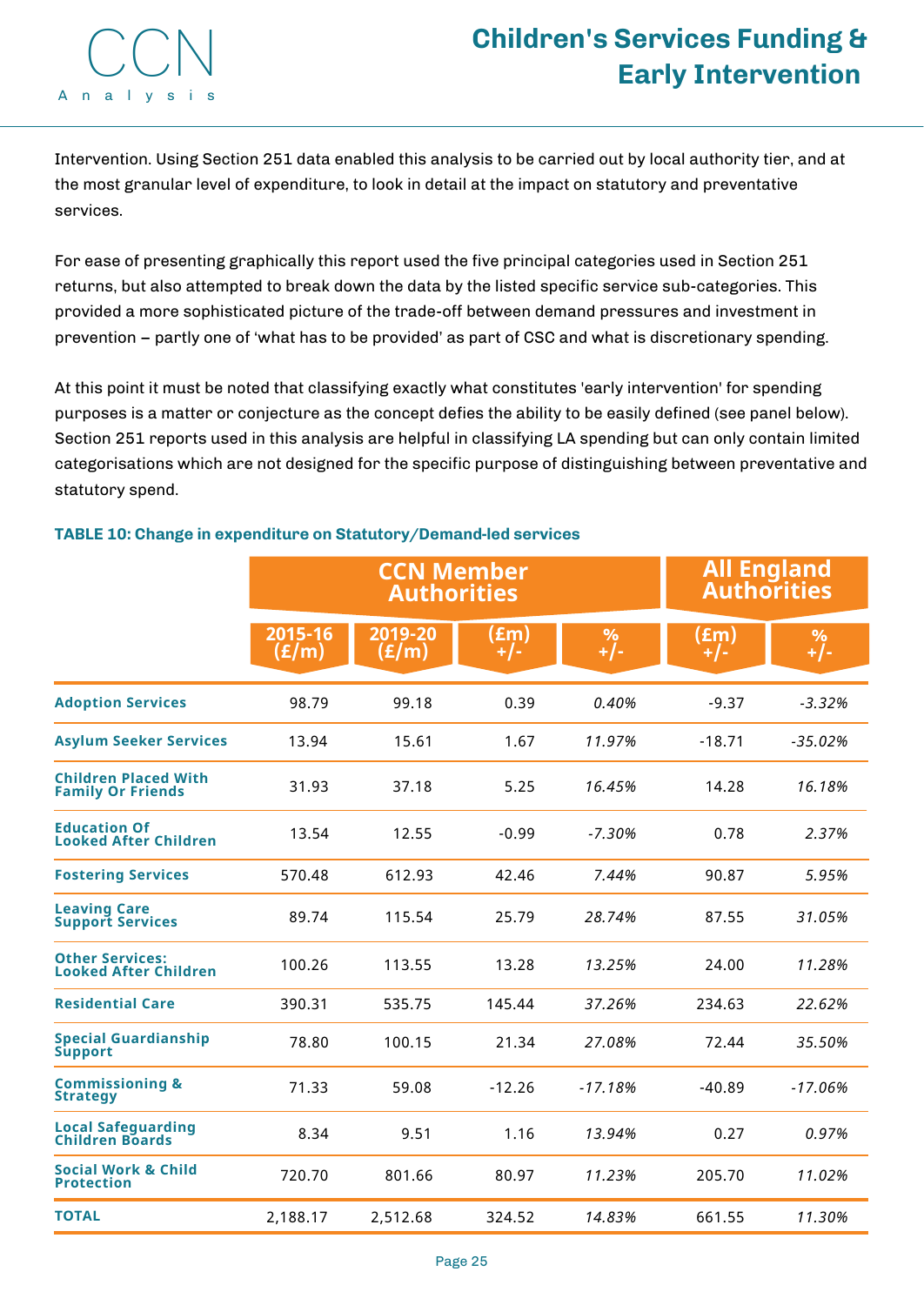

Once the overall change in CSC expenditure is broken down into these component parts, it shows a clear national trend of increased spending on acute demand-led statutory services and a decrease in preventative 'early intervention' spend. The change in expenditure for each service for CCN member councils is shown in Table 10 and Graph 5. Table 10 also shows the change for England.



#### **GRAPH 5: Change in Expenditure on Statutory/Demand-led Children's Social Care in CCN Member Authorities 2015/16 - 2019/20**

Graph 6 then compares this county expenditure on statutory and demand-led services to that in other tiers of local government. The average rise across England was 11.30%.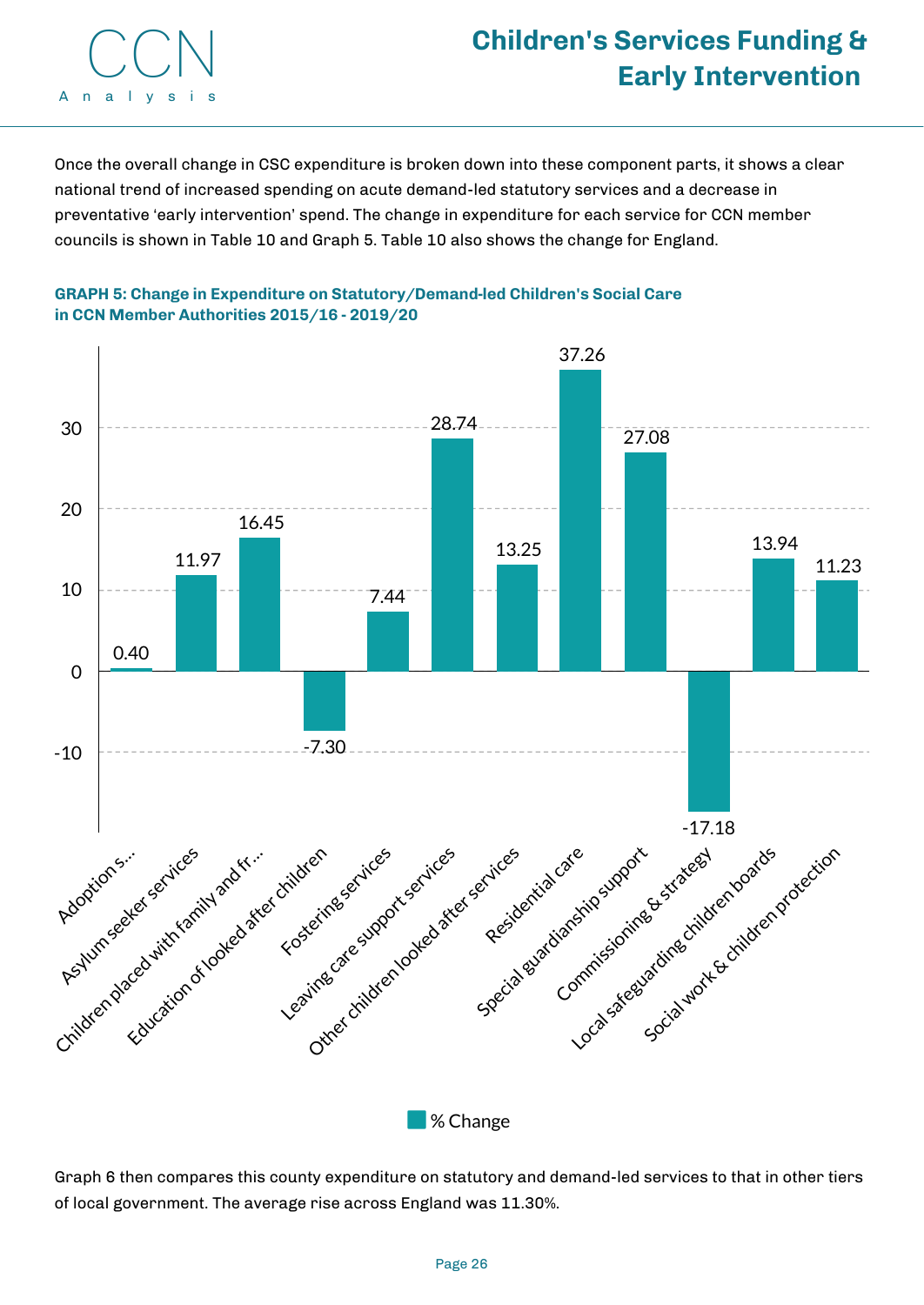





CCN Member Authority statutory/demand-led services increased above the national average for statutory demand-led services and compared to all other local authority types – particularly Inner London which managed to slightly decrease its spending in this area.

In deeper analysis of this data it was found that in 9 out of 12 services CCN Member Authorities witnessed the highest rate of increase above the national average. This was driven particularly by very acute expenditure rises for Residential Care of 37.3% (£145m) – representing over 60% of the entire additional expenditure in this category across all English authorities. Expenditure on Social Work and Child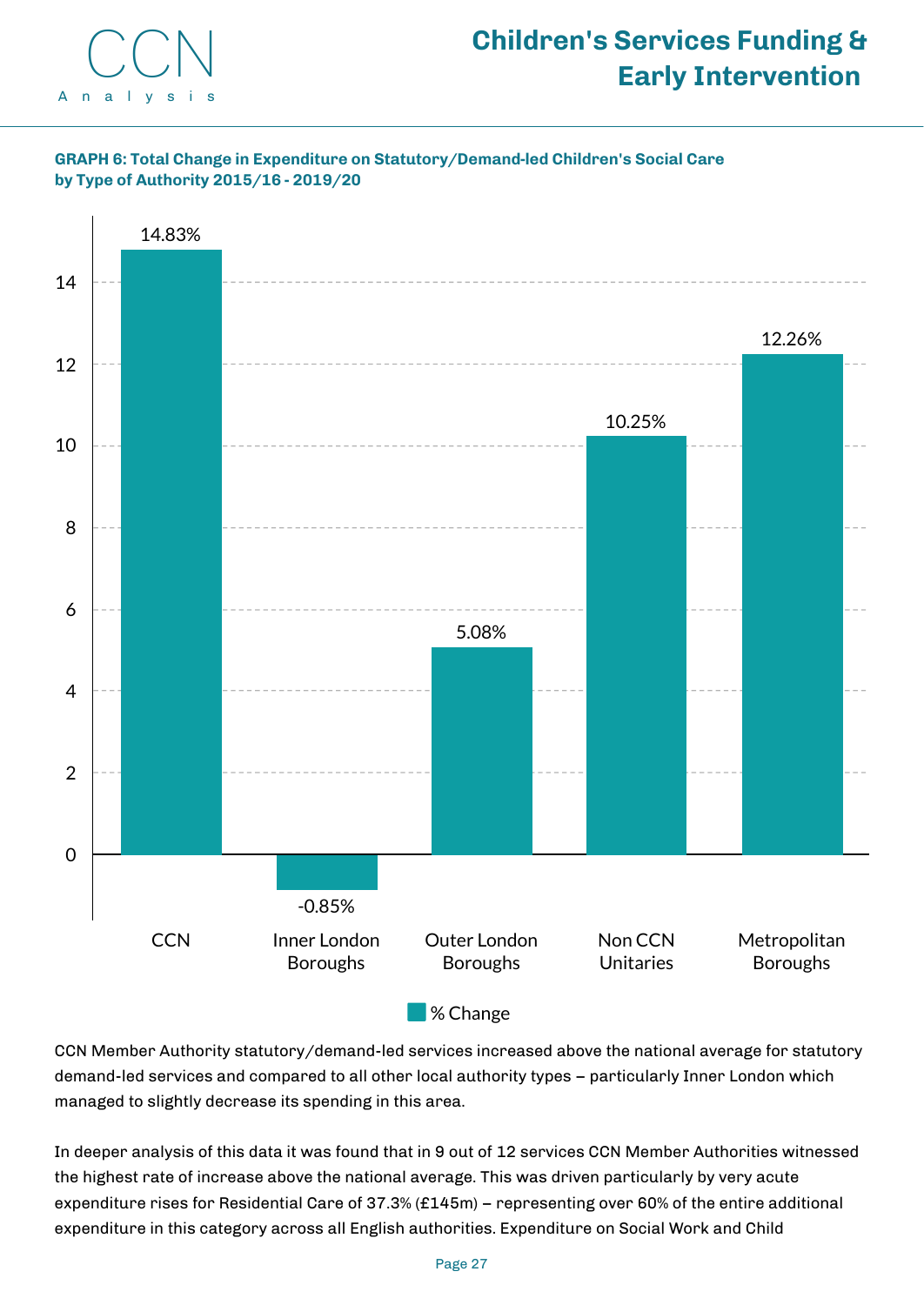

Protection rose £80.9m (11.2%) whilst that on Fostering increased by 7.4% (£42m). The only area that did not see an increase in expenditure was Education of Looked After Children.

#### *ASSESSING PREVENTATIVE AND EARLY INTERVENTION SPENDING*

Panel 4 helps explain how CCN has distinguished between services to perform this analysis. Although it is relatively straightforward to ascertain which services are predominantly Statutory/Demand-led, determining which expenditure lines relate largely or exclusively to preventative services is more subjective and depends on exactly what is being prevented – for example, whether it is preventing children from being taken into care, or, more broadly, from requiring any sort of child protection intervention (such as a Section 47 assessment or a Child Protection Conference).

#### **PANEL 4:** *Separating out Preventative and Early Intervention expenditure*

In 2013 The National Audit Office produced a report on what it described as 'early action', where it grouped services into three broad types of intervention *[15]*:

- $\cdot$  Prevention (upstream): preventing, or minimising the risk, of problems arising usually through universal policies like health promotion.
- Early intervention (midstream): targeting individuals or groups at high risk or showing early signs of a particular problem to try to stop it occurring.
- Early remedial treatment (downstream): intervening once there is a problem, to stop it getting worse and redress the situation.

This description highlights some of the difficulty posed in adequately defining what constitutes 'early intervention' particularly because it distinguishes between interventions or services which may be both targeted or universal.

At a philosophical level it could be argued the system for taking children into care is 'early intervention' as it is agreed that without state intervention the potential consequences of a child being harmed or killed are likely to be more costly both for the welfare of the individual child and the public purse. However, it is a statutory duty of local authorities, so spending to ensure all children above a certain threshold of risk have their needs met is dictated by means outside the local authority's control and are non-negotiable. Therefore for the purposes of our analysis it is very much seen as 'late intervention' spending.

Conversely there is a statutory duty for *"Arrangements to be made by local authorities so that there are sufficient children's centres, so far as reasonably practicable, to meet local need".* Sure Start Children's Centres would undoubtedly be considered Early Intervention services in what they provide, but it are also a delivery requirement for local authorities. However as the duty's loose classification leaves authorities themselves to define local need this provides some flexibility for a council to reduce spending on these services if other demand pressures require it. Therefore, despite their provision being a statutory duty on LAs this report classes Early Years and Sure Start spending as 'early intervention'.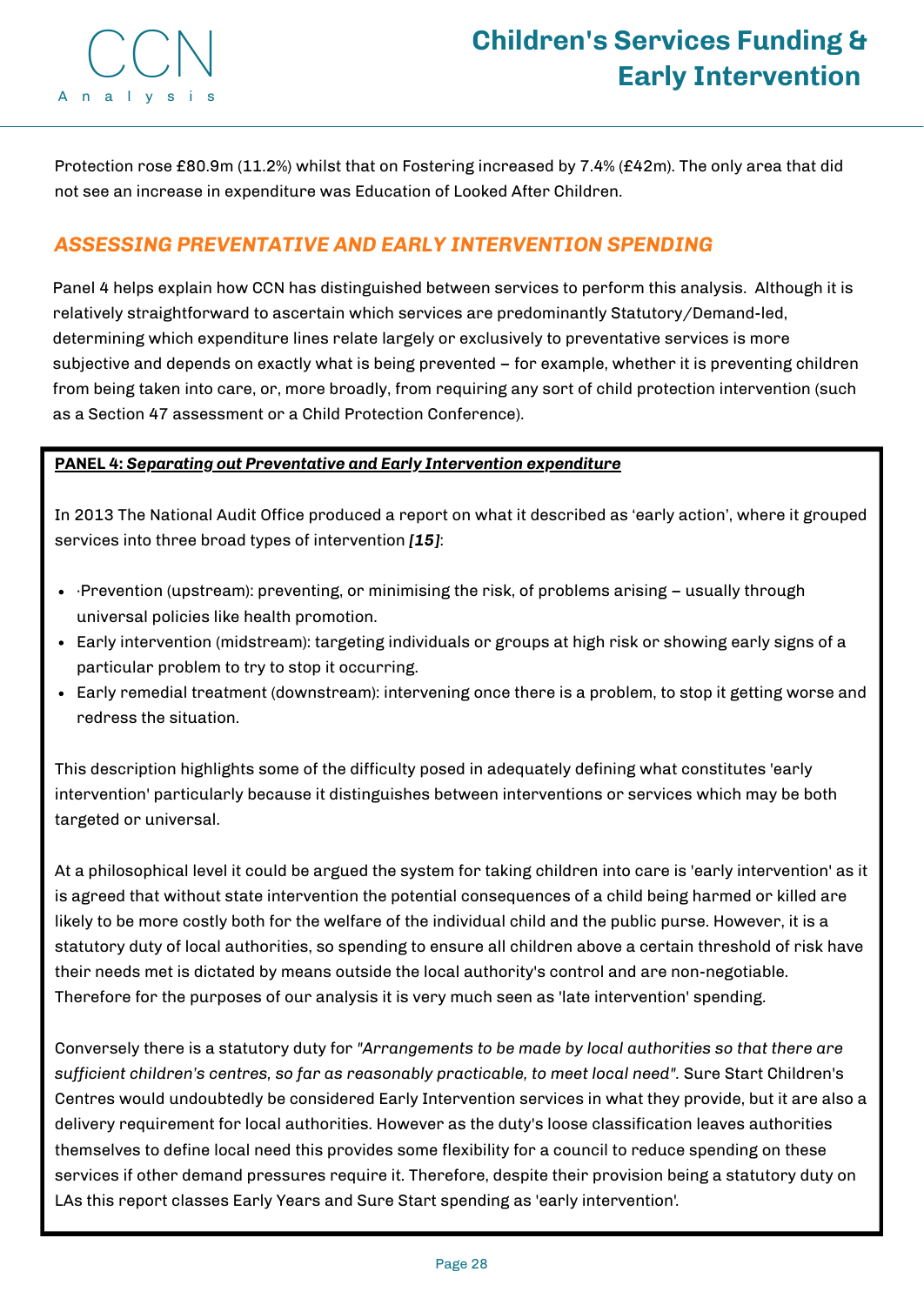# **CCN** A n a l v s i

# **Children's Services Funding & Early Intervention**

After drawing out the Statutory/Demand-led spend, the remaining Section 251 data was re-assessed to identify which spend lines were likely to be focused on Prevention/Early Intervention as opposed to responding to more immediate demands. The spend lines are grouped under the following headings:

- (i) *Targeted Family Support (*e.g. work with 'Troubled Families', edge of care services)
- (ii) *Universal Family Support* (e.g. parenting support)
- (iii) *Targeted Services for Young People* (e.g. Tier 1 or 2 mental health prevention)
- (iv) *Universal Services for Young People* (e.g. Youth Clubs)
- (v) *Sure Start [16]* (e.g. Children's Centres)
- (vi) *Early Years/Children Under 5* (e.g. attachment awareness)
- (vii) *Youth Justice* (e.g. working with young offenders)
- (viii) *Other Prevention [17] (e.g.* any other preventative spending which cannot be easily categorised) *[17]*

The change in expenditure for each service for CCN Member Authorities and England is shown in Table 11. Although spending has declined in most areas it is notable that expenditure on Targeted Family Support has bucked the trend, increasing 3.9% over the period.

|                                                      |                      | <b>CCN Member</b><br><b>Authorities</b> | <b>All England</b><br><b>Authorities</b> |                          |                        |                          |
|------------------------------------------------------|----------------------|-----------------------------------------|------------------------------------------|--------------------------|------------------------|--------------------------|
|                                                      | $2015 - 16$<br>(E/m) | 2019-20<br>(E/m)                        | (£m)<br>$+/-$                            | $\frac{\%}{\frac{1}{2}}$ | $(\text{fm})$<br>$+/-$ | $\frac{\%}{\frac{1}{2}}$ |
| <b>Targeted Family Support</b>                       | 224.93               | 233.79                                  | 8.86                                     | 3.94%                    | $-12.97$               | $-2.36%$                 |
| <b>Universal Family Support</b>                      | 16.91                | 15.56                                   | $-1.35$                                  | $-7.97%$                 | $-5.66$                | $-9.28%$                 |
| <b>Targeted Services For</b><br><b>Young People</b>  | 110.00               | 95.70                                   | $-14.31$                                 | $-13.01\%$               | $-32.83$               | $-14.57%$                |
| <b>Universal Services For</b><br><b>Young People</b> | 77.36                | 36.72                                   | $-40.64$                                 | $-52.54%$                | $-108.71$              | -45.96%                  |
| <b>Sure Start</b>                                    | 229.19               | 149.31                                  | $-79.88$                                 | $-34.85%$                | $-195.72$              | $-32.8%$                 |
| <b>Early Years/</b><br><b>Children Under Five</b>    | 47.17                | 26.16                                   | $-21.01$                                 | $-44.54%$                | $-45.18$               | -34.86%                  |
| <b>Youth Justice</b>                                 | 56.81                | 46.07                                   | $-10.75$                                 | $-18.91%$                | $-28.96$               | $-16.87%$                |
| <b>Other Prevention</b>                              | 195.76               | 182.66                                  | $-13.10$                                 | $-6.69%$                 | $-6.29$                | $-1.4%$                  |
| <b>TOTAL</b>                                         | 958.13               | 785.96                                  | $-172.18$                                | $-17.97%$                | $-436.32$              | $-17.93%$                |

#### **TABLE 11: Change in expenditure on Preventative/Early Intervention services 2015/16 - 2019/20**

This data for CCN Member Authorities is mapped pictorially in Graph 7.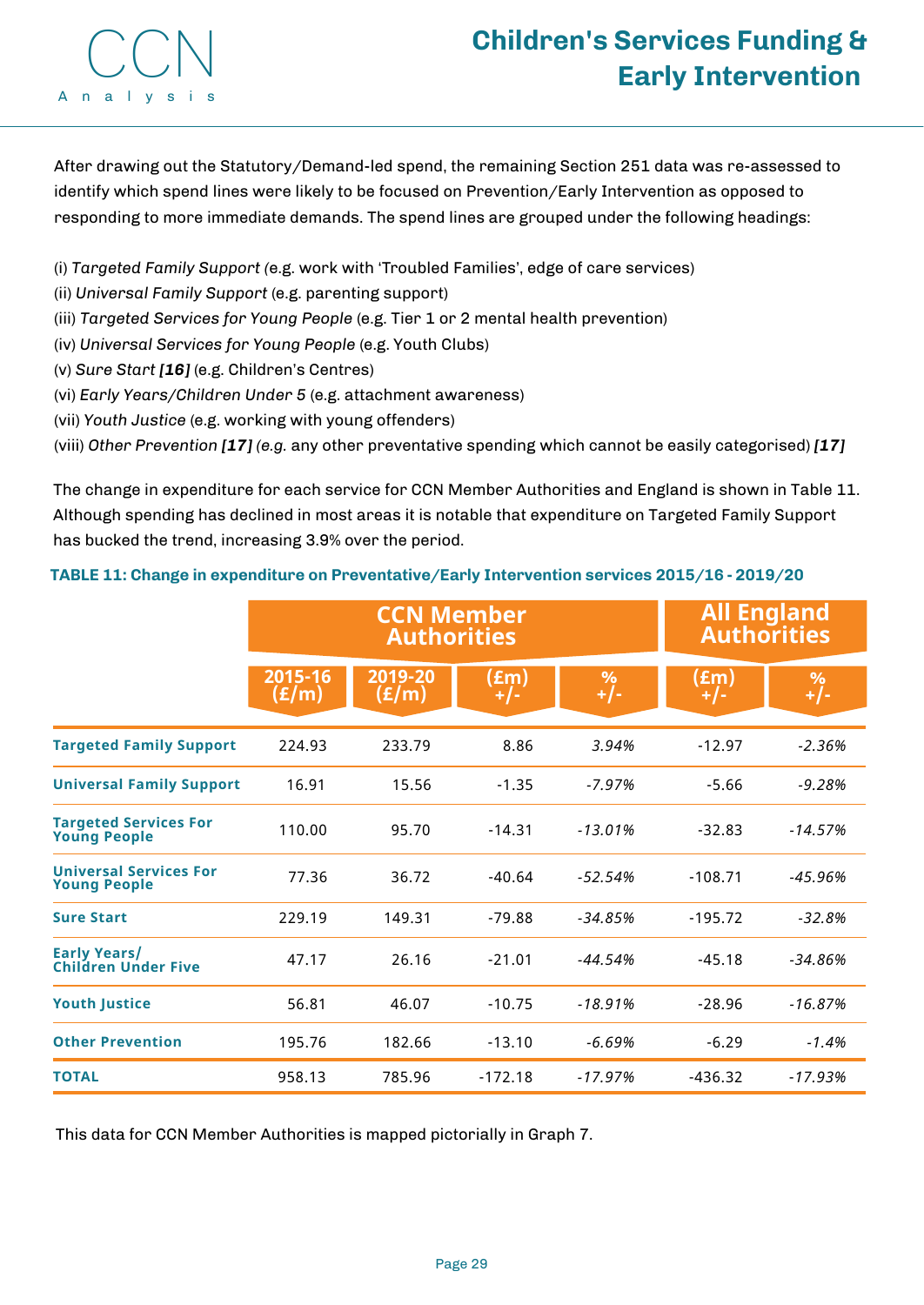#### **GRAPH 7: Change in expenditure on Preventative/Early Intervention Services by service area 2015/16 - 2019/20**



Expenditure on Targeted Family Support is important as it is related to the Troubled Families Programme (see Panel 5). As noted in the previous section, payment-by-results funding for this programme was excluded from the funding analysis given the availability of specific data and the fact this is not considered 'core funding' for CSC.

#### **PANEL 5:** *What is the Troubled Families Programme?*

The Troubled Families Programme was launched by the Coalition Government in 2011 and funding began in 2012. It is described as:

*"…a programme of targeted intervention for families with multiple problems, including crime, anti-social behaviour, truancy, unemployment, mental health problems and domestic abuse. One aim of the Programme is to tackle issues before they require costlier interventions. Staff funded by the Programme* identify 'troubled families' in their area and usually assign a keyworker to each family, acting as a single *point of contact. The Government uses a 'payment-by-results' model to incentivise positive outcomes. This involves both an upfront attachment fee to local authorities and a reward payment for each family that shows sustained improvement across set criteria or moves into continuous employment." [18]*

The Troubled Families Programme initially provided £448m to 2015 for LAs to work with 120,000 families. It was subsequently renewed with a second phase continuing until 2020 offering £920m funding to work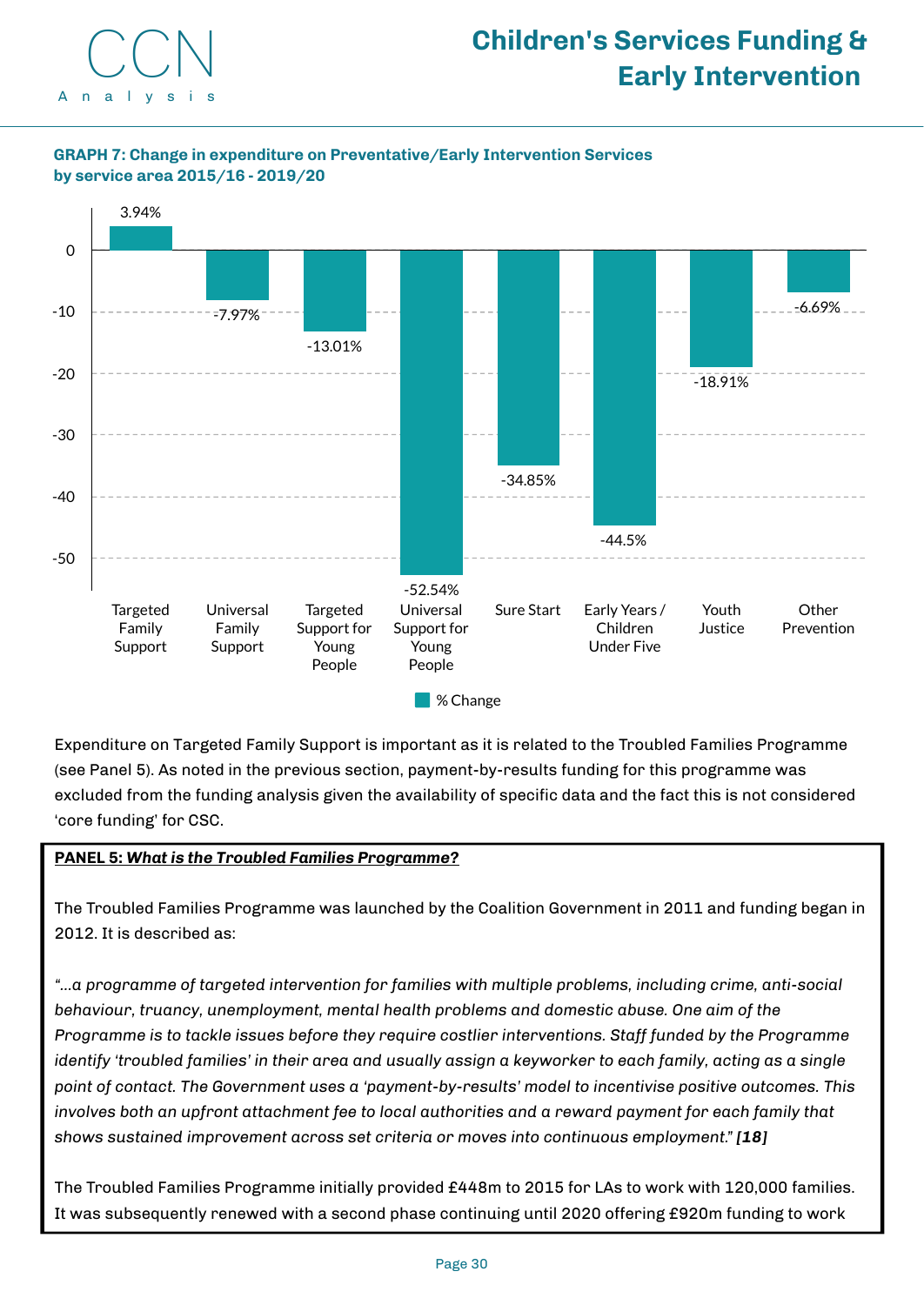

#### **PANEL 5:** *What is the Troubled Families Programme? (cont)*

with 400,000 families. In April 2018 the Government granted 14 local authorities (including three CCN Member Authorities) 'earned autonomy' status, which disapplied the payment-by-results element for these areas:

*"In place of Payment by Results (PbR), these areas receive up front funding from the Troubled Families Programme in line with an agreed payment schedule and with the aim of supporting accelerated service transformation for Early Help." [19]*

The second phase was most recently extended as part of the Spending 'Roll Forward' for 2020/21 with another £165m announced to allow local authorities to continue delivering services until March 2021. It is presently unclear whether the Programme will continue beyond next year.

Graph 8 charts the overall changes in Preventative/Early Intervention services between different tiers of local government by both quantum spend and proportional decrease. This is in comparison to a total national decrease of £436m (17.9% decrease) in spending across England.



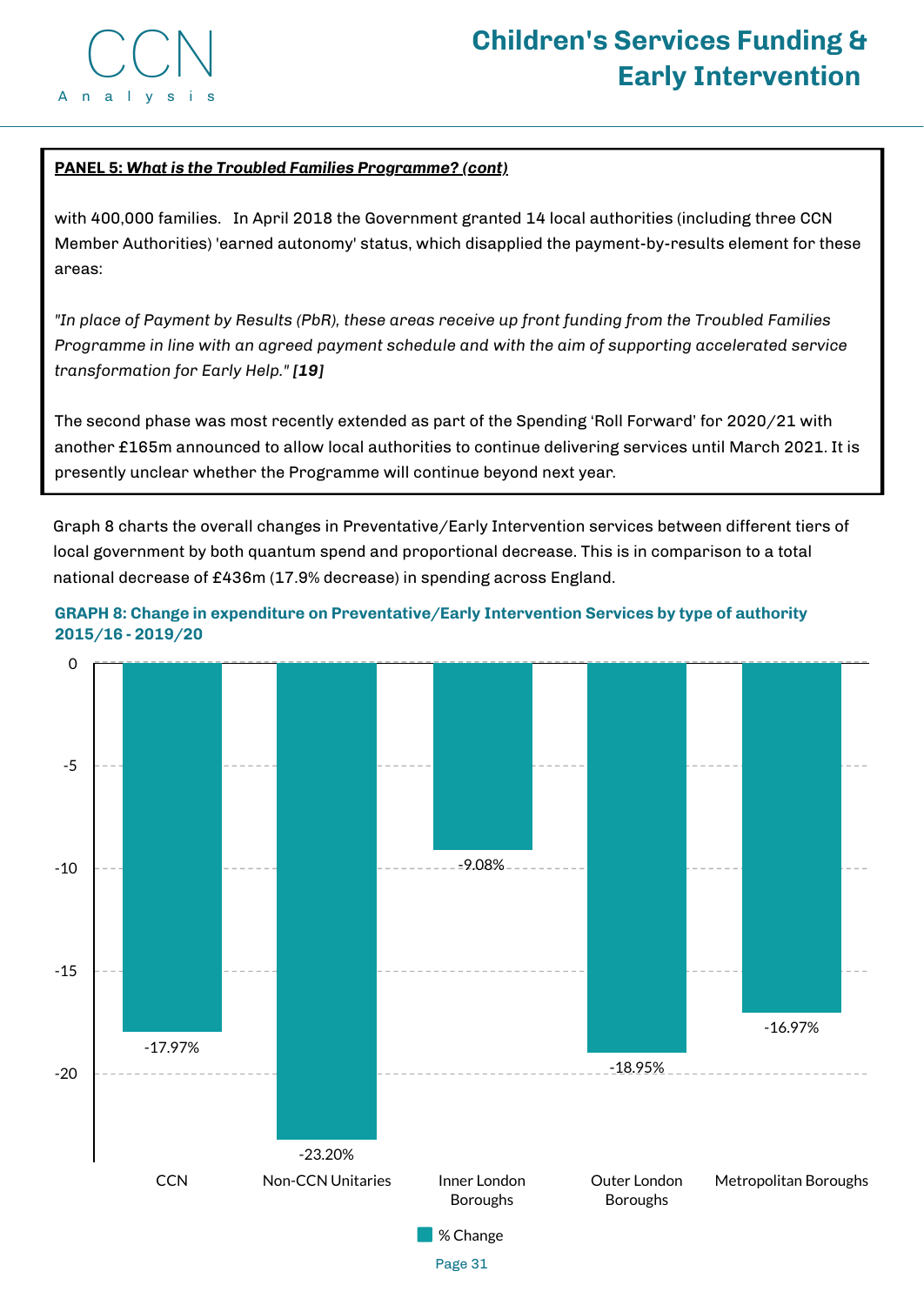

The graph shows that every type of council has reduced the amount it spends on Preventative/Early Invention services over the past four years. CCN Member Authorities reduced spending by almost exactly the national average (18.0%), whilst Outer London Boroughs (19.0%) and other non-CCN Unitary Authorities (23.2%) had particularly cut spending on these services. Only Inner London Boroughs had managed to keep reductions to Prevention/Early Intervention expenditure to under 10% during this time.

Graph 9 breaks this data down further to show the relative change in spending for the different identified lines of Section 251 spending across the different types of authority other than CCN.



**GRAPH 9: Change in expenditure on Prevention/Early Intervention by type of authority broken down by selected services 2015/16 - 2019/20**

This graph – studied in tandem with the data for CCN Member Authorities in Graph 7 and the overall downward spending trends shown in Graph 8 – indicates that there is no clear pattern for how Prevention/Early Intervention has been reduced in different types of local authority. Indeed, these figures mostly likely reflect substantial variation across individual councils adapting their budgets to respond to specific local need and concerns in CSC.

However, as in CCN Member Authorities Targeted Family Support appeared to have been better protected in Inner London Boroughs and Metropolitan Districts – shown more closely in Graph 10.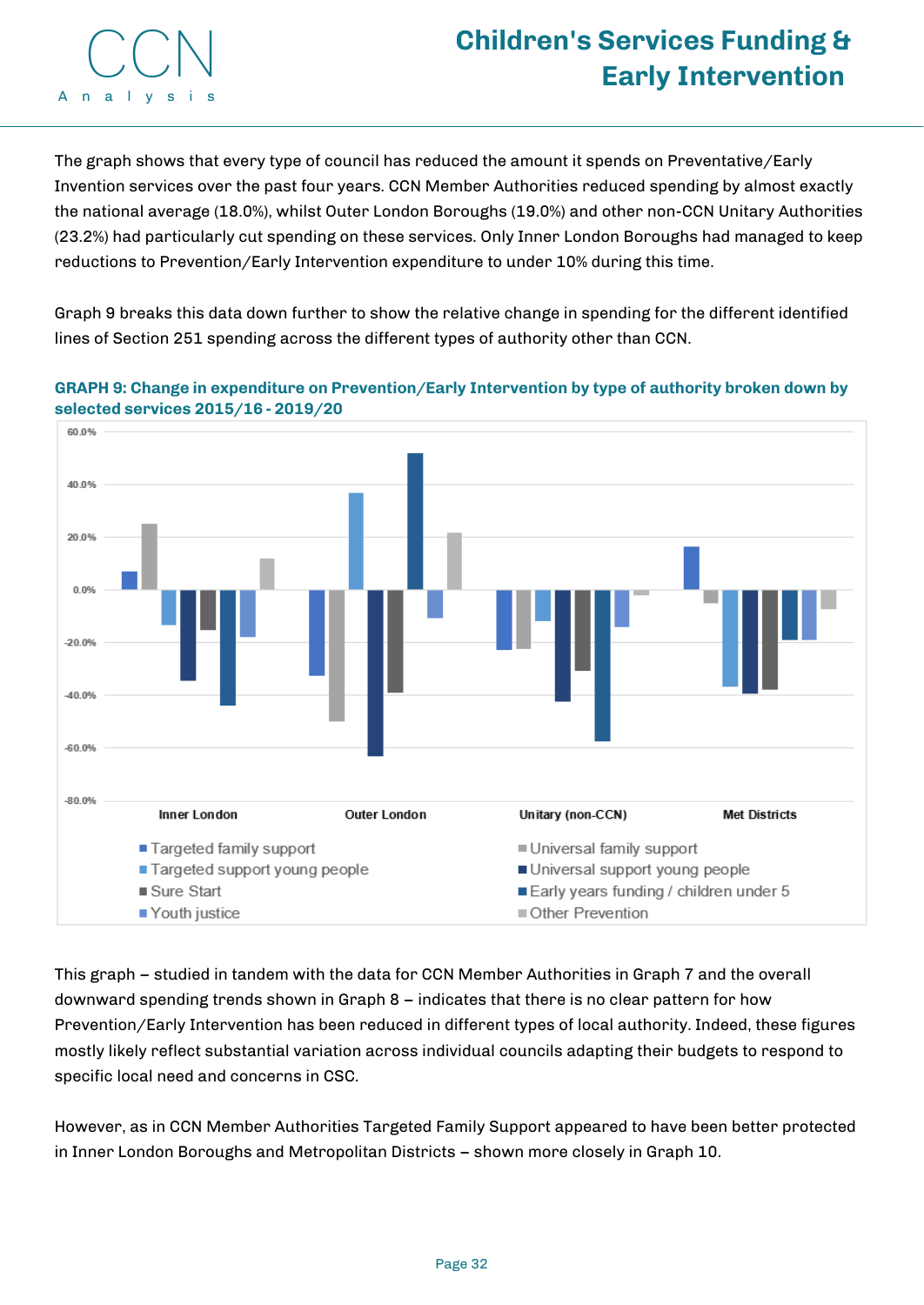



#### **GRAPH 10: Change in expenditure on Targeted Family Support - 2015/16 - 2019/20**

Finally Graph 11 maps the relative proportional change in expenditure with and without Targeted Family Support - of the sort supplemented by payment-by-results payments from the Troubled Families Programme. Overall in England once this service is removed it increases the scale of reductions by almost a third from 17.9% to 22.5%. This suggests that the Troubled Families Programme has been important in incentivising spending on preventative services, substantially mitigating reductions to local authority expenditure on early intervention overall. This has particularly been the case in CCN Member Authorities, alongside Inner London Boroughs and Metropolitan Districts.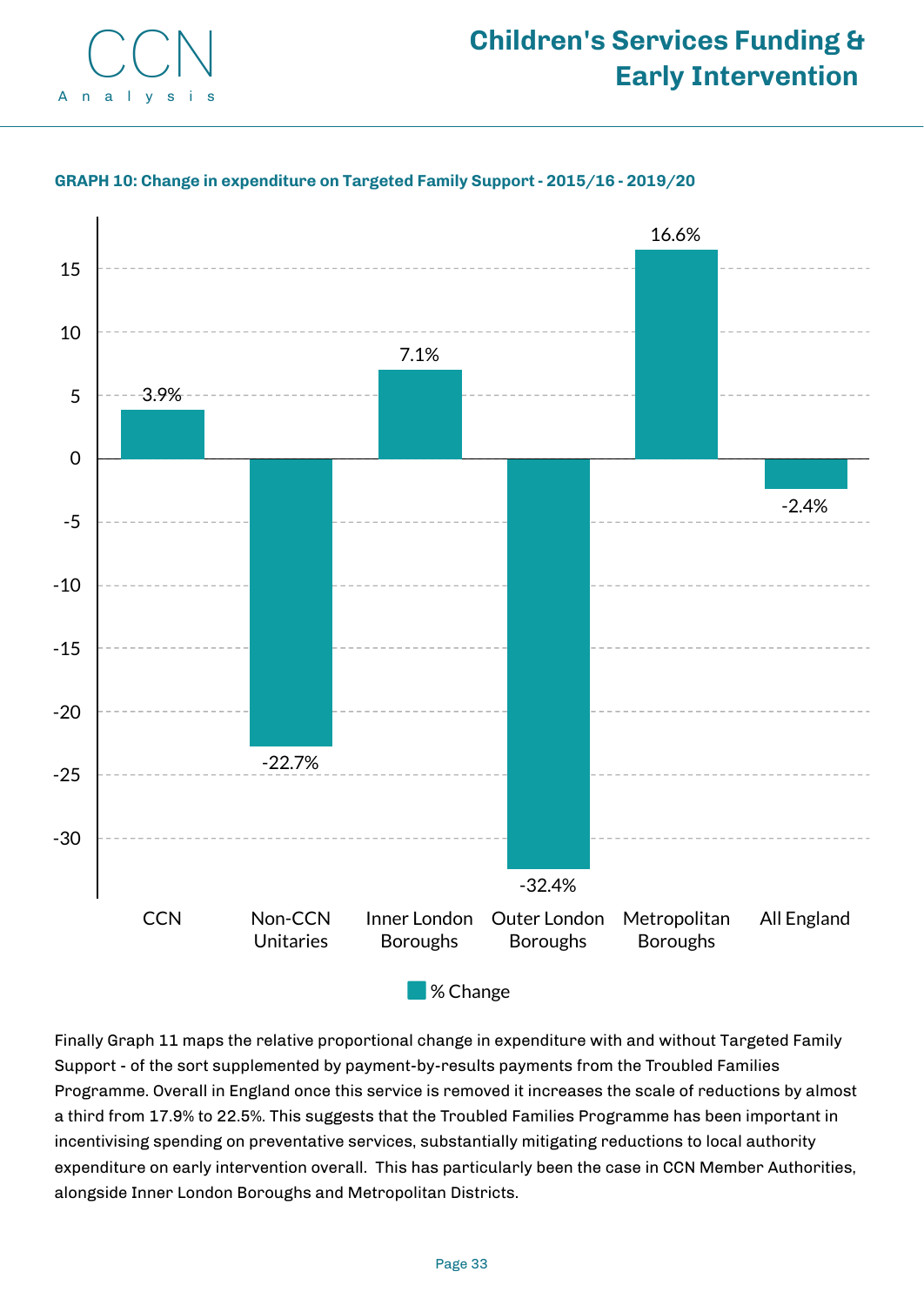

#### **GRAPH 11: Change in expenditure on Preventative/Early Intervention services with and without Targeted Family Support**



#### *THE SHIFT FROM PREVENTATIVE/EARLY INTERVENTION SPENDING TO STATUTORY/DEMAND-LED SPENDING*

As the first two sections of this report demonstrated, reduced funding for CSC combined with rising demand for Statutory/Demand-led services has created greater pressure on local authorities to prioritise their spending. At top level the analysis in this section shows that unsurprisingly this has meant much of the burden of austerity has fallen predominantly on spending lines that would largely be categorised as providing discretionary Prevention/Early Intervention services.

The data is backed up by the wider reporting of closure or scaling back of such services including children's centres (at least 500 closed since 2010 *[20]*), youth clubs (spending reduced by 62% since 2011 *[21]*), or lower-level Tier 1 mental health support for young people (the dearth of which was highlighted by the Children's Commissioner in 2017 *[22]*).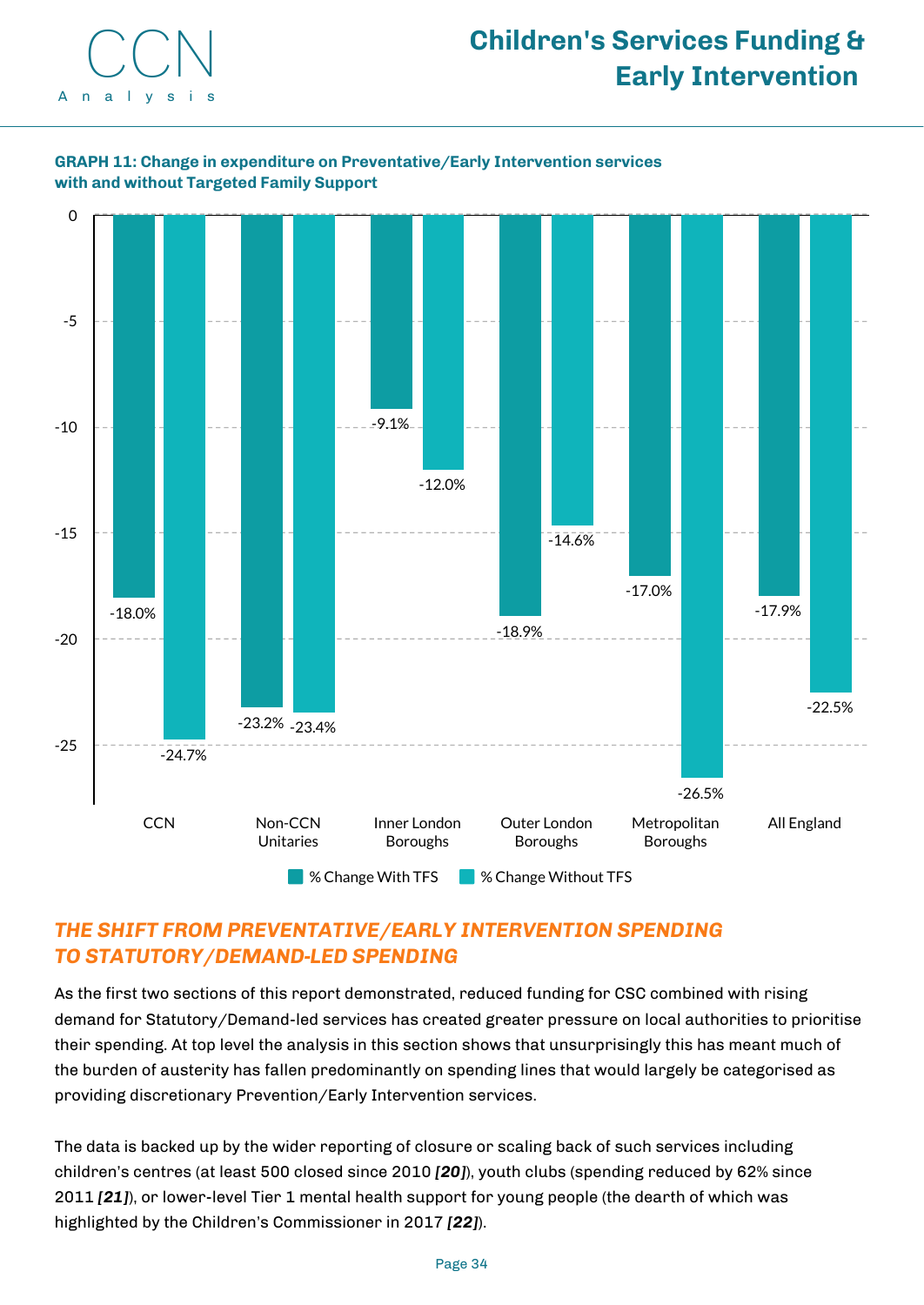





It is important to note that in the broader context most local authorities have sought to prioritise CSC as far as possible compared to other services. But the depth of cuts to funding shown in Section 1 has meant that savings have still needed to be sought even here. It is now seen that unsurprisingly the aspects of CSC which have faced the brunt of these cuts have been those which yield the least clear and least immediate outcomes – primarily Prevention/Early Intervention services.

But despite political understanding that preventative services can make a difference in managing demand down the line it can be difficult for local authorities to prioritise such services when faced with the 'perfect storm' outlined in Section 2. This is not happening in isolation either, with budgetary pressure for councils also increasing on other statutory services such as Adult Social Care (ASC). There are specific challenges for upper-tier county councils too, as a higher proportion of their budgets is for priority services in social care (both ASC and CSC) than other types of authority, meaning they have less flexibility to reduce other services such as refuse collection in order to protect spending on preventative social care.

Having made this analysis it is important to put it into the context of what this means for local authorities on the ground. As such the next section surveys CCN Member Authorities to better understand their perspective on the changes that have been occurring during the period covered by this study.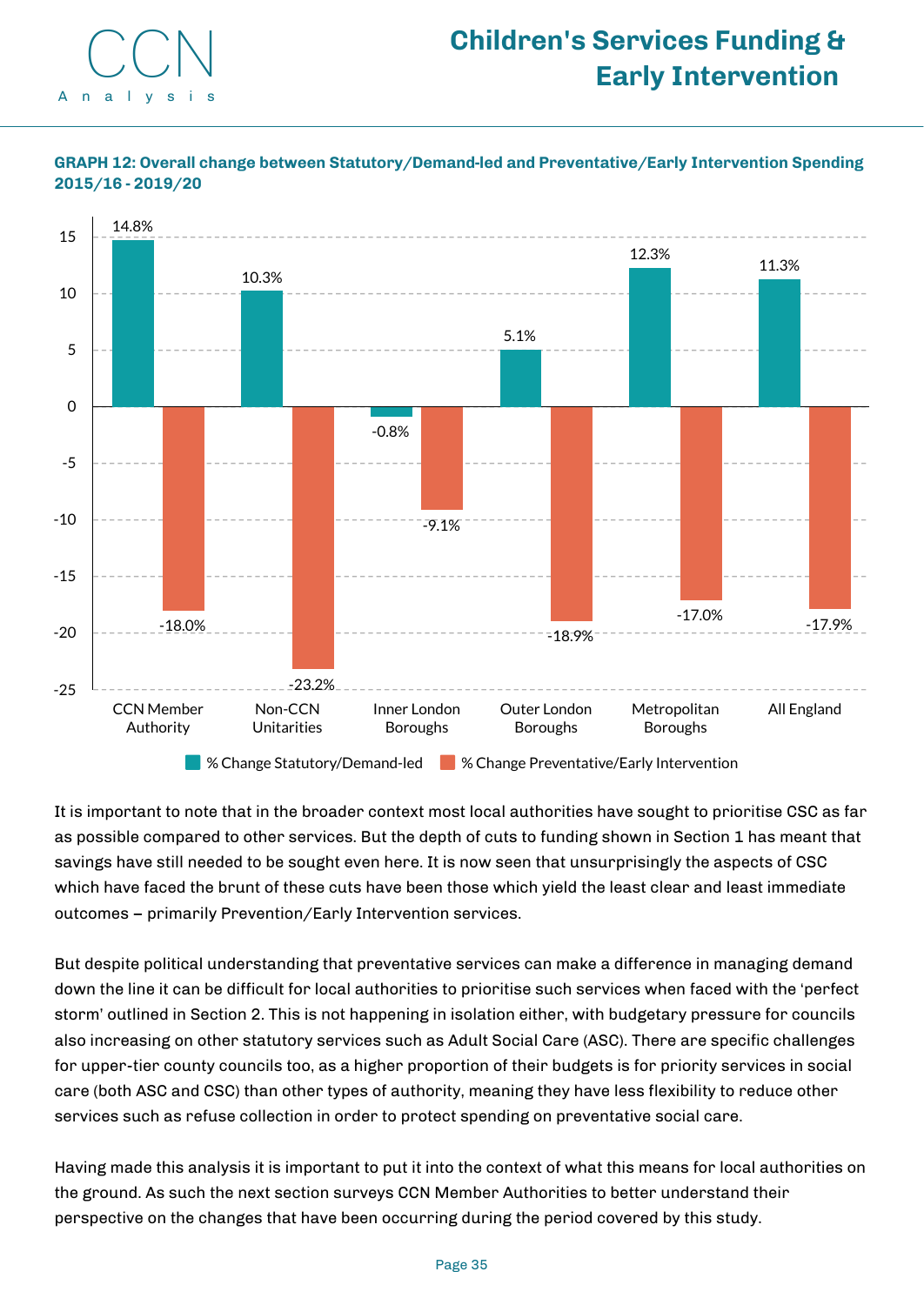

### **SECTION 4: SURVEY OF CCN MEMBER AUTHORITIES**

#### *INTRODUCTION*

Up to this point the analysis in this report has provided an overview of trends in CSC funding and spending. However, this only shows the big picture – in order to get a more specific insight into what is happening on the ground CCN conducted a survey of its member authorities to gain their views on three key areas:

- *Pressure On Budgets:* how pressure on CSC budgets has affected Preventative/Early Intervention spending over the past five years;
- *Troubled Families Programme:* the impact of the Troubled Families Programme; and
- *Funding Early Intervention going forward:* What CCN should recommend in terms of funding structures to help county authorities prioritise Preventative/Early Intervention spending in the future.

#### *(i) PRESSURE ON BUDGETS*

The fiscal analysis in this report has shown that total core grant funding for CSC has declined by nearly 40% for CCN areas since 2015/16 despite demand for services continuing to rise. The first question sought to find out how far CCN Member Authorities felt they had had to cut back spending on Preventative/Early Intervention services during this time:



#### **QUESTION 1: How big would you describe your authority's reduction in Preventative/Early Intervention spending since 2015/16?**

The data received suggests that the vast majority of CCN Member Authorities had decreased their spending on Early Intervention since 2015/6 with only 10% saying they had seen no change. Significantly over a quarter of stated they believed they had reduced Early Intervention services by more than half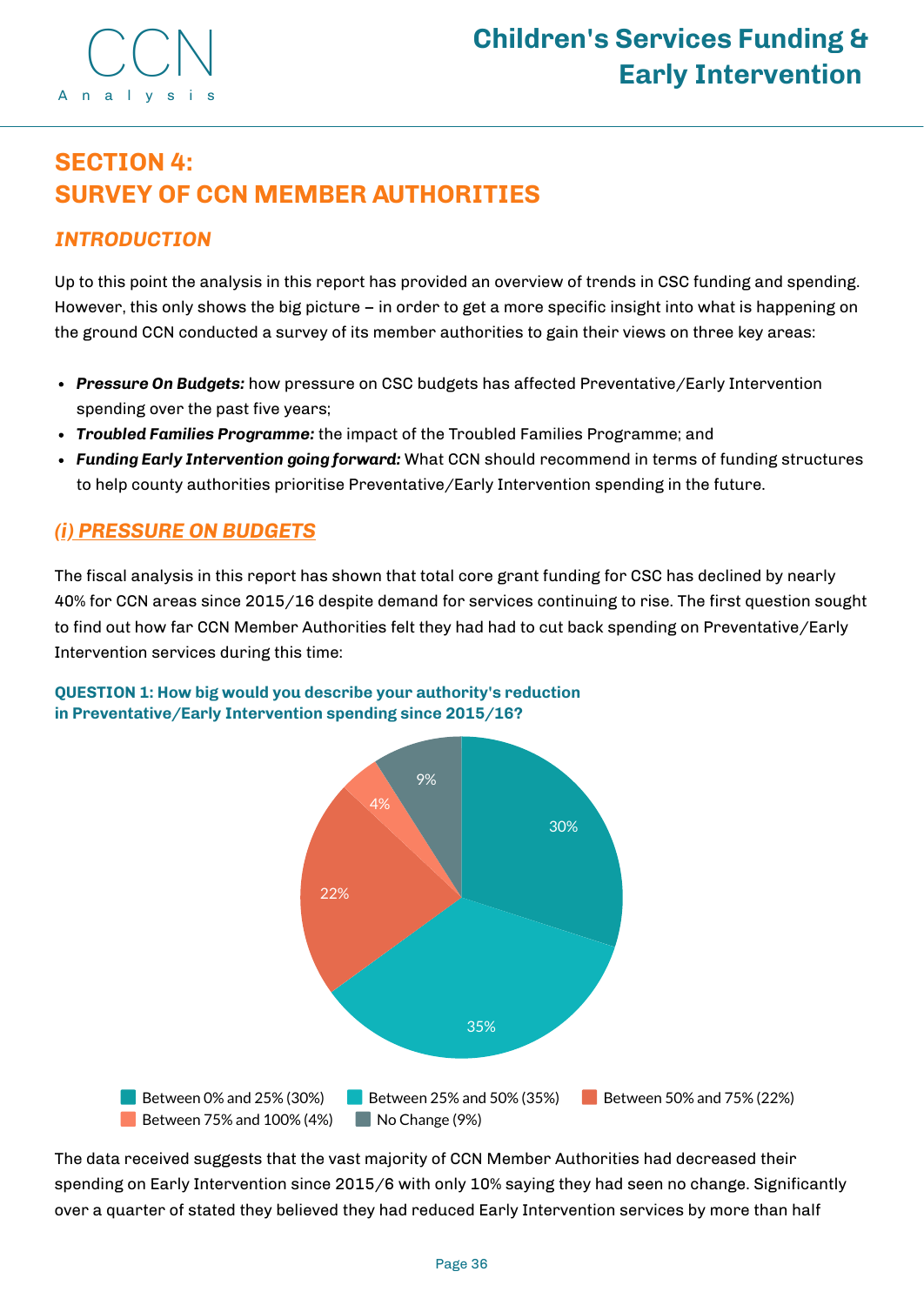

during this time. Even those which had thus far tried to keep a strong Preventative/Early Intervention offer in place believed that further reductions would most likely have to come from preventative spending in the future:

#### *"To date we have mostly been able to protect early help services but we are now reaching the point where this is unlikely to continue to be the case…."*

Given that most authorities had decreased spending on Early Intervention, CCN Member Authorities were asked whether they believed this had impacted on the increases in demand for Statutory/Demand-led services.

**QUESTION 2: How do you believe reductions to Preventative/Early Intervention services since 2015/16 has affected demand for Statutory/Demand-led services?**



**Demand for Statutory/Demand-led services has increased (78%) Demand for Statutory/Demand-led services has decreased (4%) Has not affected demand for Statutory/Demand-led services (18%)** 

Over three-quarters of CCN Member Authorities believed that the reduction of Preventative/Early Intervention spending had contributed in the increase in demand for immediate services. Just one authority suggested the opposite and less than a fifth believed it had had no effect on Statutory/Demandled services either way. It was accepted though, that reductions to Preventative/Early Intervention spending could only be part of the story in increasing demand:

*"The factors that impact on demand are complex and not just associated with a reduction in early intervention services. The impact of poverty, high levels of SEND and poor mental health alongside reductions in funding for other public sector agencies all impact on the levels of demand. The chosen service delivery model and legislation also impact greatly on the costs of service delivery."*

Significantly there was suggestion that demand for Prevention/Early Intervention services might also be increasing, but as these were largely not Statutory/Demand-led services then it would not show in the same way.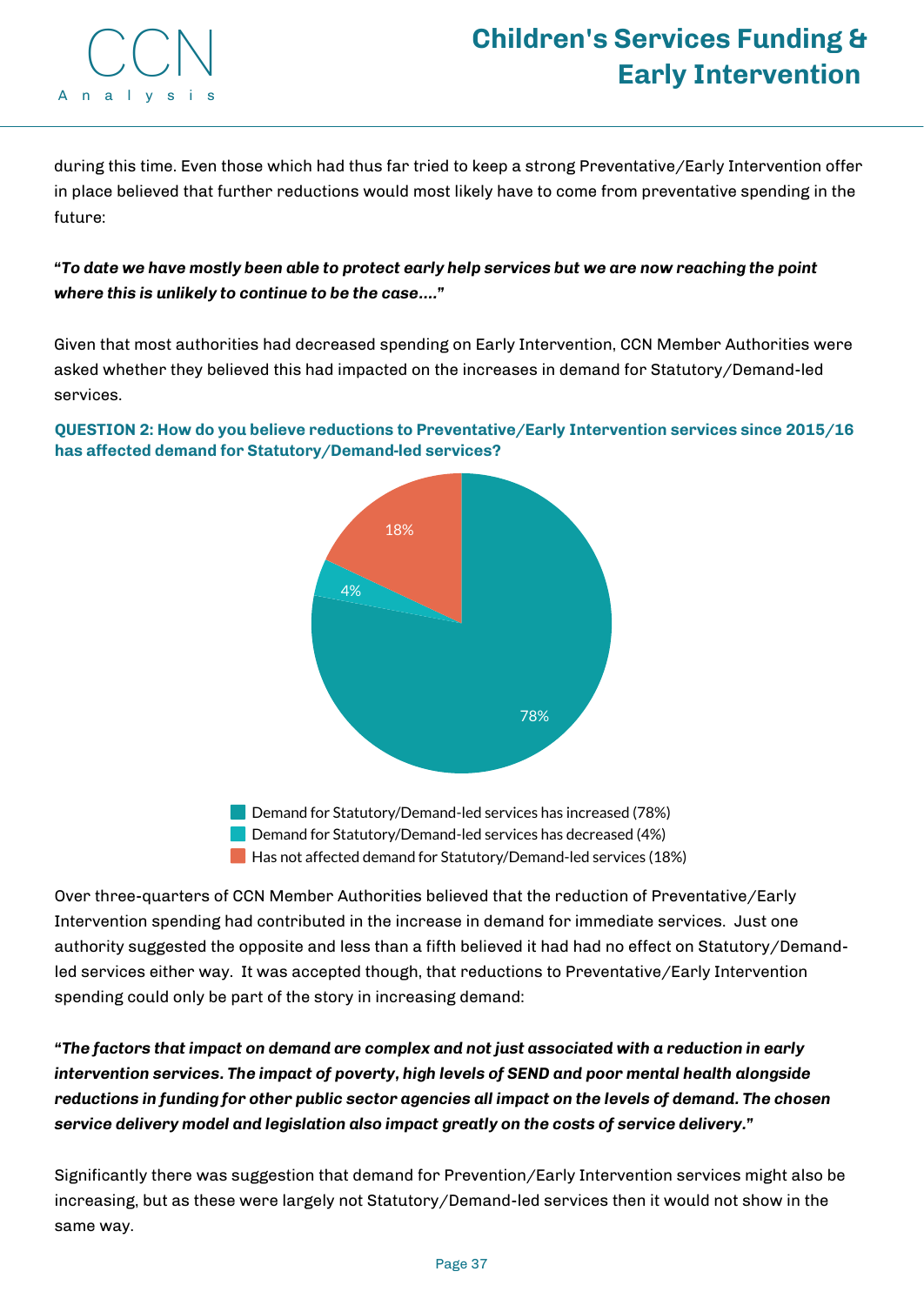

Significantly there was suggestion that demand for Prevention/Early Intervention services might also be increasing, but as these were largely not Statutory/Demand-led services then it would not show in the same way:

"…as it [early intervention] is not statutory it is always an area that is most likely to have funding reduced, *although the demand for early help has increased there is a lack of sustainability beyond 12 months."*

#### *"Lower level needs are going unmet."*

Conversely, when asked about a reverse correlation of how far CCN members believed the need to reduce Prevention/Early Intervention provision had been *as a result of* the rise in demand for 'late intervention' the picture was slightly different.



#### **QUESTION 3: How far have reductions to Preventative/Early Intervention spending been caused by pressures on Statutory/Demand-led services?**

There was no clear agreement among members whether this was the case, although only two authorities felt there was no correlation at all. However, the data shows over two-thirds did indicate that they felt reductions at least in part (and for some a lot) to do with pressures on Statutory/Demand-led services forcing resource to be drawn from Prevention/Early Intervention approaches designed to prevent acute cases.

"The reductions to 'early intervention' in [our council] have been driven by the need to make savings to *meet budgetary pressures to continue to support the 'late intervention' (i.e. safeguarding & LAC) within budgetary constraints. As 'early intervention' (i.e. Early Help) is non-statutory, this is where savings are realised to ensure continued provision."*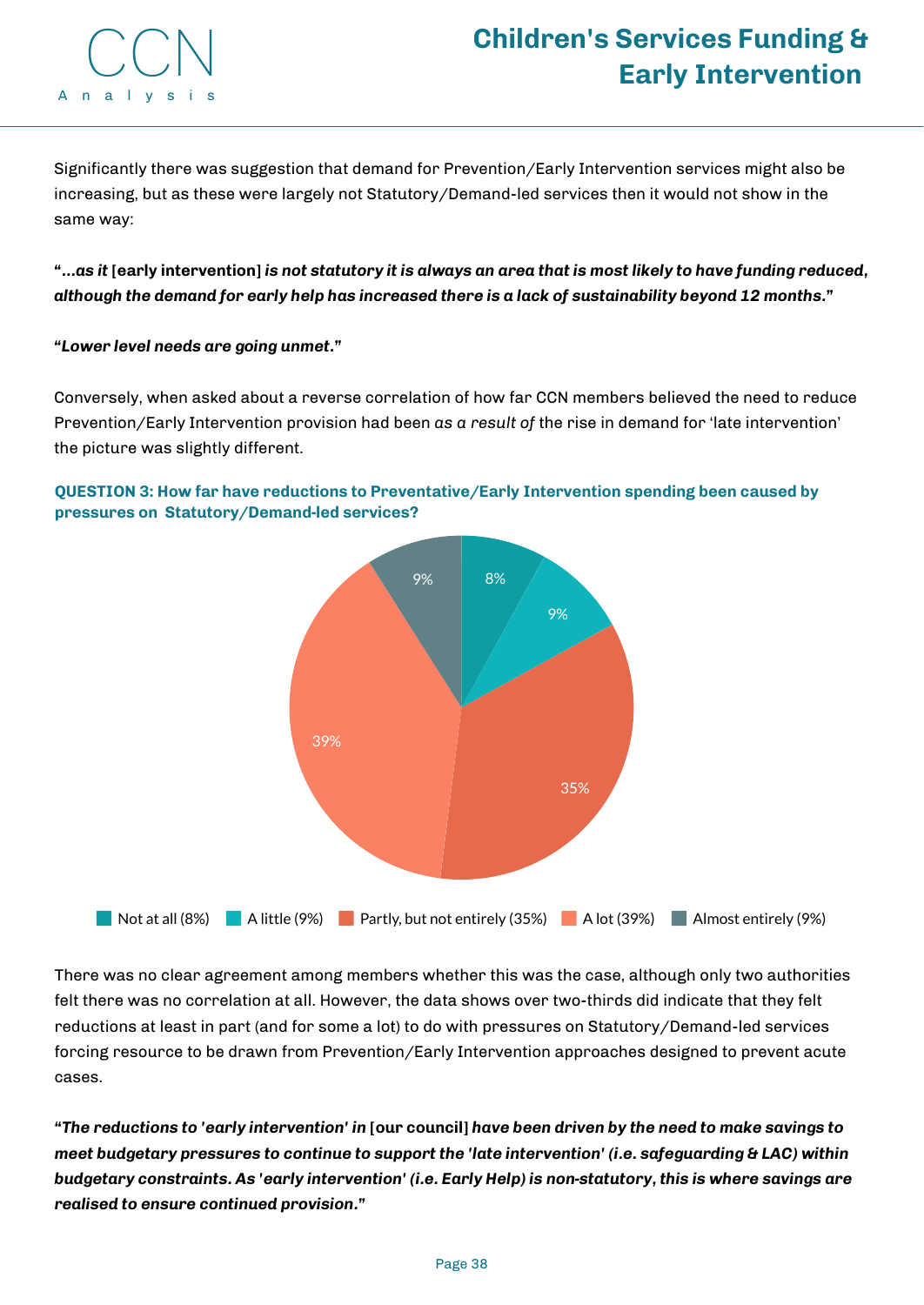

Several authorities though, pointed to wider cuts to public service budgets generally – in local authorities, but also local partners such as health – as a deeper reason that Early Intervention services have been in decline:

*"Rising demand for Children's Social Care has led to significant budget pressures, but so have the reductions made by central government to local government funding."*

*"There has been an overall increase in demand for children's services nationally and* **[our council]** *shows similar trends. There is no local analysis which provides a direct correlation but it is reasonable to conclude that impact of austerity and a reduction in services across the partnership of agencies could* have led to an increased demand for social care interventions. In turn, the Council has needed to make *considerable budget reductions due to reducing resources and higher demand. A share of these reductions has been applied to Early Intervention Services."*

Although the overall delivery of Prevention/Early Intervention services has declined, the spending analysis in Section 3 showed that the patterns of service reductions varied among different types of council. CCN Member Authorities were asked to rank eleven broadly preventative service areas to ascertain how far they believed they had prioritised different types of Prevention/Early Intervention services in decisions about where to focus necessary budget reductions. Responses were weighted according to score (e.g. 1st priority = 11, 2nd place = 10 etc.) and then the totals divided to provide a mean average score with a higher **Early Servicess Funding &**<br> **Early Intervention**<br> **Early Intervention**<br> **Early Intervention**<br> **Soveral authorities though, pointed to wider cuts to public service budgets generally – in local authorities.**<br> **Soveral autho** 



**QUESTION 4: Which services have been most prioritised/ retained when making decisions about reductions to your local authority's spend on Early Intervention?**

Page 39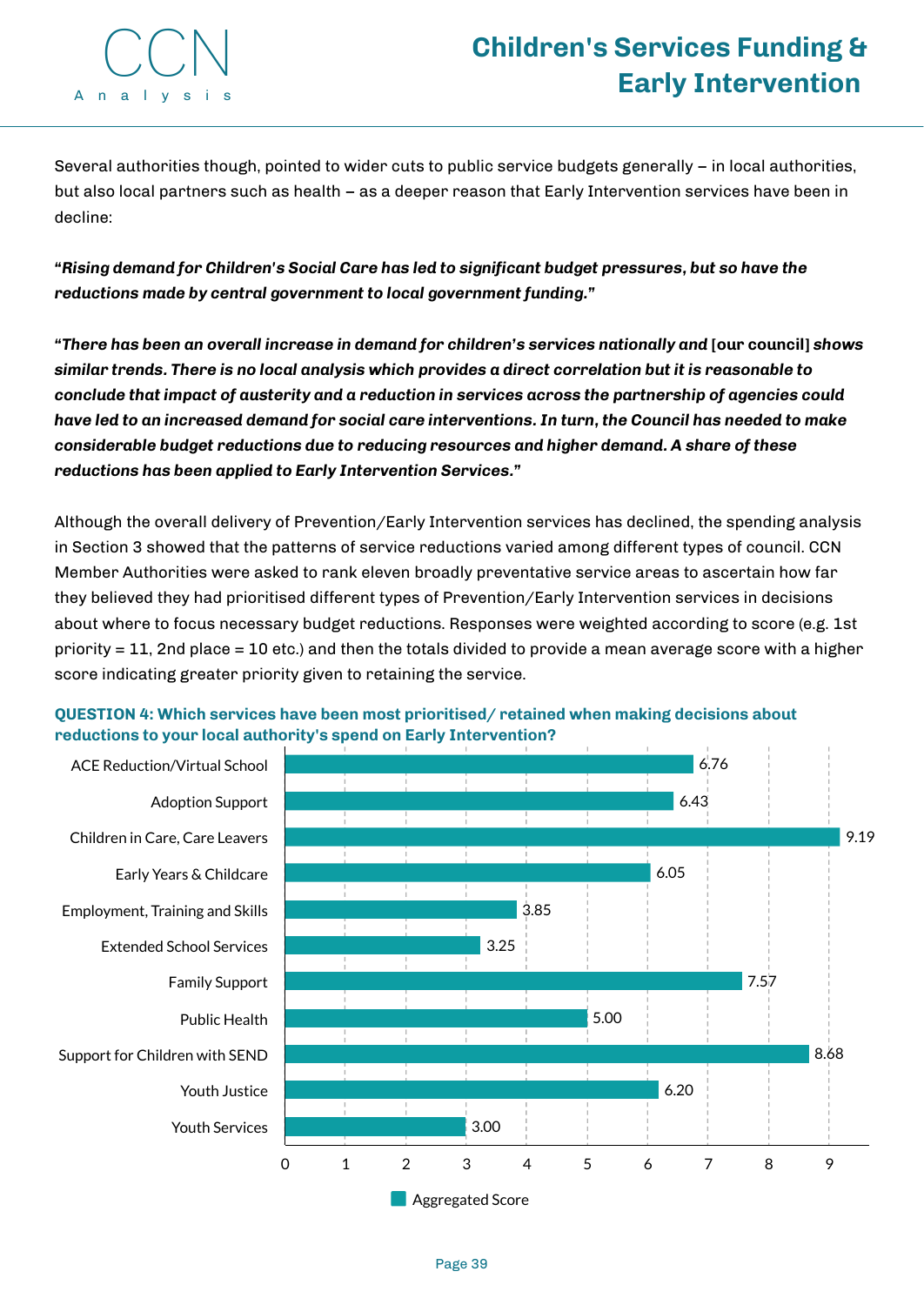# **CCN** A n a l v s

# **Children's Services Funding & Early Intervention**

The table above shows that support for children in care, care leavers and those with special education needs and disabilities (SEND) have been most protected – although it is likely that preventative services in these areas would already be more directly linked to statutory delivery. Family support had also been more protected in line with this report's earlier analysis of spending trends.

At the other end of the scale though, services predominantly focused on young people were those which had been cut back most – particularly youth services and those focused on transitioning into work. The policy of 'Extended Schools', which during the 2000s had seen additional services such as childcare and additional support linked to schools as hubs, was the other main area experiencing reductions, although this is perhaps less surprising as over the last decades more schools have become Academies which often operate their own models of additional delivery from within Multi-Academy Trusts.

#### *(ii) TROUBLED FAMILIES FUNDING*

CCN member authorities were asked what they believed the impact of the Troubled Families Programme and its associated funding has been on Preventative/Early Intervention services in their council.

**QUESTION 5: Do you feel the Troubled Familes Programme has helped to protect your local authority's spending on services which could be described as Preventative/Early Intervention?**



CCN Member Authorities overwhelmingly felt that the Troubled Families Programme had helped to protect spending on Prevention/Early Intervention services with every one believing it had done so at least in part. Almost three-quarters felt it had been crucially important:

#### *"Without the* **[Troubled Families]** *programme our early help from the LA would be significantly reduced."*

The funding had allowed local authorities to invest in a variety of different types of preventative services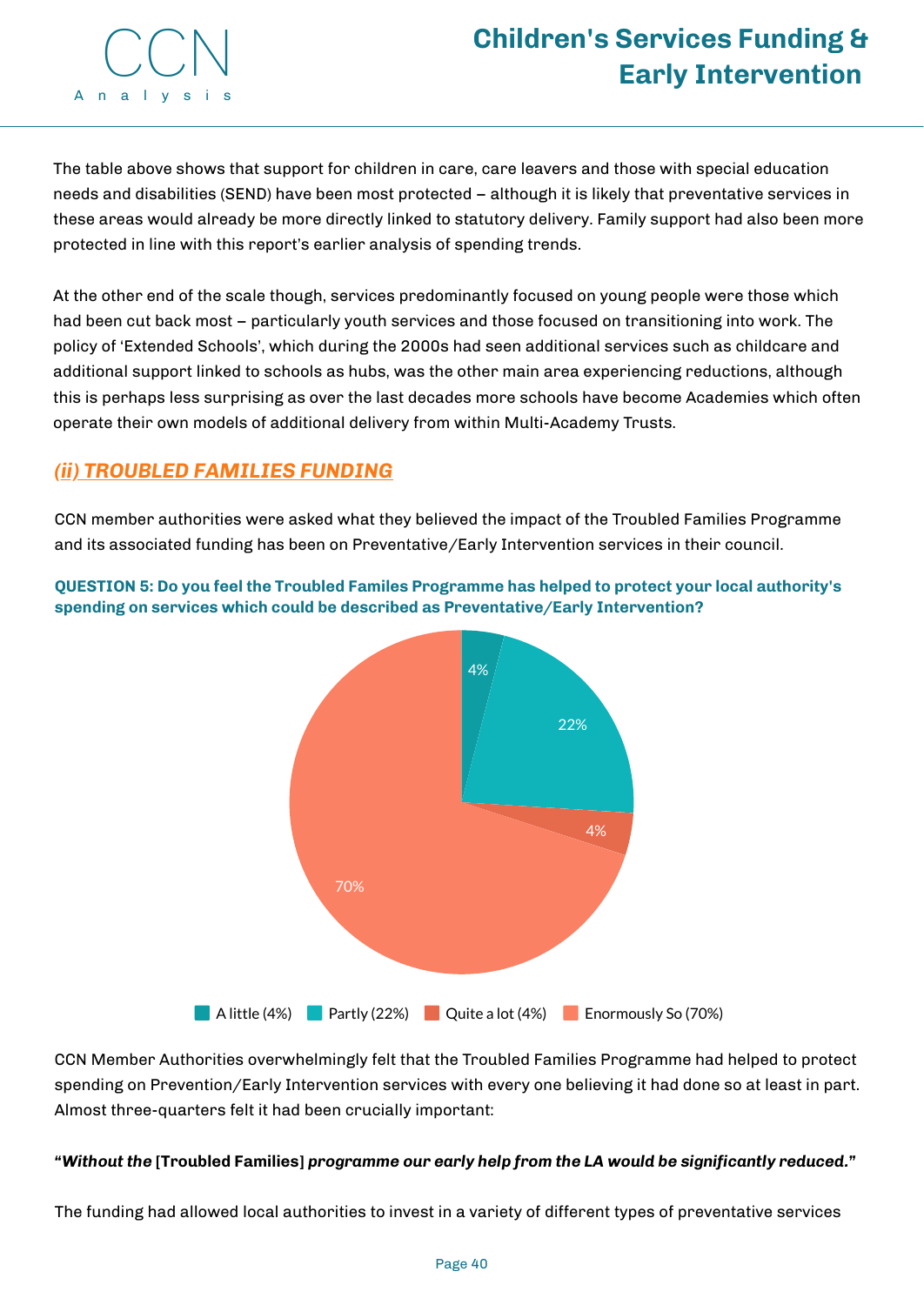

and encouraged the adoption of local approaches:

#### *"We have used Troubled Families money to promote our prevention of neglect strategy, our housing support, direct practical help for families, Early Help workers, benefits advice."*

It was felt this particular aspect should be seen by Ministers as a key strength of the programme, not a weakness, as it enabled local authorities to do what they do best – tailoring approaches to meet the needs of their communities:

#### *"The* **[Troubled Families]** *programme has been adopted in different ways nationally, however despite this the programme has provided a solid platform to build early intervention services."*

CCN was also interested to find out whether Troubled Families funding had helped incentivise the development of new spending on Early Intervention.

**QUESTION 6: Do you feel Troubled Families has helped to incentivise new spending by your authority on services which could be described as Preventative/Early Intervention?**



There was no clear consensus on the answer suggesting it depended on the nature of each council's individual prevention strategies. However only 13% of respondents felt that it wasn't the case at all, with around half believing the programme had incentivised spending 'quite a lot' or 'enormously so':

*"PBR has enabled investment to be made with early intervention services but sadly such investments* have been offset by the need to make savings due to funding reductions. However without TF and PBR the *cuts to those services would have been greater."*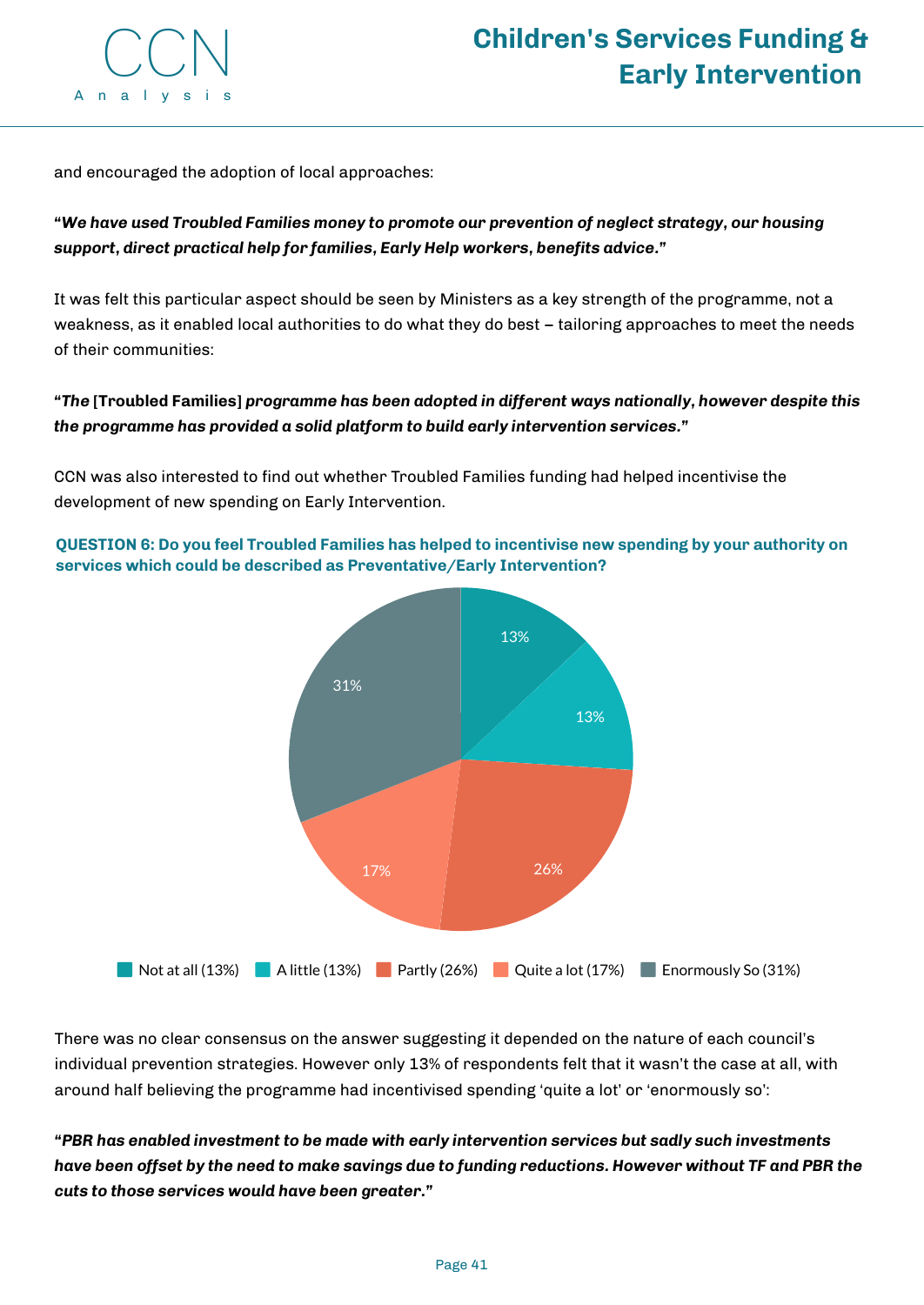

Some though felt that whilst access to the funding pot itself was helpful the payment-by-results aspect had become less useful as an incentive over time, perhaps because once services have become successful at securing the right outcomes the need to innovate becomes less urgent:

*"The original* **[Troubled Families]** *money incentivised the new ways of working and thinking which included the use of payment-by-results. The payment-by-results has become less useful and can destabilise the transformation."*

Given that the majority of CCN member authorities believe Troubled Families funding has both protected existing spending and incentivised new spending, it was clear that a large majority believed that the programme should be continued in the upcoming Spending Review, with 86% of respondents agreeing.



**QUESTION 7: Do you believe the Troubled Families Programme should be continued in the Spending Review?**

Many CCN Member Authorities highlighted how this funding was crucial to maintaining a Prevention/Early Intervention offer locally. As such it was important that the Spending Review ensures greater certainty of this funding throughout the course of the parliament:

#### *"The programme should be continued for at least five years to allow a more strategic planning approach."*

Also given the success local authorities have made of Troubled Families over eight years it would be more cost-efficient now to loosen the bureaucracy around the programme:

#### *"The funding is valued and has helped to protect early intervention activity at local level, however the* fewer strings attached to funding the better council's ability to align to local priorities and need, and the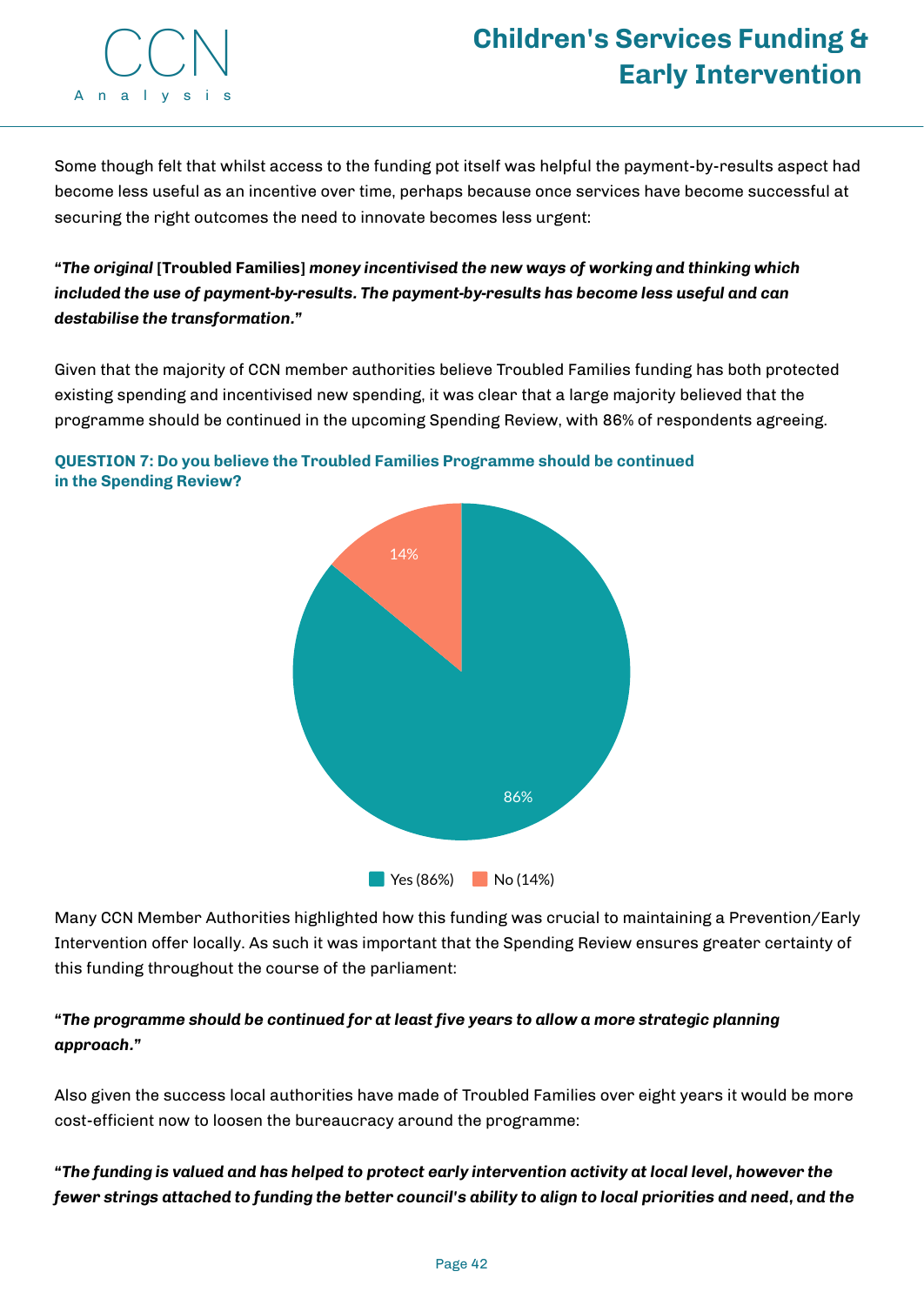

*lower the cost of processes to account for use of funds. Short term/grant funding does not support sustainable services which bring about effective change in the longer term."*

Particularly the payment-by-results (PBR) aspect:

*"The funding has been used effectively to ensure there is a continued focus on early intervention despite pressures on high cost late intervention. The programme has now matured enough however for this to be funded without PBR."*

*"I am trusted with £200m investment in* **[my authority]** *but have to go through PBR for £1.5m from Troubled Families which seems an awful lot of unnecessary work for everyone involved."*

The survey then tried to get a sense of how CCN member authorities felt the balance between the reductions in their own budgets were being offset by incentives for them to spend created by Troubled Families' central budget. As such respondents were asked to consider – in the event of the total quantum of Total Core Grant Funding (TGCF) and Troubled Families funding remaining the same – how they believed this funding for Early Intervention should be traded off.



#### **QUESTION 8: Do you believe central government funding for Troubled Families should:**

Nearly two-thirds felt that the central budget for Troubled Families should be decreased in favour of Early Intervention funding provided directly to local authorities, whilst a third were content with the present balance. Just one authority said they would be happy for their own budget to be decreased in favour of more funding for Early Intervention being made available from the Troubled Families Programme.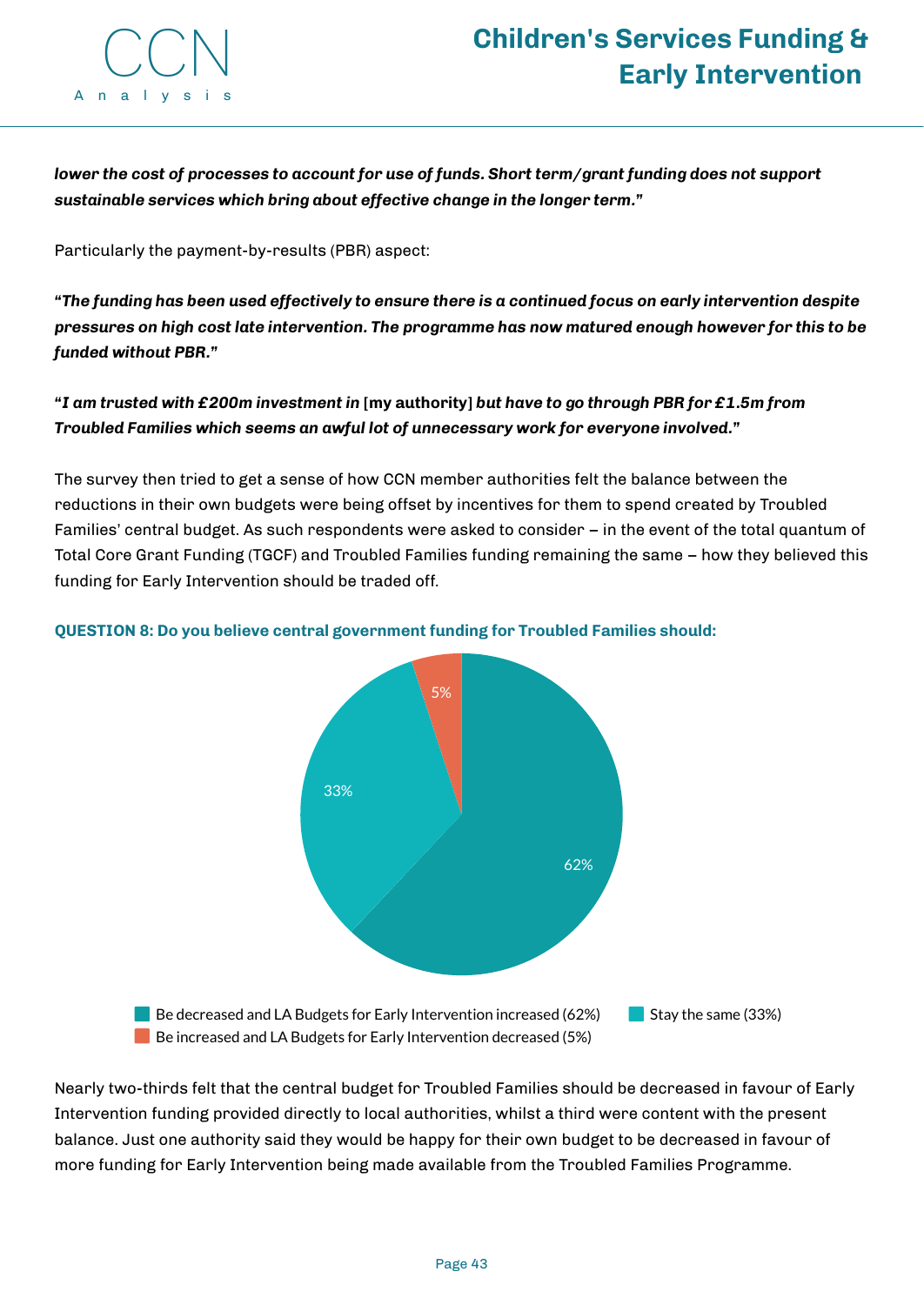

Unsurprisingly given the financial trends depicted in this report, several authorities remarked that they ideally wanted both budgets to increase:

#### *"Troubled families* **[funding]** *should be increased and LA budgets should be increased"*

However, even though they would appreciate more money in their LA they accepted that in a time of reducing resources for local government it would be particularly hard to protect Early Intervention spending unless it was ring-fenced in some way:

If ring fenced budgets for EI are provided to the LA then I would support a reduction in the available " *programme resources for the TF programme - but if not ring fenced then I would support a similar amount of resource being made available - but with a change to the funding allocation model."*

*"I would ring fence some early intervention funding and consider introducing some criteria linked to the funding."*



**QUESTION 9: Do you believe the Troubled Families Programme should be renamed?**

87% of CCN members supported the former MHCLG Secretary of State James Brokenshire's indication in 2019 that if the programme is continued it might be renamed. A few suggestions for alternative names were put forward with the most popular being 'Strengthening Families' or 'Supporting Families'. The general sentiment, though, was summed up in the succinct quote:

*"Anything other than current name which is highly stigmatising."*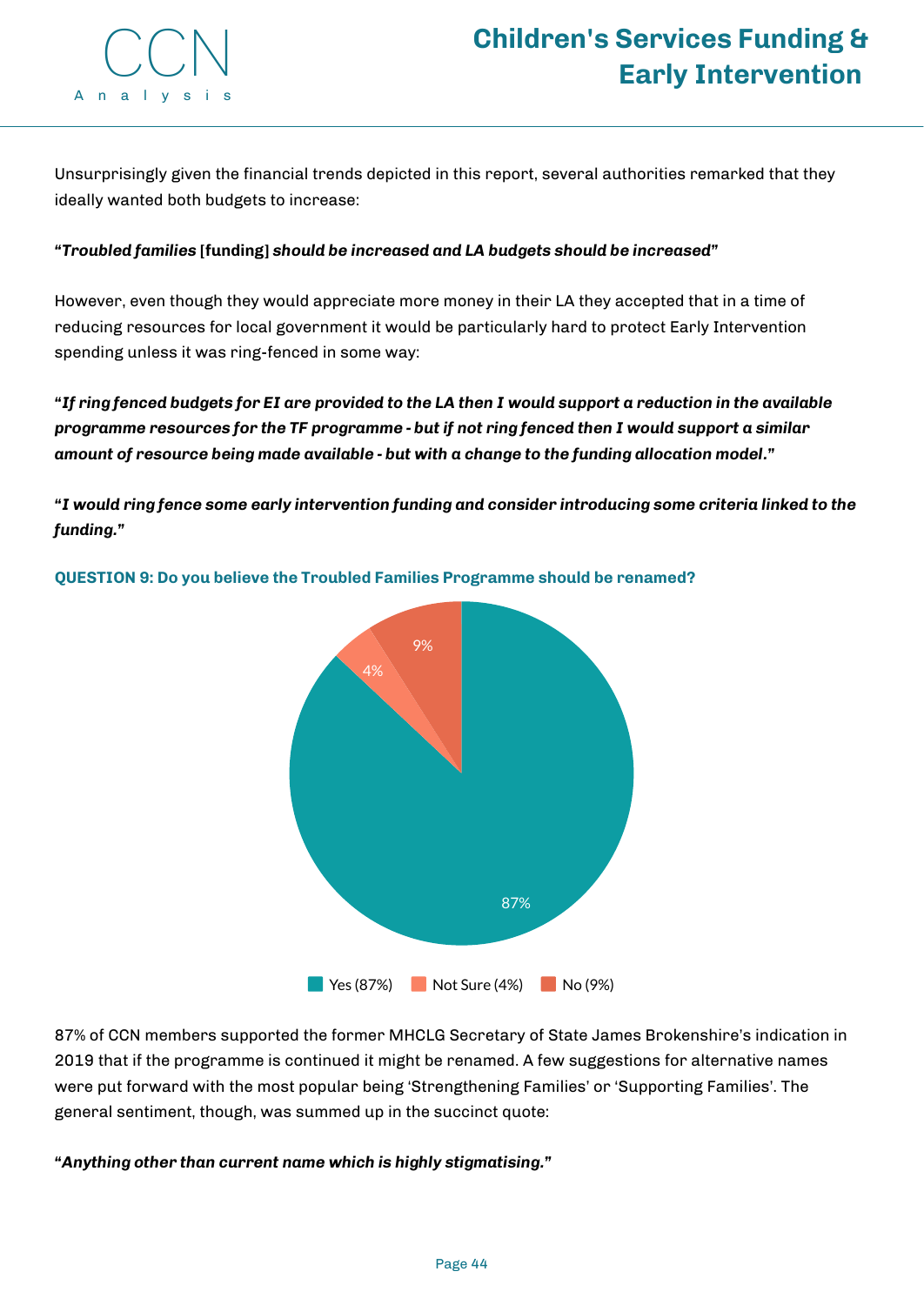

**QUESTION 10: Do you believe access to the Troubled Families Programme should be extended to the Voluntary Sector to help incentivise delivery of Preventative/Early Intervention services in your area?**



Finally CCN members were asked whether they believed access to the central pot of the Troubled Families Programme should be extended to the voluntary and community sector (VCS) as a means of helping local third sector organisations innovate to provide early intervention services. Half did not think so, with some highlighting the underpinning view that *"the LA is a single point of accountability"* whilst others were not even sure it would be feasible:

#### "The current programme and funding model is too bureaucratic to make it pay for the VCS sector. Local *areas are already able to find ways of using this funding to increase capacity of the VCS."*

Although others were more circumspect and would consider proposals which perhaps supported Troubled Families funding being made available to the VCS in certain circumstances but was wary of unforeseen consequences:

"It would need to be clear how this aligned with activity by the statutory sector and how the VCS is placed *to deliver - this could potentially create unhelpful 'competition' to work with families for outcome payments."*

#### *(iii) FUNDING EARLY INTERVENTION GOING FORWARD*

The final section of the survey asked CCN Member Authorities to consider what they believed would be the best way of funding Prevention/Early Intervention services going forward. Firstly councils were asked to consider the proportion of their budgets they felt they currently spend on Early Intervention and what proportion they felt ideally *should* be spent.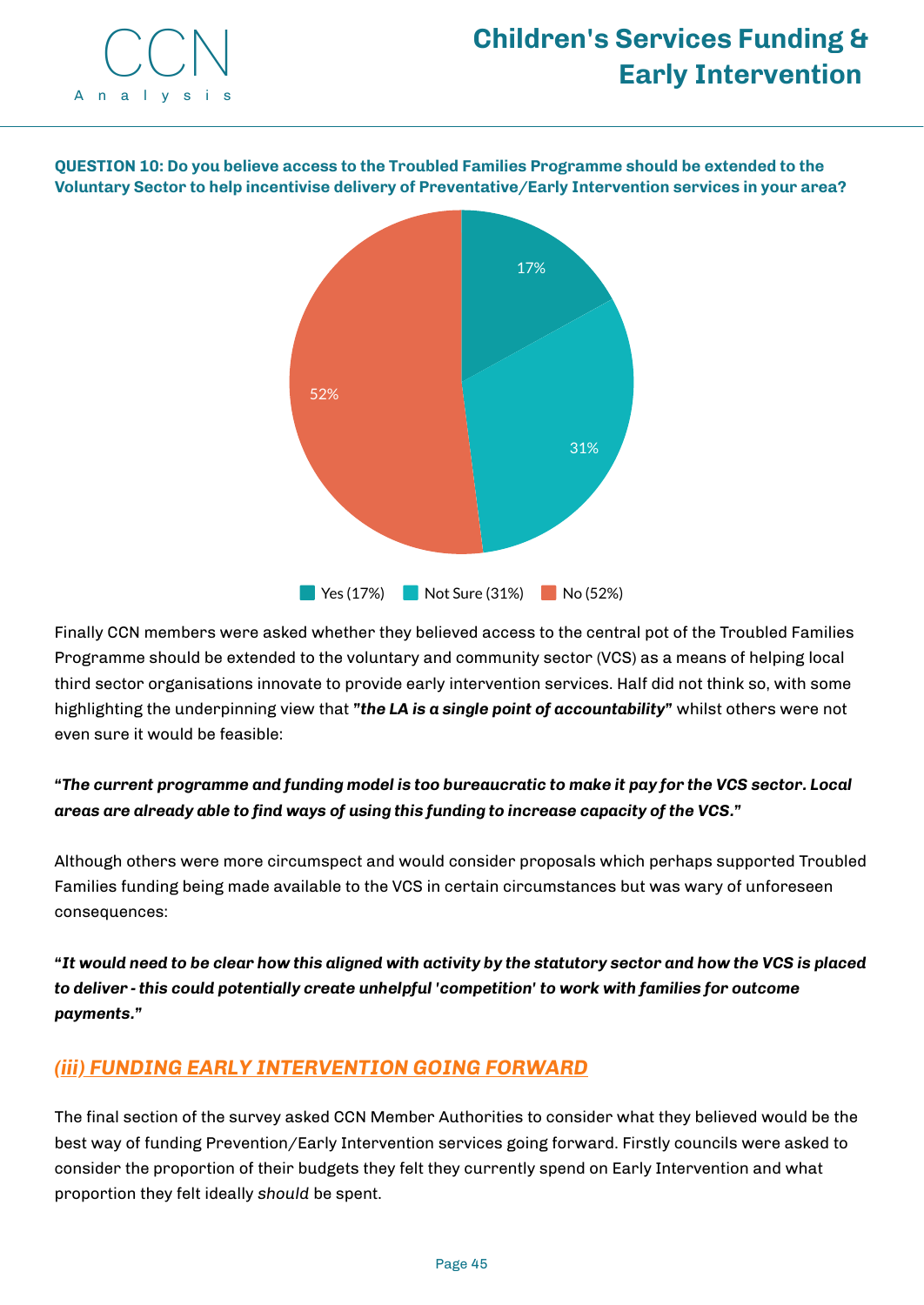

**QUESTION 11: What proportion of your local authority's budget for Children's Social Care do you believe is currently spent on services which could be described as Preventative/Early Intervention?**



Only one respondent believed they were spending more than 25% of their budget on Early Intervention approaches whilst over a third said that Early Intervention constituted less than 10% of CSC spending. This reality contrasted with what member authorities felt *should* be spent on such approaches – with over half believing between a quarter and a half of CSC budgets should be directed towards preventative services:

#### *"Difficult question to answer, ideally a higher proportion than currently."*

**QUESTION 12: What proportion of your local authority's budget for Children's Social Care do you believe should be spent on services which could be described as Preventative/Early Intervention?**

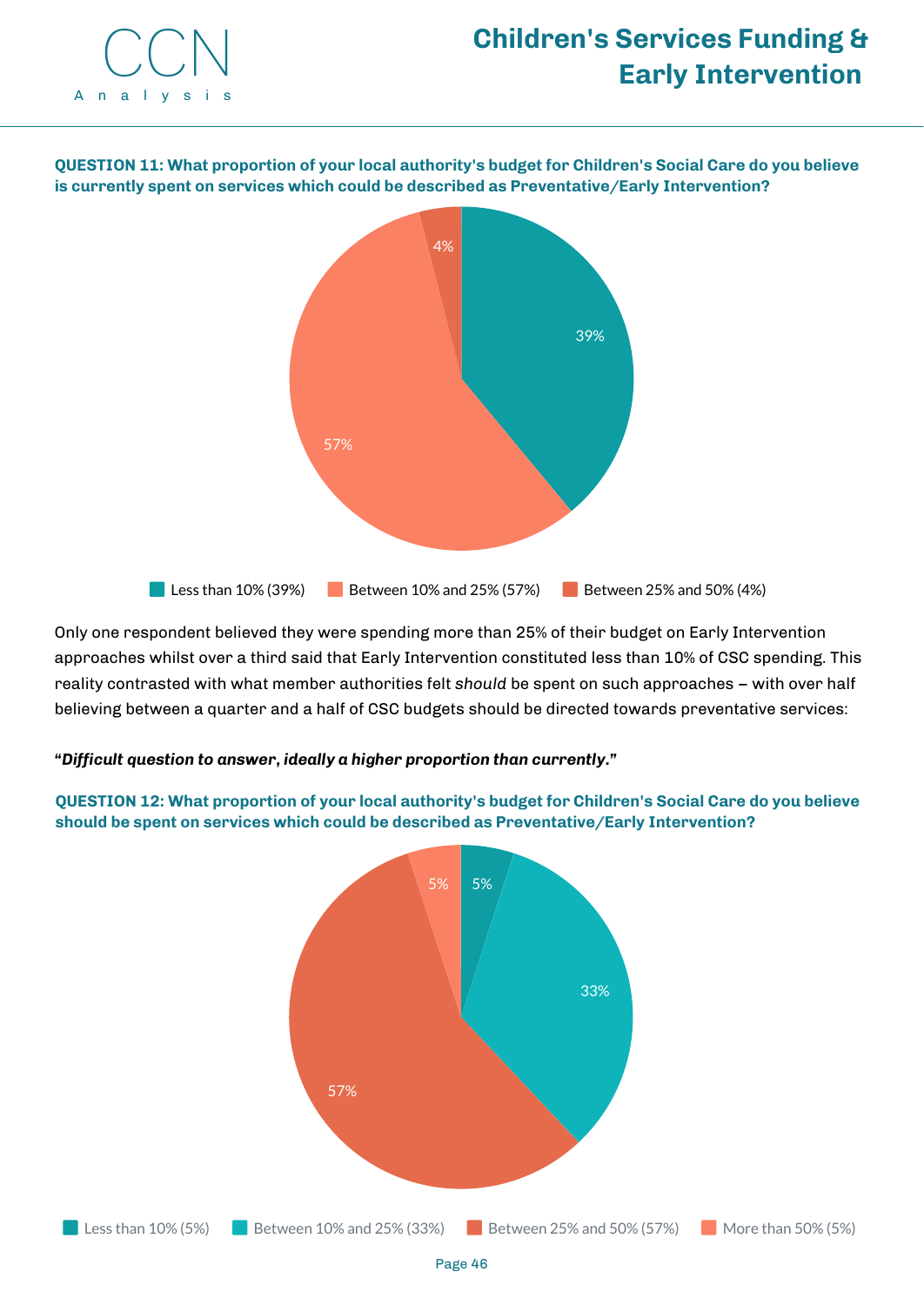Respondents were then asked again to rank the broad list of preventative service areas according to what they felt would benefit from greater investment.



**CCN** 

A n a l y s



Family support was overwhelmingly deemed most important with over half of respondents selecting this as their number one priority. This suggests that demand for family support services is still rising even despite this analysis showing spending has been better protected than other areas.

Support for children with SEND was the second highest priority, reflecting the huge budgetary pressures for SEND building in county areas which CCN highlighted in a report last year *[23]*. CCN members also highlighted Youth Services as an area in need of investment in keeping with the sharp decline shown earlier.

However, there was no agreement over what the best model of funding for incentivising spending on Early Intervention might be going forward.

Only a quarter of respondents believed that funding entirely situated within the local authority would best incentivise Early Intervention funding – echoing the earlier sentiments that due to the present pressures on local authority budgets such an allocation would be difficult to protect without ring fencing.

"I think that early intervention funding needs to be ring fenced otherwise there is always going to be the *risk that it is a lower priority than statutory required work."*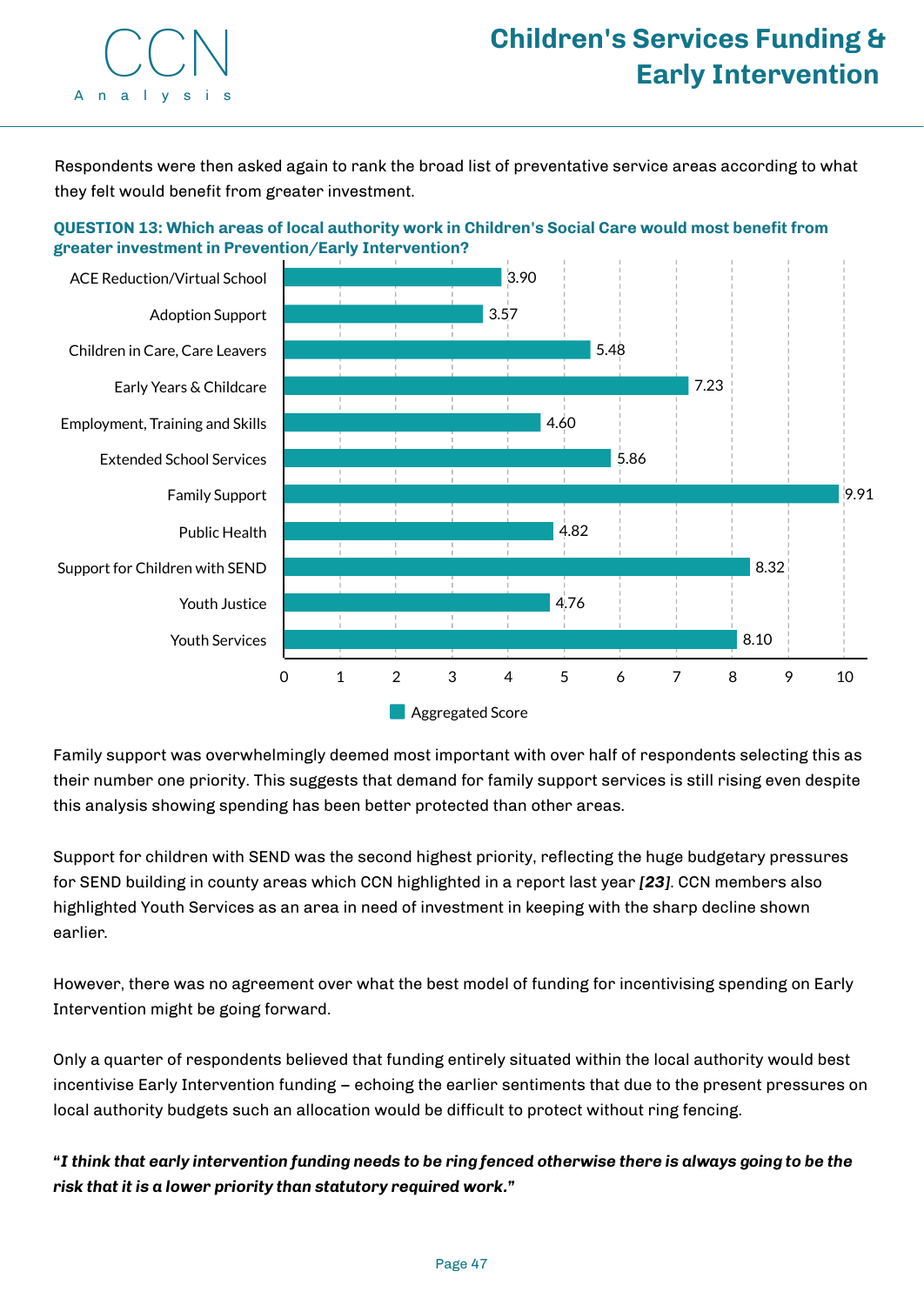

**QUESTION 14: What proportion of your local authority's budget for Children's Social Care do you believe is currently spent on services which could be described as Preventative/Early Intervention?**



Finally, the survey asked member authorities to consider which government department or organisation should be responsible for allocating central Early Intervention funding.



#### **QUESTION 15: Which department do you believe should allocate central funding for Early Intervention?**

Two-thirds of respondents felt that DfE would be the best agency to co-ordinate this delivery. The remainder felt either that there should be a cross-departmental approach or that responsibility should lie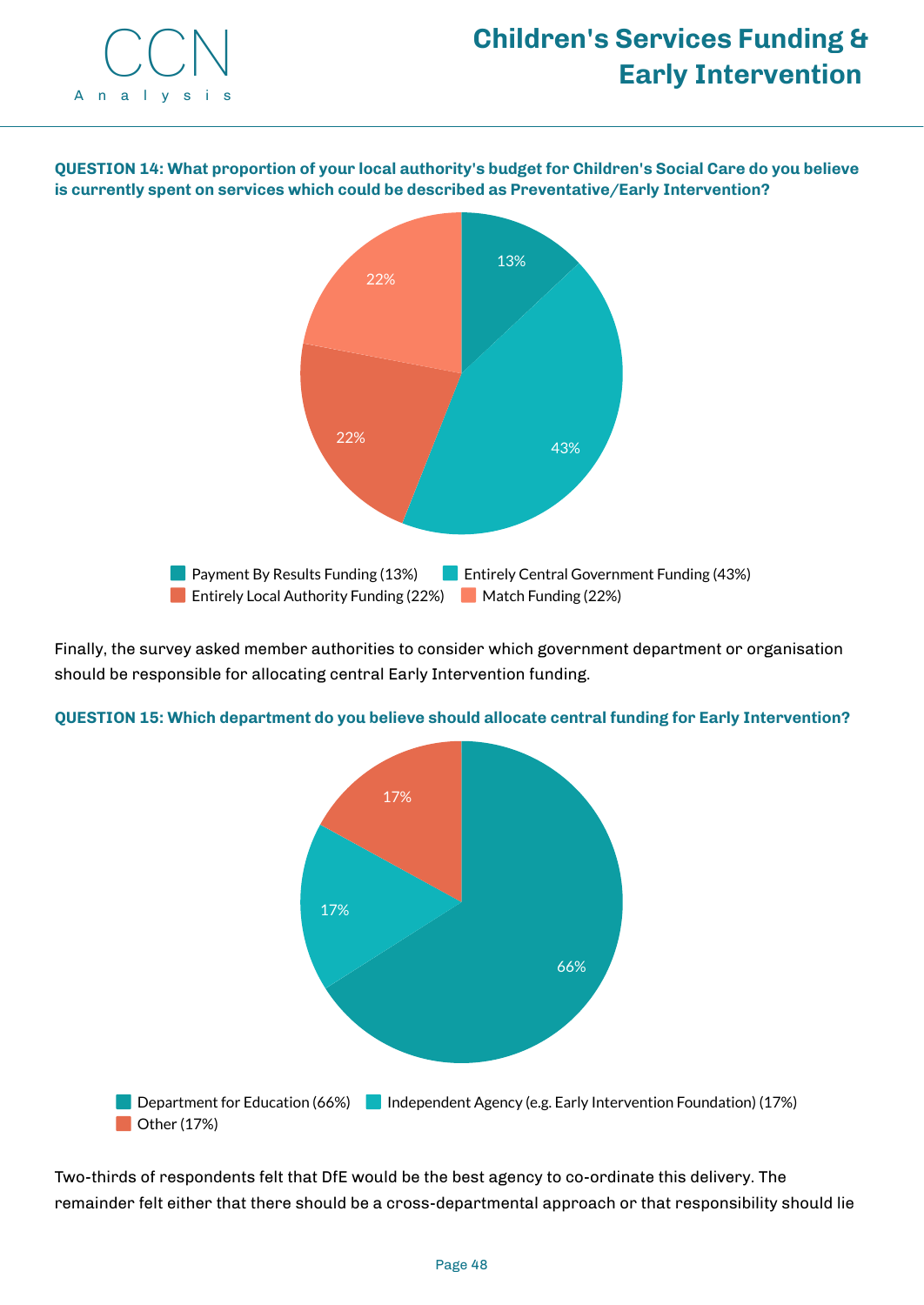

with a non-government organisation such as the Early Intervention Foundation *[24]*. No respondent felt any other listed department, including DWP or DHSC, would be most appropriate to perform this role on their own.

"I would link funding to some form of criteria. Following this approach the EIF may be well placed to co*ordinate funding."*

*"I would welcome a national conversation that seeks to develop a cross departmental early intervention strategy that is based on evidence of effectiveness with strong financial planning and budget decisions that are based on need."*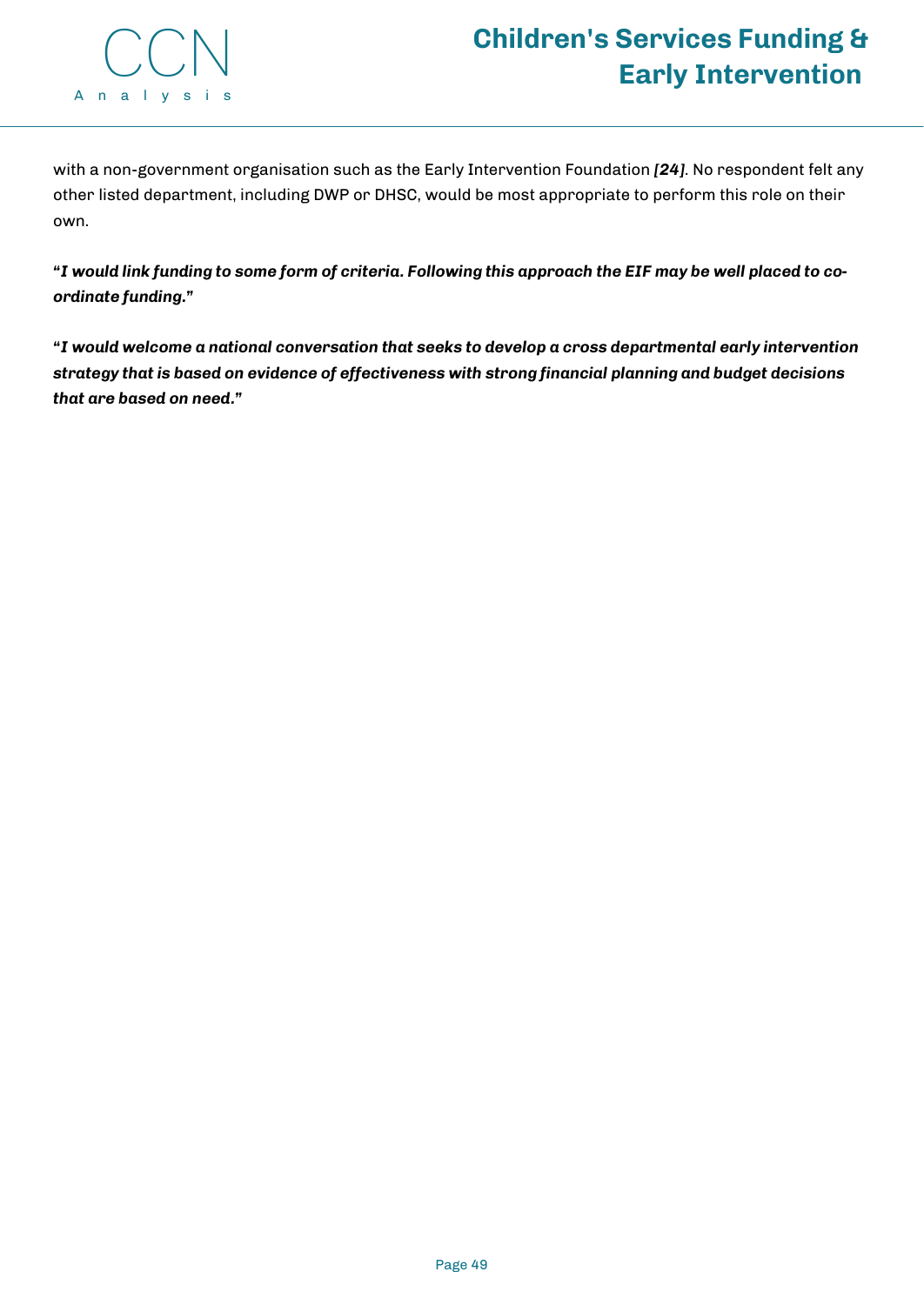

### **CONCLUSION AND RECOMMENDATIONS**

#### *INTRODUCTION*

The data collated for this report has shed light on clear trends in reducing funding and rising demand for Children's Social Care (CSC) during the last decade which, if they continue into the 2020s, will increasingly challenge local authorities' ability to deliver children's services effectively. PwC's projections in its large scale analysis last year for CCN projected that across next five years Estimated Spending Need for CSC will rise a further 26.7%, taking the total rise to 48% over the decade from 2015/16. This is higher than the Estimated Spending Need for all other local authority services *[25]*.

In order to address this need before it emerges by stemming the flow of demand local authorities must have the means to support families before they reach lowest ebb. However, unless downward funding trends identified in this report change, there is a risk of eradicating the vital preventative services that remain in place to help pick up smaller problems of children and families, before they become larger and a more expensive burden on public services.

There has been broad cross-party consensus – achieved at the outset of the Coalition Government which commissioned the seminal reports by Graham Allen *[26]* – that Early Intervention makes sense. Investing in Prevention/Early Intervention not only improves the quality of citizens lives now, but also helps problems they may experience be resolved before they develop into full blown crises that are vastly costlier. Research by the Early Intervention Foundation in 2016 suggests that the cost of intervening late can be as much as £17 billion *[27]*.

The recent election of the new Government and this autumn's Spending Review provide an opportunity to renew this cross-party commitment to the Early Intervention and take measures to address the growing issues around CSC which are being faced by local government. This final section uses the findings of this research to make recommendations for how to ensure that services are adequately funded whilst ensuring that preventative services for children and families are not only properly protected but effectively incentivised.

#### *ENSURING SUFFICIENT AND FAIR FUNDING FOR CHILDREN'S SOCIAL CARE*

This report has shown that despite efforts to protect spending on children at a local level compared to other services, the local authorities have had to make tough choices on CSC spending. The study shows that, so far, councils have mainly focused the burden of cuts borne by CSC towards non-statutory aspects – usually preventative services.

This study has shown CCN Member Authorities have already shouldered higher proportional reductions to CSC funding than other types of council - they have lost almost 40% their funding compared to less than a third across England as a whole since 2015, and nearly double the proportional reduction in Inner London. This is despite the fact that many of CCN's members are upper-tier county authorities which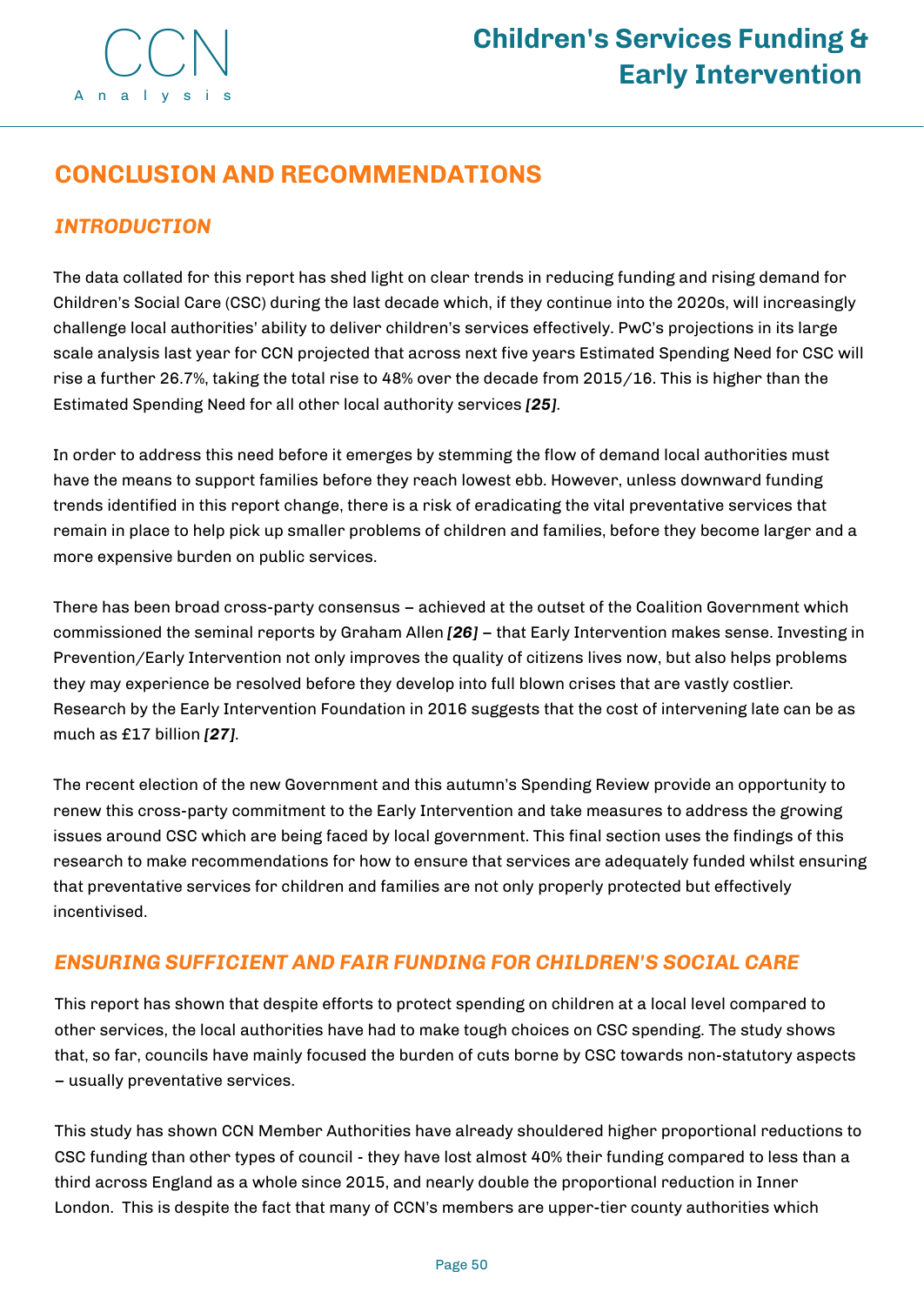# **Children's Services Funding & Early Intervention**

have less flexibility to shift spending priorities from lower tier non-statutory services (e.g. reducing the frequency of bin collections) to offset cuts to CSC, given the higher proportion of their budgets that is devoted to statutory social care. CCN has also previously highlighted specific spending pressures on CSC for rural counties that have emerged during the past five years such as the increasing pressure on SEND services and associated costs for Home-School Transport this brings *[28]*.

However, if funding continues to decline at the rate of the past five years it will not be possible to avoid making cuts to even those services focused on the most vulnerable children. Arguably ASC already reached this point some years ago – but has been supported by temporary grants to help ensure services for vulnerable people have continued. This has clearly not been the case for CSC as demonstrated in Section 1.

As CCN has previously argued, whilst welcome in averting immediate collapse, Temporary Grant Funding by its very nature should not be seen as a long-term solution to funding issues. Temporary grants detract from local authorities ability to strategically plan ahead and can result in perverse outcomes that are ultimately more expensive (such as through the process of decommissioning services with associated costs and staff loss if funds are not agreed in good time). CCN makes the following recommendations:

#### *RECOMMENDATION 1: Provide a long-term funding settlement for Children's Social Care*

In ASC the Government has consistently reiterated its commitment to a long-term funding solution which is widely anticipated will be set out later this year. As this report has shown it is vital that a similar long-term settlement for CSC funding is seen as a priority by the Government in the Spending Review so that LAs can plan effectively for the course of the Parliament.

#### *RECOMMENDATION 2: Level up funding in County areas*

Alongside the Government's Fair Funding Review any long-term settlement for CSC funding must take into account the increased proportion of cuts which have already fallen upon CCN Member Authorities in recent years and ensure that this inequity is remedied going forward.

#### *INCENTIVISING SPENDING ON EARLY INTERVENTION*

The analysis in this paper has shown that although all authorities have broadly had to reduce spending on preventative children's services to meet immediate demand, different types of local authority have had different priorities of what to cut. The data shows that in most authorities reductions in family support services have been proportionally far less than other areas of preventative spend – indeed some types of authority have even increased investment.

CCN believes much of this relative protection of family support has been due to the central investment by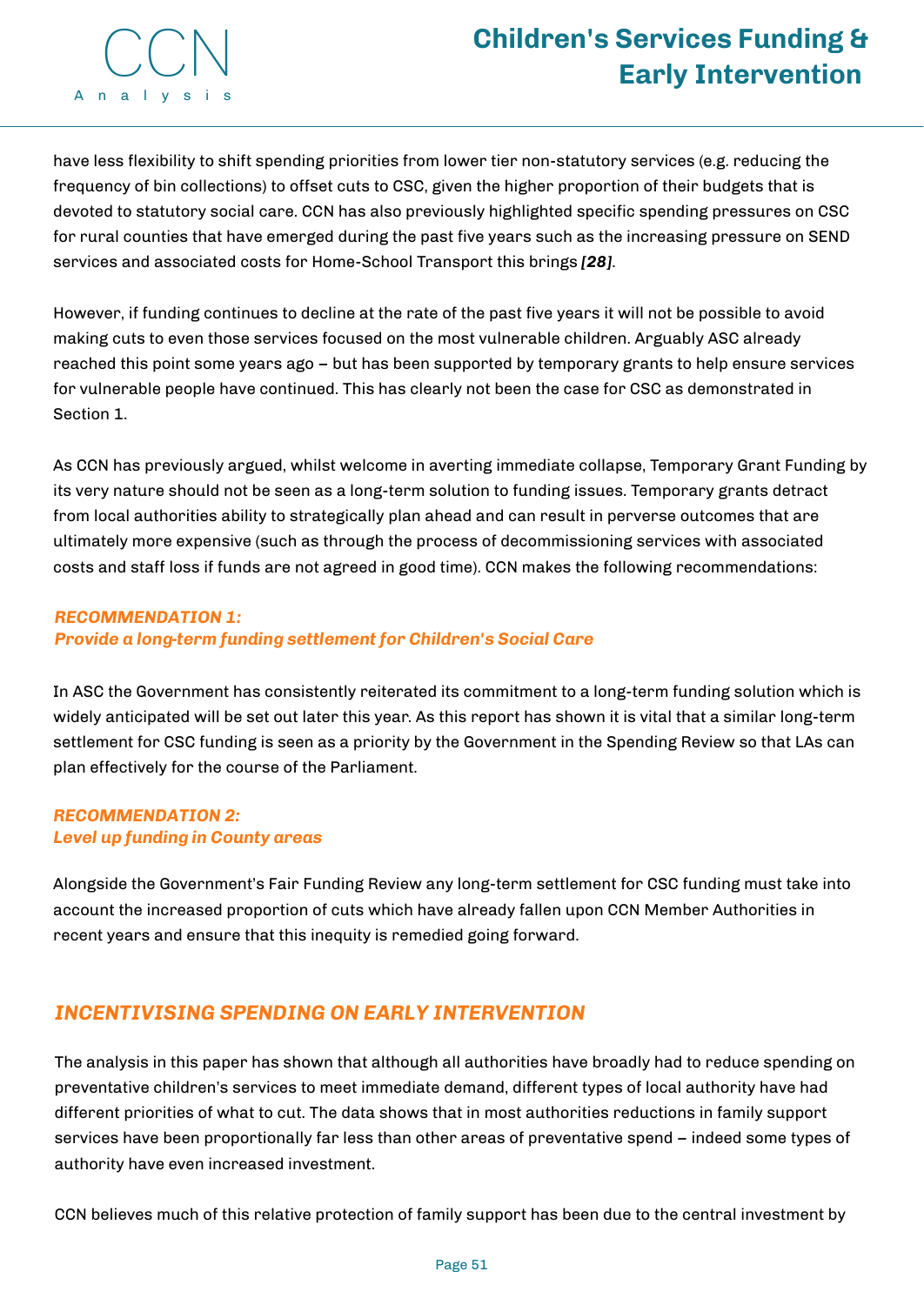# **Children's Services Funding & Early Intervention**

the Government. Troubled Families funding has been particularly important by providing a central framework for local authorities to strategically invest in preventative services knowing that their success will provide a return on this investment.

The most recent evaluation of the Troubled Families programme in March 2019 showed it has achieved a number of positive outcomes for participants, including reducing the proportion of looked after children compared to a control group. At the time this was published by the then Secretary of State for Housing Communities and Local Government, James Brokenshire, stating publicly at that the Government was pleased with the progress being made and indicated that the programme should be renewed in the new Parliament. He also suggested that the programme might be reformed – in particular suggesting the name could be changed to make the programme less stigmatising and more inclusive *[29]*. The evidence from our survey suggests CCN Member Authorities strongly agree this would make it easier for councils to deliver services to the most 'hard to reach' families.

Since then Government has extended the Troubled Families programme to March 2021 with a further investment of £165m as part of the Spending Round with the future of the programme beyond this time is expected to be set out in the Spending Review. Given the extent to which this report has shown that local authorities are reliant on the funding to support local Prevention/Early Intervention approaches it is imperative the Government sets out its vision for funding preventative children's services as soon as possible so that a long-term strategic approach to prevention can be put in place at local level to last across the Parliament.

CCN believes that the evidence in this paper, including the views of CCN Member Authorities, suggest there is presently support for the new Government to refresh and extend the scope of what has been achieved by the Troubled Families programme during 2010 to become even more successful across the new decade. In particular the Government should consider how it can best incentivise spending on preventative approaches, not just in family support but across the wider menu of early intervention services – including those for young people, where issues such as poor mental health, if unchecked, are likely to cause further pressure not only on CSC but into Adult Social Care (ASC) as these young people become adults.

CCN believes that this could be done by creating a National Framework for Early Intervention. Without ring fencing grants or restricting flexibility within local authority budgets, councils could be better incentivised to invest in preventative services across the board if Government were to develop a menu of early intervention priorities that could attract similar central funding akin to the £920m set aside for the Troubled Families Programme from 2015-2020 *[30]*.

The Government should minimise the levels of reporting and bureaucracy surrounding the programme and avoid using Payment-by-Results as much in order to reduce waste and ensure as much money as possible reaches direct services. Instead, Government should consider using the pot to deliver broader strategic investment grants for local authorities which can be directed towards specific early intervention projects in CSC. In particular it should actively classify and promote this investment as 'Social Infrastructure' funding, as it will help more children and families to reach their maximum potential and help Britain to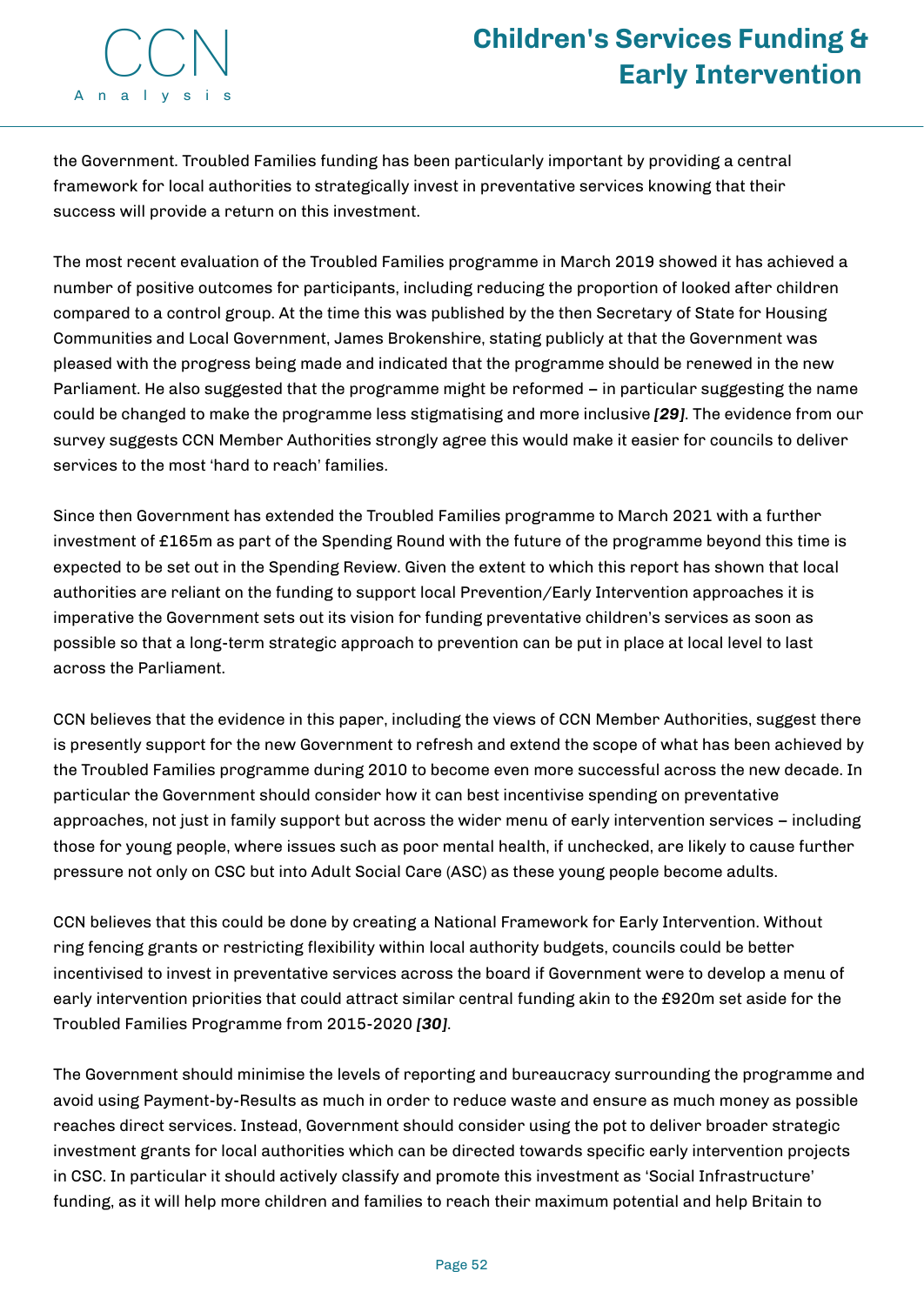# **Children's Services Funding & Early Intervention**

thrive and grow. It will also over time reduce the social care burden on the state in the future in just the same way that capital investment in, say, schools or hospitals helps prepare the country to deliver education and health more effectively and efficiently going forward.

Such a National Framework for Early Intervention should be focused on providing a 'best start in life' for children and young people through a broader menu of objectives and policy challenges such as:

- Responding to low-level adolescent mental health issues
- Improving parental mental health
- Developing language and literacy
- Encouraging positive parent/child attachment bonds
- Managing trauma recovery for children
- Promoting healthy eating
- Reducing poverty and employment
- Supporting transitions to adulthood
- Securing affordable housing

The Framework must be simple and aspirational allowing for local authorities to lead the most appropriate work locally but with the potential to obtain funding from central government where they are successful. The work should also seek to prioritise specific issues facing counties, such as around delivering services in remote areas or to 'doubly deprived' families (e.g. those in poverty living in more affluent areas) which are often overlooked by central government when developing Early Intervention strategies – for instance central funding of this sort could be used to incentivise councils to fund or match fund a specific mobile youth employment initiative in an otherwise isolated coastal town, or develop early years outreach in rural parts of their county.

CCN Member Authorities clearly supported the idea that, given its expertise in children's services, the Department for Education (DfE) should be more involved in the distribution and delivery of central funding for Early Intervention and Preventative children's services. However, given the potential scope of such central funding for investment in different areas CCN recommends that a new cross-departmental working group led by the DfE should be responsible for setting the boundaries for a National Framework for Intervention and its associated funding. The working group should include representation from MHCLG, DWP and DHSC alongside an advisory role for the Early Intervention Foundation. CCN makes the following recommendations:

#### *RECOMMENDATION 3: Create a National Framework for Early Intervention to direct Social Infrastructure investment to local authorities*

The Government should devote a new expanded pot of central funding to support a National Framework for Early Intervention to help incentivise investment across a full range of preventative services and approaches. This should be actively promoted as investment in 'Social Infrastructure' designed to help children and young people reach their full potential and help Britain to thrive and grow in the future.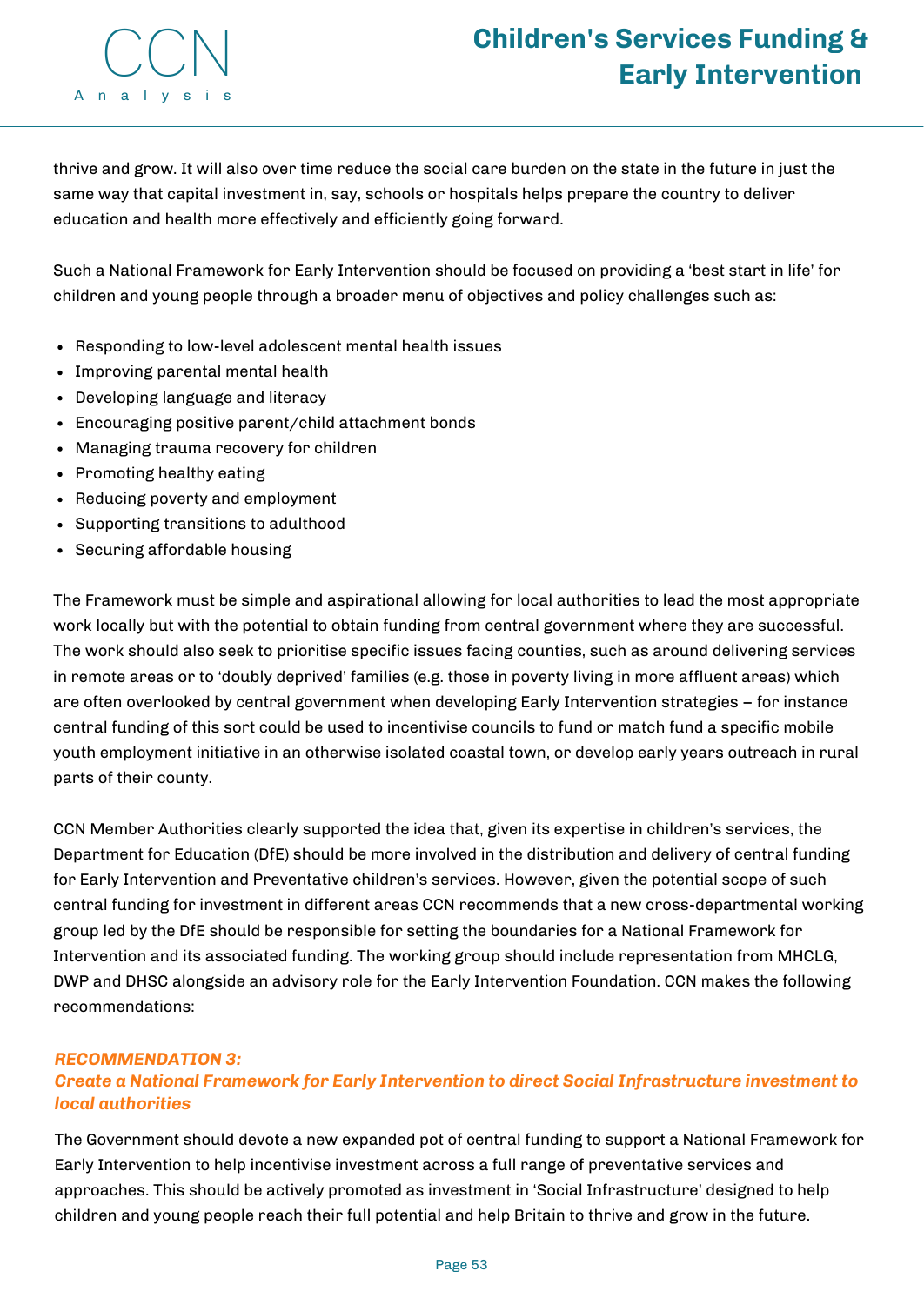

#### *RECOMMENDATION 4:*

#### *Develop a cross-departmental model led by the Department for Education to oversee the delivery of central funding for early intervention*

Administration of a National Framework for Early Intervention should be primarily focussed on the needs of children and families and what helps them to thrive. The Government should develop a cross-departmental model led by the Department for Education and including the input of the Early Intervention Foundation in order to oversee the delivery of central funding supporting a National Framework.

#### *RECOMMENDATION 5:*

#### *Rename and rebrand the Troubled Families Programme*

In 2019 the Government indicated that the name of 'Troubled Families' could be changed to make the programme less stigmatising and more inclusive *[31]*. The new National Framework for Early Framework should ensure it uses positive language such as 'strengthening' or 'supporting' families to better articulate the aims of preventative approaches and ensure services are inclusive and non-stigmatising.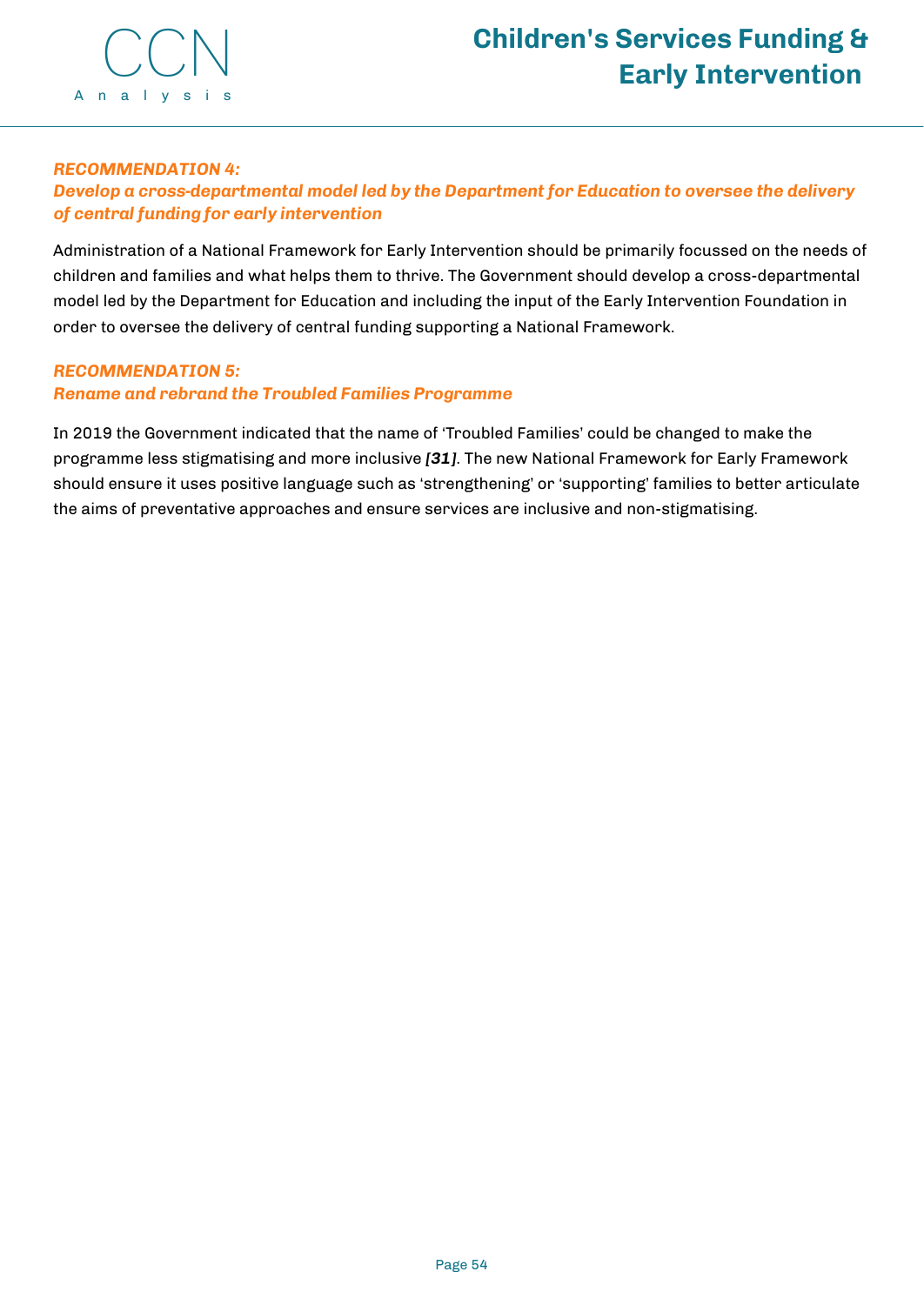

### **APPENDIX A - TECHNICAL NOTE**

Since 2013/14 several funding streams have been rolled into the SFA including Formula Funding. One objective of the analysis contained in this paper is to assess the value of the original funding streams that made up the SFA over the period 2015/16 to 2019/20, and to estimate the share of each authority's funding that could reasonably be attributed to CSC.

A number of assumptions were required for this part of the analysis. A key assumption was the method used to estimate the value of children's services funding that was originally within Formula Funding in 2013/14. A number of approaches could have been used, as the Ministry of Housing, Communities and Local Government (MHCLG) does not draw a clear link between an authority's assessed needs and its final funding. The approach employed here was relatively sophisticated, taking into account the use of 'thresholds' in MHCLG's model, but arguably there is no definitive method that should be used.

Similar assumptions were needed to assign the share of other funding streams to CSC. For CSC, funding streams included Early Intervention Funding, of which 100% was assumed to be related to children's services. A share of other non-ring fenced grants (such as Transition Grant, New Homes Bonus and the 2019/20 Social Care Grant) was assigned to both children's services and adult social care, based on this service's share of assessed needs in the 2013/14 Relative Needs Formula. Funding or revenue that was clearly unrelated to either services – such as Homelessness Prevention – were not included in the estimated funding total.

The estimated value of children's funding described here is purely notional, as implied by MHCLG's funding models and assumptions about how much could reasonably be attributed to children's services. This funding is in no way earmarked or ring fenced for these specific services. It does not reflect the actual demand pressures faced by local authorities, and therefore their patterns of expenditure on children's services.

The estimated value of certain grants within the SFA (which are no longer separately identified) differ from the 'visible lines' published by MHCLG *[32]*. This includes Early Intervention Funding, which was rolled into SFA in 2013/14. The 'visible lines' are purely notional figures which are unrelated to the actual cuts applied by MHCLG. For example, in 2019/20, the 'visible lines' assumed an 8.6% reduction in every authority's Early Intervention Funding.

However, this is inconsistent with the fact that MHCLG increased or decreased every authority's SFA by a different percentage in 2019/20, depending on its level of council tax revenue. LG Futures believes the method used here is more meaningful than the 'visible lines', as it replicates the actual calculations used by MHCLG to determine each authority's SFA in a given year.

Richmond-upon-Thames were excluded from the analysis due to its anomalous Formula Funding in 2013/14. This authority had *negative* funding for upper-tier Formula Funding in 2013/14, as implied by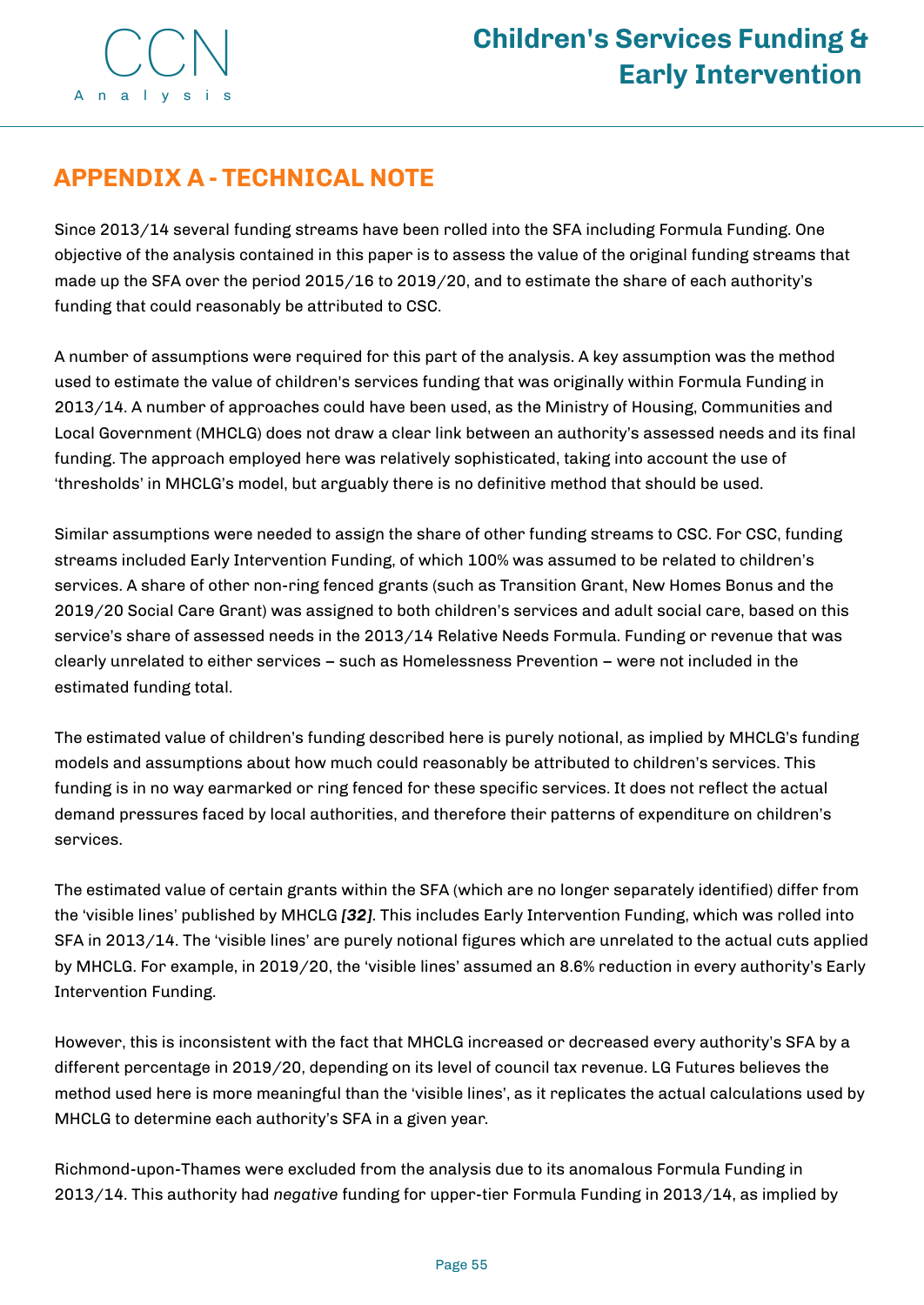# **Children's Services Funding & Early Intervention**

MHCLG's SFA model. Because of this, including this authority in the model could skew the resulting group averages. Richmond is therefore excluded from the Outer London and England totals presented in the accompanying spreadsheet. The analysis also excludes City of London and Isles of Scilly.

The spending analysis in Section 2 is based on data from the section 251 returns submitted by local authorities. These were used instead of the Revenue Account (RA)/Revenue Outturn (RO) returns, as requested by CCN, as the section 251 data allows for an analysis of expenditure at a more granular level – for example, when assessing changes in expenditure on Targeted Family Support. It should be noted that different results would be obtained if RA/RO data had been used. The analysis was based on 'net' expenditure published in the actual section 251 returns and 'net current expenditure' in the budget section 251 returns.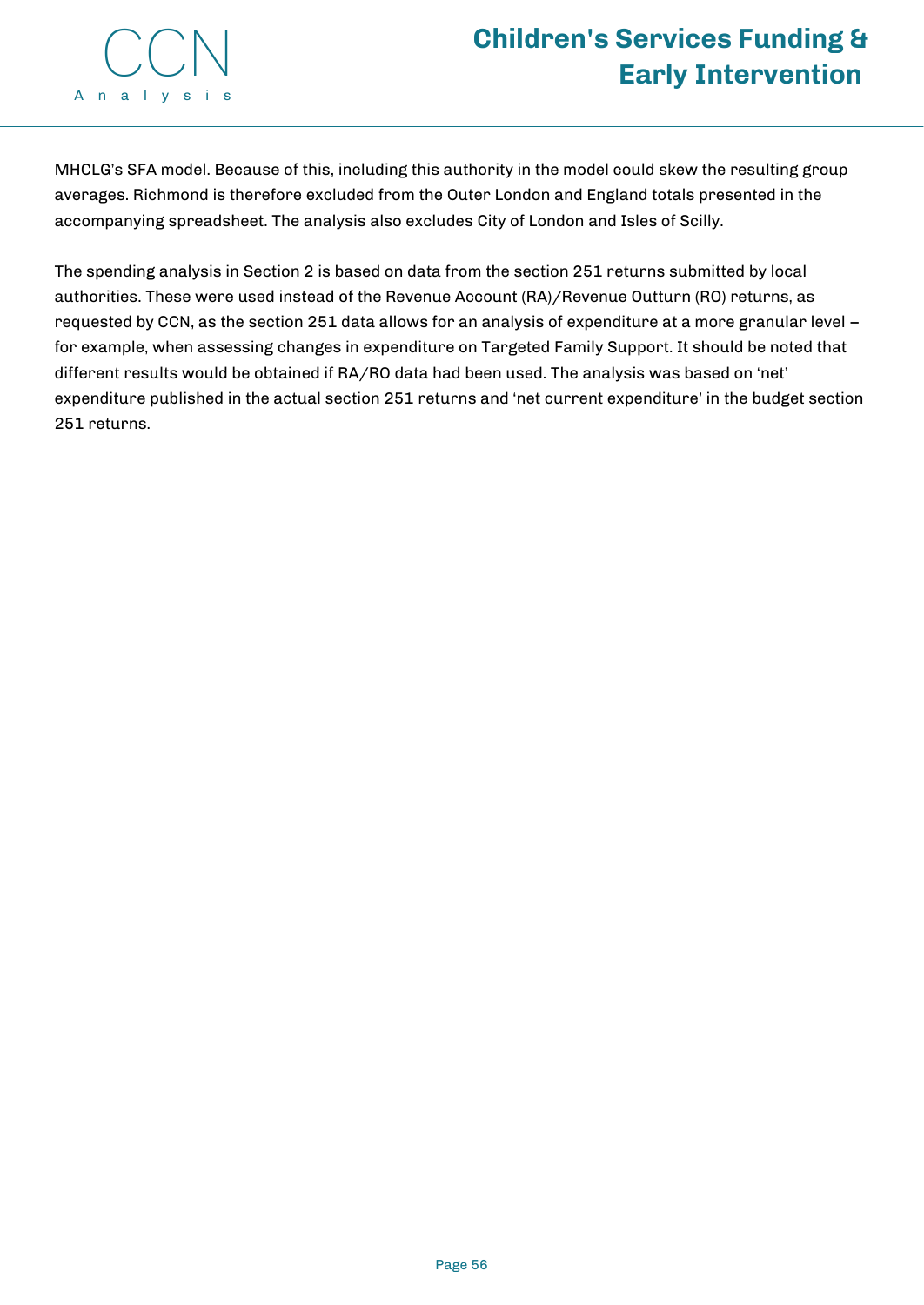

### **ENDNOTES**

[1] *Adult Social Care Funding & the Spending Review* (CCN, 2019) <https://www.countycouncilsnetwork.org.uk/download/2397/>

[2] *Independent Review of Local Government Spending Need and Funding (Technical Report)* **(**CCN/PwC, 2019)

[www.countycouncilsnetwork.org.uk/download/2262/](https://www.telegraph.co.uk/news/2019/03/19/labelling-families-troubled-isolates-communities-secretary-says/)

[3] *Independent Review of Local Government Spending Need and Funding (Executive Summary)* (CCN/PwC, 2019)

<https://www.countycouncilsnetwork.org.uk/download/2258/>

[4] [https://www.telegraph.co.uk/news/2019/03/19/labelling-families-troubled-isolates-communities](https://www.telegraph.co.uk/news/2019/03/19/labelling-families-troubled-isolates-communities-secretary-says/)secretary-says/

[6] This analysis excluded City of London and Isles of Scilly. It also excluded Richmond-upon-Thames which was found to have negative upper-tier Formula Funding in 2013/4.

[7] <https://www.publicfinance.co.uk/opinion/2020/02/next-budget-must-put-children-first>

[8] *Children Looked After in England including Adoption* (ONS, 2019) [https://www.gov.uk/government/statistics/children-looked-after-in-england-including-adoption-2018-to-](https://www.gov.uk/government/statistics/children-looked-after-in-england-including-adoption-2018-to-2019)2019

[9] *Independent Review of Local Government Spending Need and Funding (Executive Summary)* (CCN/PwC, 2019)

<https://www.countycouncilsnetwork.org.uk/download/2258/>

[10] Allen, G - *Early Intervention: The Next Steps* (HM Government, 2011) [https://assets.publishing.service.gov.uk/government/uploads/system/uploads/attachment\\_data/file/28](https://assets.publishing.service.gov.uk/government/uploads/system/uploads/attachment_data/file/284086/early-intervention-next-steps2.pdf) 4086/early-intervention-next-steps2.pdf; and Allen, G - *Early Intervention: Smart Investment, Massive Savings* (HM Government, 2011) <https://www.gov.uk/government/publications/early-intervention-smart-investment-massive-savings>

[11] Munro, E - *The Munro Review of Child Protection, Final Report: A child-centred system* (Department for Education, 2011)

[https://www.gov.uk/government/publications/munro-review-of-child-protection-final-report-a-child](https://www.gov.uk/government/publications/munro-review-of-child-protection-final-report-a-child-centred-system)centred-system

[12] Both Allen's 2011 reports *Early Intervention: The Next Steps* and *Early Intervention: Smart Investment, Massive Savings* (see endnote 10) were both endorsed by all three then party leaders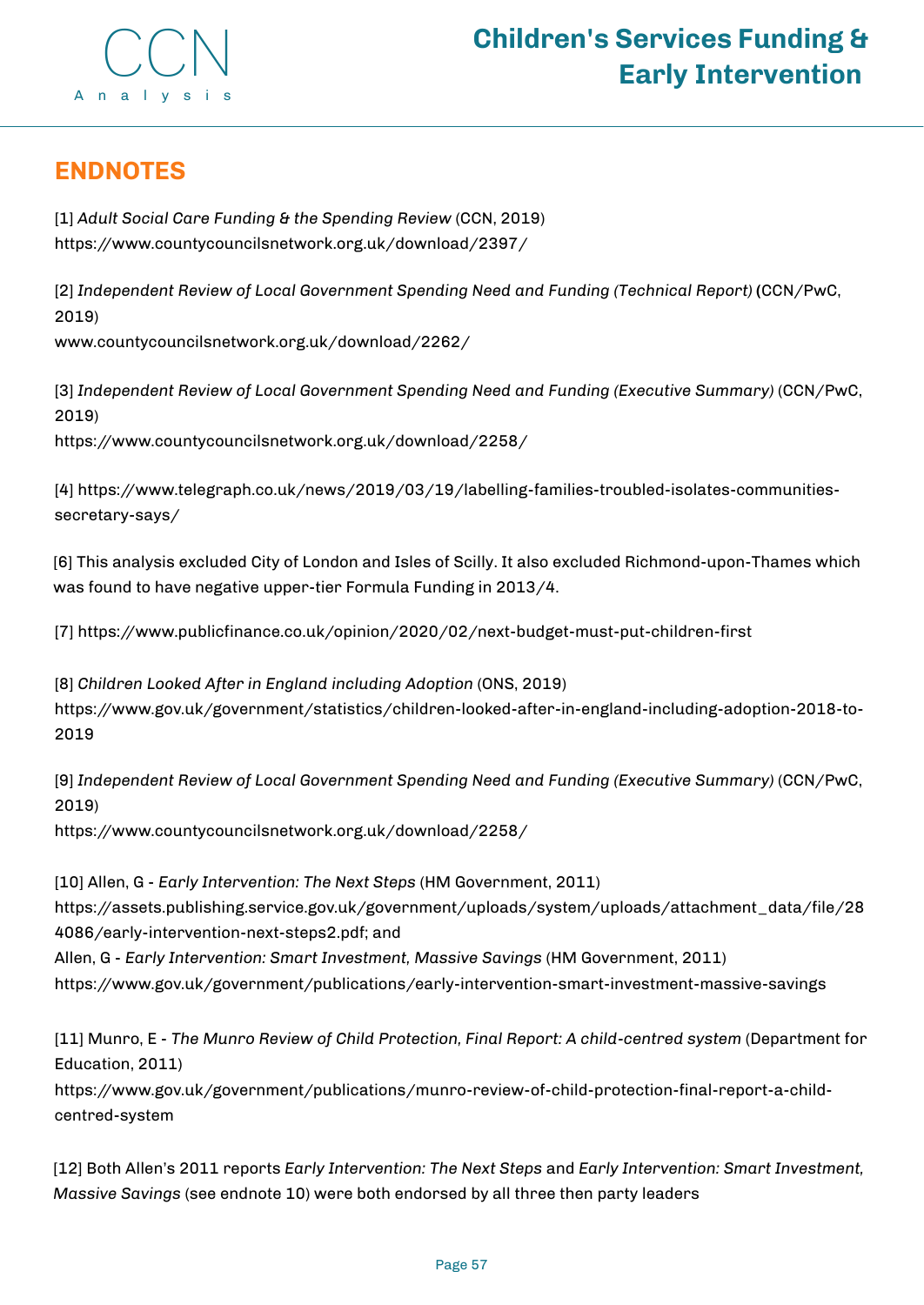

[13] Payne, L & Rallings, J - *The Case for Early Support* (Barnardo's, 2016) <https://www.barnardos.org.uk/sites/default/files/uploads/case-for-early-support.pdf>

[14] <https://www.eif.org.uk/what-its-about>

[15] *Early action: landscape review* p.10 (National Audit Office, 2013 (b)) <http://www.nao.org.uk/wp-content/uploads/2013/03/Early-Action-full-report.pdf>

[16] "Sure Start" included the following 251 expenditure lines - Individual Sure Start Children's Centres; LA management costs relating to Sure Start Children's Centres; LA services delivered through sure start.

[17] "Other Prevention" consisted of the following 251 expenditure lines - Direct payments; Other support for disabled children; Short breaks (respite) for disabled children; Other children and families; Respite for looked after disabled children.

[18] The Troubled Families Programme (England) (House of Commons Library Briefing, 2020) <https://researchbriefings.parliament.uk/ResearchBriefing/Summary/CBP-7585>

[19] [https://troubledfamilies.blog.gov.uk/2019/05/03/earned-autonomy-one-year-on-creating-a-more](https://troubledfamilies.blog.gov.uk/2019/05/03/earned-autonomy-one-year-on-creating-a-more-sustainable-early-help-system/)sustainable-early-help-system/

[20] [https://www.theguardian.com/society/2018/feb/20/childrens-centres-closed-austerity-council](https://www.theguardian.com/society/2018/feb/20/childrens-centres-closed-austerity-council-cuts-tracy-brabin)cuts-tracy-brabin

[21] *Youth And Consequences - A report examining local authority expenditure on youth services in England and Wales* (YMCA, 2018) <https://www.ymca.org.uk/wp-content/uploads/2018/04/Youth-Consequences-v0.2.pdf>

[22] *Briefing - Children's Mental Healthcare in England* (Office of the Children's Commissioner, 2017) [https://www.childrenscommissioner.gov.uk/wp-content/uploads/2017/10/Childrens-Commissioner-for-](https://www.childrenscommissioner.gov.uk/wp-content/uploads/2017/10/Childrens-Commissioner-for-England-Mental-Health-Briefing-1.1.pdf)England-Mental-Health-Briefing-1.1.pdf

[23] *CCN Analysis - Special Educational Needs & Disabilities: The Challenge Facing Counties* (CCN, 2019) <https://www.countycouncilsnetwork.org.uk/download/2314/>

[24] N.B. – such a role was initially scoped as a potential function for the Early Intervention Foundation in the recommendations made for its establishment in the Graham Allen reports (see endnote 10).

[25] *Independent Review of Local Government Spending Need and Funding (Executive Summary)* (CCN/PwC, 2019) <https://www.countycouncilsnetwork.org.uk/download/2258/>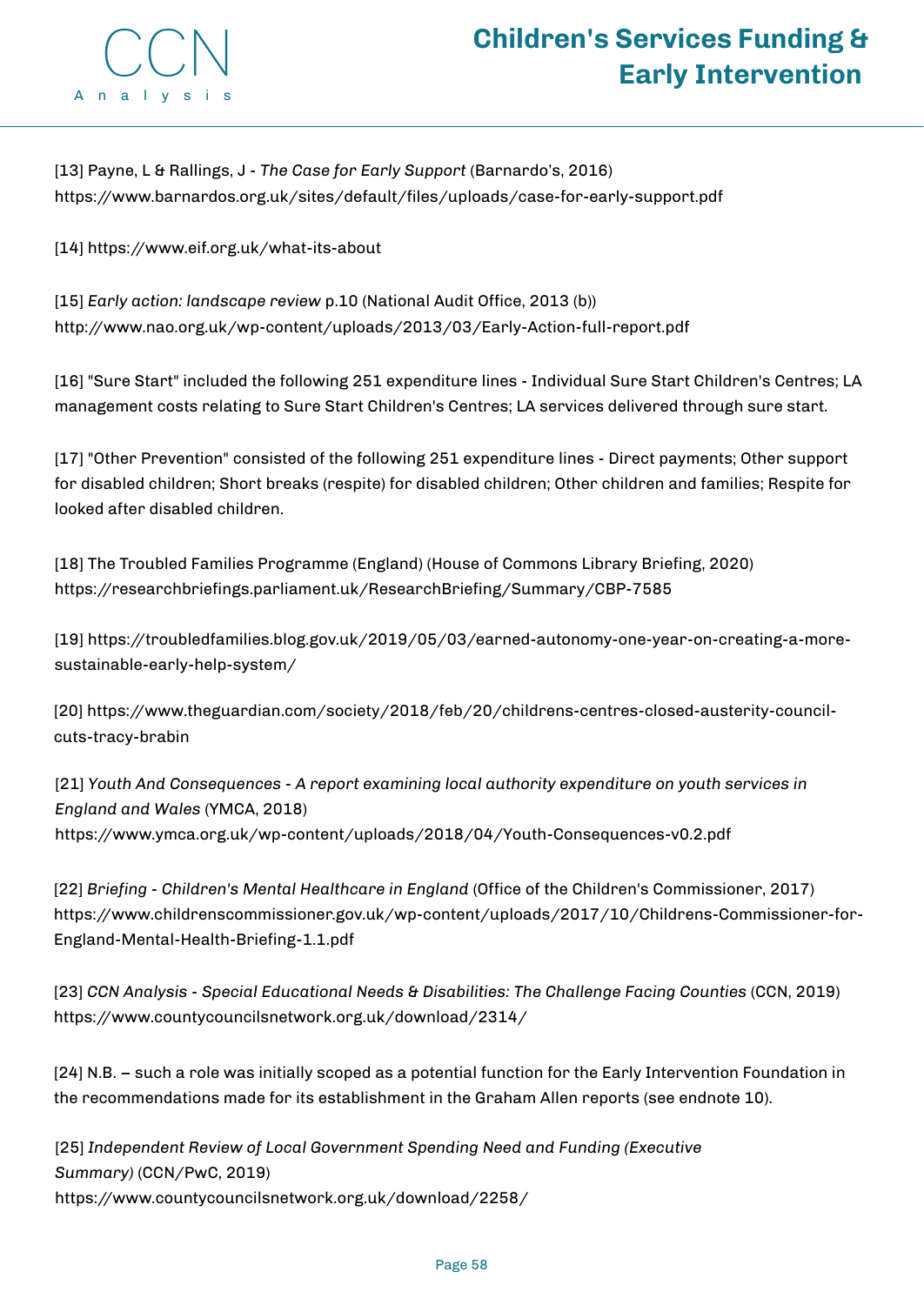# **Children's Services Funding & Early Intervention**

[26] Both Allen's 2011 reports *Early Intervention: The Next Steps* and *Early Intervention: Smart Investment, Massive Savings* (see endnote 10) were both endorsed by all three then party leaders

[27] *The Cost of Late Intervention* (Early Intervention Foundation, 2016) <https://www.eif.org.uk/report/the-cost-of-late-intervention-eif-analysis-2016>

[28] *CCN Analysis - Special Educational Needs & Disabilities: The Challenge Facing Counties* (CCN, 2019) <https://www.countycouncilsnetwork.org.uk/download/2314/> *CCN Analysis - SEN Home to School Transport* (CCN, 2018) <https://www.countycouncilsnetwork.org.uk/download/1872/> *CCN Analysis - Home to school transport in county areas* (CCN, 2018) <https://www.countycouncilsnetwork.org.uk/download/1585/>

[29] [https://www.telegraph.co.uk/news/2019/03/19/labelling-families-troubled-isolates-communities](https://researchbriefings.parliament.uk/ResearchBriefing/Summary/CBP-7585)secretary-says/

[30] The Troubled Families Programme (England) (House of Commons Library Briefing, 2020) <https://researchbriefings.parliament.uk/ResearchBriefing/Summary/CBP-7585>

[31] [https://www.telegraph.co.uk/news/2019/03/19/labelling-families-troubled-isolates-communities](https://researchbriefings.parliament.uk/ResearchBriefing/Summary/CBP-7585)secretary-says/

[32] *Core spending power: final local government finance settlement 2019 to 2020* [https://www.gov.uk/government/publications/core-spending-power-final-local-government-finance](https://www.gov.uk/government/publications/core-spending-power-final-local-government-finance-settlement-2019-to-2020)settlement-2019-to-2020